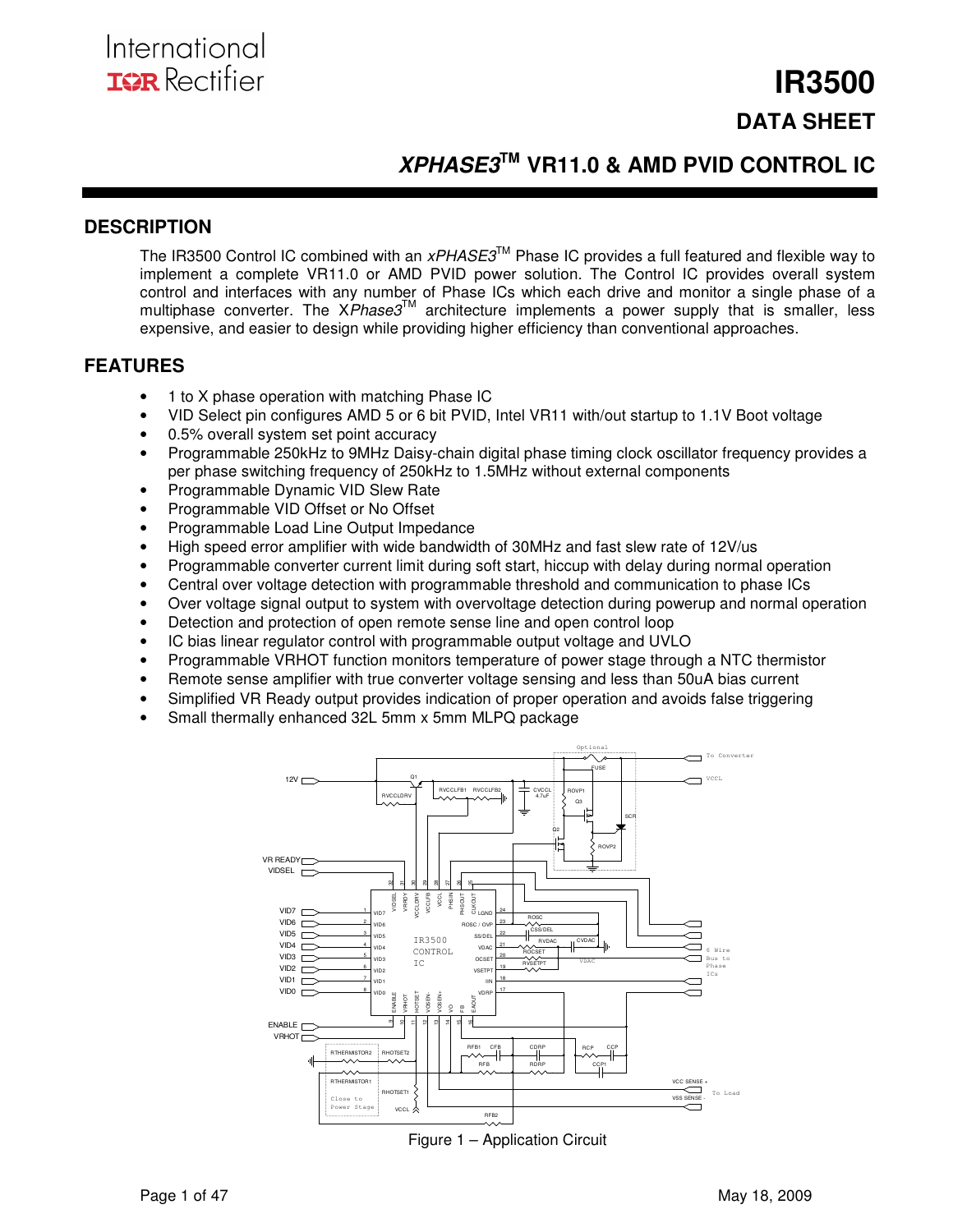## **ORDERING INFORMATION**

| <b>Device</b> | Package                        | <b>Order Quantity</b> |
|---------------|--------------------------------|-----------------------|
| IR3500MTRPBF  | 32 Lead MLPQ                   | 3000 per reel         |
|               | $(5 \times 5 \text{ mm}$ body) |                       |
| * IR3500MPBF  | 32 Lead MLPQ                   | 100 piece strips      |
| *Samples only | $(5 \times 5 \text{ mm}$ body) |                       |

### **ABSOLUTE MAXIMUM RATINGS**

Stresses beyond those listed below may cause permanent damage to the device. These are stress ratings only and functional operation of the device at these or any other conditions beyond those indicated in the operational sections of the specifications are not implied.

Operating Junction Temperature…………….. 0°C to 150°C Storage Temperature Range………………….-65<sup>o</sup>C to 150<sup>o</sup>C ESD Rating………………………………………HBM Class 1C JEDEC Standard MSL Rating………………………………………2 Reflow Temperature…………………………………………260°C

| PIN#            | <b>PIN NAME</b> | <b>V<sub>MAX</sub></b> | <b>V<sub>MIN</sub></b> | <b>I</b> SOURCE   | $I_{SINK}$        |
|-----------------|-----------------|------------------------|------------------------|-------------------|-------------------|
| $1 - 8$         | $VID7-0$        | 7.5V                   | $-0.3V$                | 1mA               | 1mA               |
| 9               | <b>ENABLE</b>   | 3.5V                   | $-0.3V$                | 1mA               | 1mA               |
| 10              | <b>VRHOT</b>    | 7.5V                   | $-0.3V$                | 1mA               | 50 <sub>m</sub> A |
| 11              | <b>HOTSET</b>   | 7.5V                   | $-0.3V$                | 1mA               | 1mA               |
| $\overline{12}$ | VOSEN-          | 1.0V                   | $-0.5V$                | 5mA               | 1mA               |
| 13              | VOSEN+          | 7.5V                   | $-0.5V$                | 5mA               | 1mA               |
| 14              | VO              | 7.5V                   | $-0.3V$                | 5mA               | 25mA              |
| 15              | <b>FB</b>       | 7.5V                   | $-0.3V$                | 1mA               | 1mA               |
| 16              | <b>EAOUT</b>    | 7.5V                   | $-0.3V$                | 25mA              | 10 <sub>m</sub> A |
| 17              | <b>VDRP</b>     | 7.5V                   | $-0.3V$                | 35mA              | 1mA               |
| 18              | <b>IIN</b>      | 7.5V                   | $-0.3V$                | 100mA             | 1mA               |
| 19              | <b>VSETPT</b>   | 3.5V                   | $-0.3V$                | 1mA               | 1 <sub>m</sub> A  |
| 20              | <b>OCSET</b>    | 7.5V                   | $-0.3V$                | 1mA               | 1mA               |
| 21              | <b>VDAC</b>     | 3.5V                   | $-0.3V$                | 1mA               | 1 <sub>m</sub> A  |
| 22              | SS/DEL          | 7.5V                   | $-0.3V$                | 1mA               | 1 <sub>m</sub> A  |
| 23              | ROSC/OVP        | 7.5V                   | $-0.3V$                | 1mA               | 1mA               |
| 24              | <b>LGND</b>     | n/a                    | n/a                    | 20mA              | 1mA               |
| 25              | <b>CLKOUT</b>   | 7.5V                   | $-0.3V$                | 100mA             | 100mA             |
| 26              | <b>PHSOUT</b>   | 7.5V                   | $-0.3V$                | 10 <sub>m</sub> A | 10 <sub>m</sub> A |
| $\overline{27}$ | <b>PHSIN</b>    | 7.5V                   | $-0.3V$                | 1mA               | 1mA               |
| 28              | <b>VCCL</b>     | 7.5V                   | $-0.3V$                | 1mA               | 20mA              |
| 29              | <b>VCCLFB</b>   | 3.5V                   | $-0.3V$                | 1mA               | 1mA               |
| 30              | <b>VCCLDRV</b>  | 10V                    | $-0.3V$                | 1mA               | 50mA              |
| 31              | <b>VRRDY</b>    | $VCCL + 0.3V$          | $-0.3V$                | 1mA               | 20 <sub>m</sub> A |
| 32              | <b>VIDSEL</b>   | 7.5V                   | $-0.3V$                | 5mA               | 1mA               |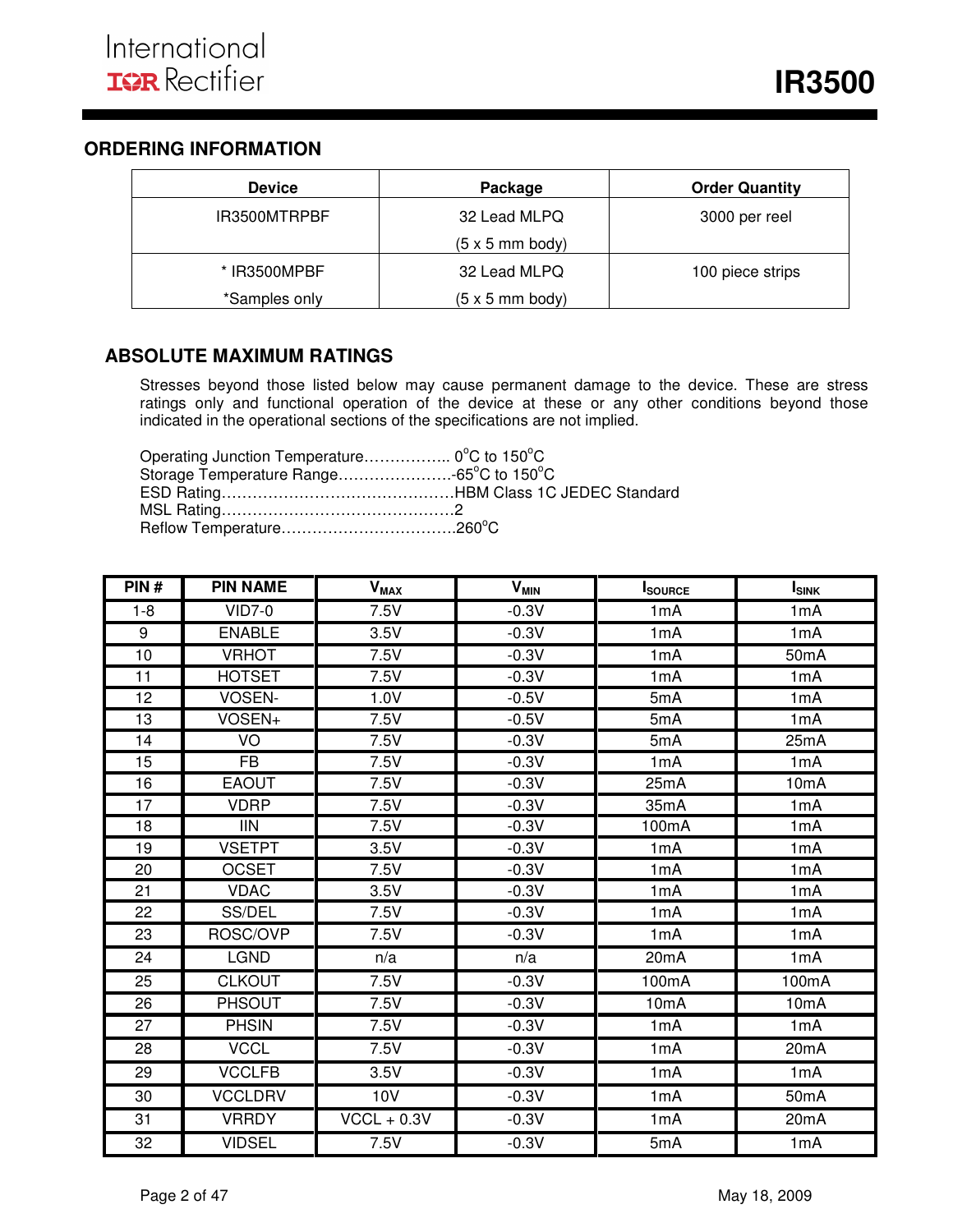## **RECOMMENDED OPERATING CONDITIONS FOR RELIABLE OPERATION WITH MARGIN**

 $4.75V \leq V_{\text{CCL}} \leq 7.5V$ ,  $-0.3V \leq VOSEN \leq 0.3V$ ,  $0^{\circ}C \leq T_J \leq 100^{\circ}C$ ,  $7.75K\Omega \leq Rosc \leq 50.0 K\Omega$ 

## **ELECTRICAL SPECIFICATIONS**

The electrical characteristics involve the spread of values guaranteed within the recommended operating conditions. Typical values represent the median values, which are related to  $25^{\circ}$ C. CSS/DEL =  $0.1 \mu$ F +/-10%.

| <b>PARAMETER</b>                                                                      | <b>TEST CONDITION</b>                                                | <b>MIN</b> | <b>TYP</b>  | <b>MAX</b>       | <b>UNIT</b>             |
|---------------------------------------------------------------------------------------|----------------------------------------------------------------------|------------|-------------|------------------|-------------------------|
| <b>VDAC Reference</b>                                                                 |                                                                      |            |             |                  |                         |
| <b>System Set-Point Accuracy</b>                                                      | $VID \geq 1V$                                                        | $-0.5$     |             | 0.5              | $\%$                    |
| (Deviation from Tables 2 & 4                                                          | $0.8V \leq VID < 1V$                                                 | $-5$       |             | 5                | mV                      |
| per test circuit in Fig.3 and<br>Table 3 per test circuit in Fig.2)                   | $0.5V \leq VID < 0.8V$                                               | $-8$       |             | 8                | mV                      |
|                                                                                       | $0.3V \leq VID < 0.5V$                                               | $-8$       |             | 8                | mV                      |
| Source & Sink Currents                                                                | Include OCSET and VSETPT currents                                    | 30         | 44          | 58               | μA                      |
| VR11 VIDx Input Threshold                                                             | Float VIDSEL or tie VIDSEL to VCCL                                   | 500        | 600         | 700              | mV                      |
| <b>AMD VIDx Input Threshold</b>                                                       | $R(VIDSEL) = 6.49k\Omega$ or connect<br>VIDSEL to LGND.              | 0.85       | 1.00        | 1.15             | $\vee$                  |
| <b>VR11 VIDx Input Bias Current</b>                                                   | Float VIDSEL, or connect VIDSEL to<br>VCCL or LGND. 0V≤V(VIDx)≤2.5V. | $-1$       | $\mathbf 0$ | $\mathbf{1}$     | $\mu$ A                 |
| AMD 6-bit VIDx Pull-down<br>Resistance                                                | $R(VIDSEL) = 6.49k\Omega$                                            | 100        | 175         | 250              | $k\Omega$               |
| <b>VIDx OFF State Blanking Delay</b>                                                  | Measure time till VRRDY drives low                                   | 0.5        | 1.3         | $\overline{2.1}$ | μs                      |
| <b>VIDSEL Threshold between</b><br>AMD 5-bit VID and AMD 6-bit<br>VID                 | Note 3.                                                              | 0.48       | 0.6         | 0.75             | V                       |
| <b>VIDSEL Threshold between</b><br>AMD 6-bit VID and VR11 with<br><b>Boot Voltage</b> | Relative to VIDSEL float voltage.<br>Note 3.                         |            | 87          | 90               | $\frac{1}{\sqrt{2}}$    |
| <b>VIDSEL Threshold between</b><br>VR11 with/out Boot Voltage                         | Note 3.                                                              | 2.97       | 3.30        | 3.63             | V                       |
| <b>VIDSEL Float Voltage</b>                                                           | Relative to VIDSEL Threshold between<br>VR11 with/out Boot Voltage   | 77         | 83          | 89               | $\frac{9}{6}$           |
| <b>VIDSEL Pull-up Resistance</b>                                                      |                                                                      | 2.5        | 3.5         | 4.5              | KΩ                      |
| <b>Oscillator</b>                                                                     |                                                                      |            |             |                  |                         |
| <b>ROSC Voltage</b>                                                                   |                                                                      | 0.570      | 0.595       | 0.620            | $\vee$                  |
| <b>CLKOUT High Voltage</b>                                                            | I(CLKOUT) = - 10 mA, measure V(VCCL)<br>- V(CLKOUT).                 |            |             | 1                | $\vee$                  |
| <b>CLKOUT Low Voltage</b>                                                             | I(CLKOUT)= 10 mA                                                     |            |             | $\mathbf{1}$     | $\overline{\mathsf{v}}$ |
| <b>PHSOUT Frequency</b>                                                               | $\text{Rosc} = 50.0 \text{ K}\Omega$                                 | 225        | 250         | $\overline{275}$ | kHz                     |
| <b>PHSOUT Frequency</b>                                                               | $\overline{R}$ Rosc = 24.5 K $\Omega$                                | 450        | 500         | 550              | kHz                     |
| PHSOUT Frequency                                                                      | $Rosc = 7.75 K\Omega$                                                | 1.35       | 1.50        | 1.65             | <b>MHz</b>              |
| PHSOUT High Voltage                                                                   | I(PHSOUT)= -1 mA, measure V(VCCL)<br>$-V(PHSOUT)$                    |            |             | 1                | V                       |
| PHSOUT Low Voltage                                                                    | $I(PHSOUT)= 1 mA$                                                    |            |             | 1                | $\vee$                  |
| <b>PHSIN Threshold Voltage</b>                                                        | Compare to V(VCCL)                                                   | 30         | 50          | 70               | $\%$                    |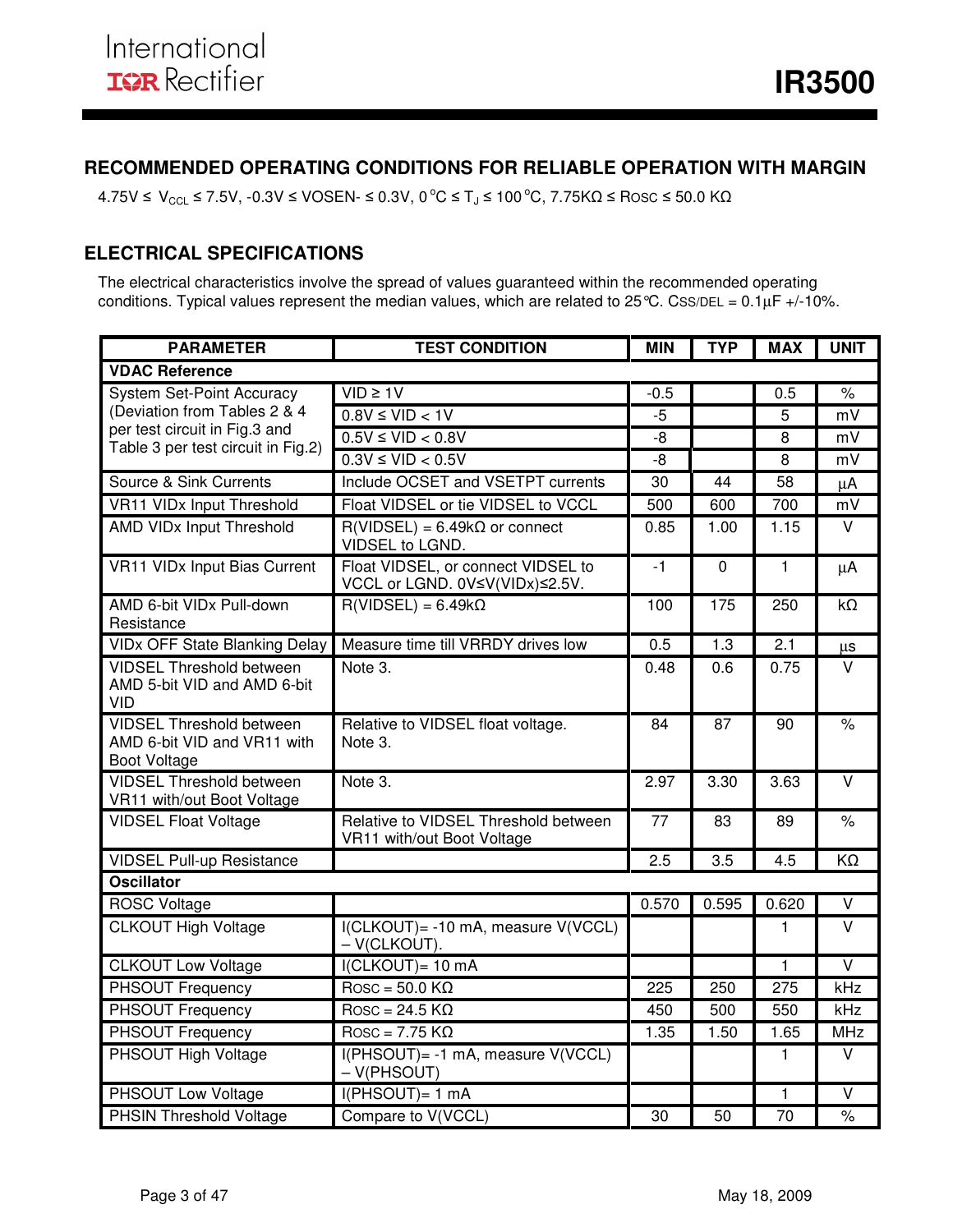| <b>PARAMETER</b>                                | <b>TEST CONDITION</b>                                | <b>MIN</b>     | <b>TYP</b>  | <b>MAX</b>   | <b>UNIT</b>   |
|-------------------------------------------------|------------------------------------------------------|----------------|-------------|--------------|---------------|
| <b>Soft Start and Delay</b>                     |                                                      |                |             |              |               |
| Start Delay (TD1)                               |                                                      | 1.0            | 2.9         | 3.5          | ms            |
| Soft Start Time (TD2)                           | To reach 1.1V                                        | 0.8            | 2.2         | 3.25         | ms            |
| VID Sample Delay (TD3)                          |                                                      | 0.3            | 1.2         | 3.0          | ms            |
| VRRDY Delay (TD4 + TD5)                         |                                                      | 0.5            | 1.2         | 2.3          | ms            |
| OC Delay Time                                   | $V(III) - V(OCSET) = 500$ mV                         | 75             | 125         | 300          | us            |
| SS/DEL to FB Input Offset                       | With $FB = 0V$ , adjust $V(SS/DEL)$ until            | 0.7            | 1.4         | 1.9          | $\vee$        |
| Voltage                                         | EAOUT drives high                                    |                |             |              |               |
| <b>Charge Current</b>                           |                                                      | 35.0           | 52.5        | 70.0         | $\mu$ A       |
| Discharge Current                               |                                                      | 2.5            | 4.5         | 6.5          | $\mu$ A       |
| Charge/Discharge Current Ratio                  |                                                      | 10             | 12          | 16           | $\mu A/\mu A$ |
| Charge Voltage                                  |                                                      | 3.6            | 4.0         | 4.2          | V             |
| <b>Delay Comparator Threshold</b>               | Relative to Charge Voltage, SS/DEL<br>rising         | 50             | 80          | 125          | mV            |
| Delay Comparator Threshold                      | Relative to Charge Voltage, SS/DEL<br>falling        | 85             | 120         | 160          | mV            |
| <b>Delay Comparator Hysteresis</b>              |                                                      | 10             | 30          | 60           | mV            |
| <b>VID Sample Delay Comparator</b><br>Threshold |                                                      | 2.8            | 3.0         | 3.2          | V             |
| Discharge Comp. Threshold                       |                                                      | 150            | 200         | 250          | mV            |
| <b>Remote Sense Differential Amplifier</b>      |                                                      |                |             |              |               |
| Unity Gain Bandwidth                            | Note 1                                               | 3.0            | 6.4         | 9.0          | <b>MHz</b>    |
| Input Offset Voltage                            | $0.5V \le V(VOSEN+) - V(VOSEN-) \le 1.6V$            | -3             | $\mathbf 0$ | 3            | mV            |
| <b>Source Current</b>                           | $0.5V$ ≤ V(VOSEN+) - V(VOSEN-) ≤ 1.6V                | 0.5            | 1.0         | 1.7          | mA            |
| <b>Sink Current</b>                             | $0.5V \le V(VOSEN+) - V(VOSEN-) \le 1.6V$            | 2              | 12          | 18           | mA            |
| <b>Slew Rate</b>                                | $0.5V$ ≤ V(VOSEN+) - V(VOSEN-) ≤ 1.6V<br>Note1       | $\overline{c}$ | 4           | 8            | V/us          |
| <b>VOSEN+ Bias Current</b>                      | $0.5 V < V(VOSEN+) < 1.6 V$                          |                | 30          | 50           | uA            |
| <b>VOSEN- Bias Current</b>                      | $-0.3V \leq \text{VOSEN-} \leq 0.3V$ , All VID Codes |                | 30          | 50           | uA            |
| VOSEN+ Input Voltage Range                      | $V(VCCL)=7V$                                         |                |             | 5.5          | $\vee$        |
| <b>High Voltage</b>                             | $V(VCCL) - V(VO)$                                    |                | 0.5         | 1            | $\vee$        |
| Low Voltage                                     | $V(VCCL)=7V$                                         |                |             | 250          | mV            |
| <b>Error Amplifier</b>                          |                                                      |                |             |              |               |
| Input Offset Voltage                            | Measure V(FB) - V(VSETPT). Note 2                    | $-1$           | 0           | $\mathbf{1}$ | mV            |
| FB Bias Current                                 |                                                      | $-1$           | $\mathbf 0$ | 1            | μA            |
| <b>VSETPT Bias Current</b>                      | Rosc= 24.5 $K\Omega$                                 | 23.00          | 24.25       | 25.50        | $\mu$ A       |
| DC Gain                                         | Note 1                                               | 100            | 110         | 120          | dB            |
| <b>Bandwidth</b>                                | Note 1                                               | 20             | 30          | 40           | MHz           |
| Slew Rate                                       | Note 1                                               | 7              | 12          | 20           | $V/\mu s$     |
| <b>Sink Current</b>                             |                                                      | 0.40           | 0.85        | 1.00         | mA            |
| Source Current                                  |                                                      | 5              | 8           | 12           | mA            |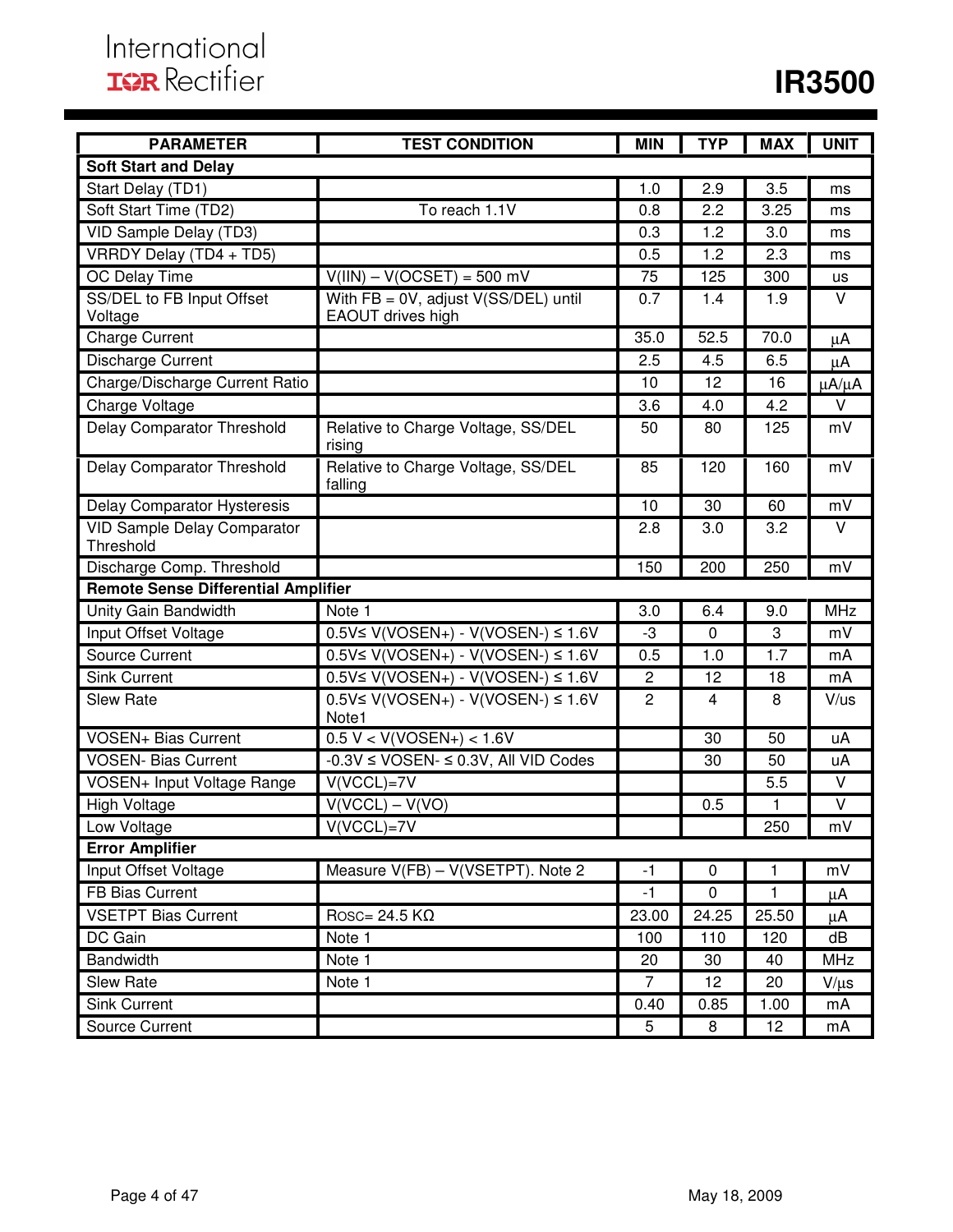| <b>PARAMETER</b>                                         | <b>TEST CONDITION</b>                                                                                  | <b>MIN</b> | <b>TYP</b>  | <b>MAX</b> | <b>UNIT</b>             |
|----------------------------------------------------------|--------------------------------------------------------------------------------------------------------|------------|-------------|------------|-------------------------|
| Minimum Voltage                                          |                                                                                                        |            | 120         | 250        | mV                      |
| Maximum Voltage                                          | Measure V(VCCL) - V(EAOUT)                                                                             | 500        | 780         | 950        | mV                      |
| Open Voltage Loop Detection<br>Threshold                 | Measure V(VCCL) - V(EAOUT),<br>Relative to Error Amplifier maximum<br>voltage.                         | 125        | 300         | 600        | mV                      |
| Open Voltage Loop Detection<br>Delay                     | Measure PHSOUT pulse numbers from<br>$V(EAOUT) = V(VCCL)$ to $VRRDY = low$ .                           |            | 8           |            | Pulses                  |
| <b>Enable Input</b>                                      |                                                                                                        |            |             |            |                         |
| VR 11 Threshold Voltage                                  | <b>ENABLE</b> rising                                                                                   | 825        | 850         | 875        | mV                      |
| VR 11 Threshold Voltage                                  | <b>ENABLE</b> falling                                                                                  | 775        | 800         | 825        | mV                      |
| VR 11 Hysteresis                                         |                                                                                                        | 25         | 50          | 75         | mV                      |
| <b>AMD Threshold Voltage</b>                             | <b>ENABLE</b> rising                                                                                   | 1.1        | 1.2         | 1.3        | $\vee$                  |
| <b>AMD Threshold Voltage</b>                             | <b>ENABLE</b> falling                                                                                  | 1.05       | 1.14        | 1.23       | $\overline{\mathsf{v}}$ |
| <b>AMD Hysteresis</b>                                    |                                                                                                        | 30         | 50          | 80         | mV                      |
| <b>Bias Current</b>                                      | $0V \le V(ENABLE) \le 3.3V$                                                                            | $-5$       | 0           | 5          | μA                      |
| <b>Blanking Time</b>                                     | Noise Pulse < 100ns will not register an<br>ENABLE state change. Note 1                                | 75         | 250         | 400        | ns                      |
| <b>Over-Current Comparator</b>                           |                                                                                                        |            |             |            |                         |
| Input Offset Voltage                                     | $1V \le V(OCSET) \le 3.3V$                                                                             | $-30$      | $-13$       | 0          | mV                      |
| <b>OCSET Bias Current</b>                                | $\overline{R}$ OSC= 24.5 K $\Omega$                                                                    | 23.25      | 24.50       | 25.75      | μA                      |
| Over-Current Delay Counter                               | $\text{ROSC} = 7.75 \text{ K}\Omega$ (PHSOUT=1.5MHz)                                                   |            | 4096        |            | Cycle                   |
| Over-Current Delay Counter                               | $\text{ROSC} = 15.0 \text{ K}\Omega \text{ (PHSOUT=800kHz)}$                                           |            | 2048        |            | Cycle                   |
| Over-Current Delay Counter                               | $\overline{ROSC} = 50.0 \text{ K}\Omega \text{ (PHSOUT=250kHz)}$                                       |            | 1024        |            | Cycle                   |
| <b>Over-Current Limit Amplifier</b>                      |                                                                                                        |            |             |            |                         |
| Input Offset Voltage                                     |                                                                                                        | $-10$      | $\mathbf 0$ | 10         | mV                      |
| Transconductance                                         | Note 1                                                                                                 | 0.50       | 1.00        | 1.75       | mA/V                    |
| <b>Sink Current</b>                                      |                                                                                                        | 35         | 55          | 75         | uA                      |
| <b>Unity Gain Bandwidth</b>                              |                                                                                                        | 0.75       | 2.00        | 3.00       | kHz                     |
| <b>Over Voltage Protection (OVP) Comparators</b>         |                                                                                                        |            |             |            |                         |
| Threshold at Power-up                                    |                                                                                                        | 1.60       | 1.73        | 1.83       | $\vee$                  |
| <b>Threshold during Normal</b><br>Operation              | Compare to V(VDAC)                                                                                     | 105        | 125         | 145        | mV                      |
| OVP Release Voltage during<br>Normal Operation           | Compare to V(VDAC)                                                                                     | $-13$      | 3           | 20         | mV                      |
| Threshold during Dynamic VID<br>down                     |                                                                                                        | 1.70       | 1.73        | 1.75       | V                       |
| <b>Dynamic VID Detect</b><br><b>Comparator Threshold</b> |                                                                                                        | 25         | 50          | 75         | mV                      |
| Propagation Delay to IIN                                 | Measure time from $V(VO) > V(VDAC)$<br>(250mV overdrive) to V(IIN) transition to<br>$> 0.9$ * V(VCCL). |            | 90          | 180        | ns                      |
| <b>IIN Pull-up Resistance</b>                            |                                                                                                        |            | 5           | 15         | Ω                       |
| Propagation Delay to OVP                                 | Measure time from $V(VO) > V(VDAC)$<br>(250mV overdrive) to V(ROSC/OVP)<br>transition to >1V.          |            | 90          | 300        | ns                      |
| <b>OVP High Voltage</b>                                  | Measure V(VCCL)-V(ROSC/OVP)                                                                            | 0          |             | 1.2        | V                       |
| OVP Power-up High Voltage                                | V(VCCLDRV)=1.8V. Measure V(VCCL)-<br>V(ROSC/OVP)                                                       | 0          |             | 0.2        | $\vee$                  |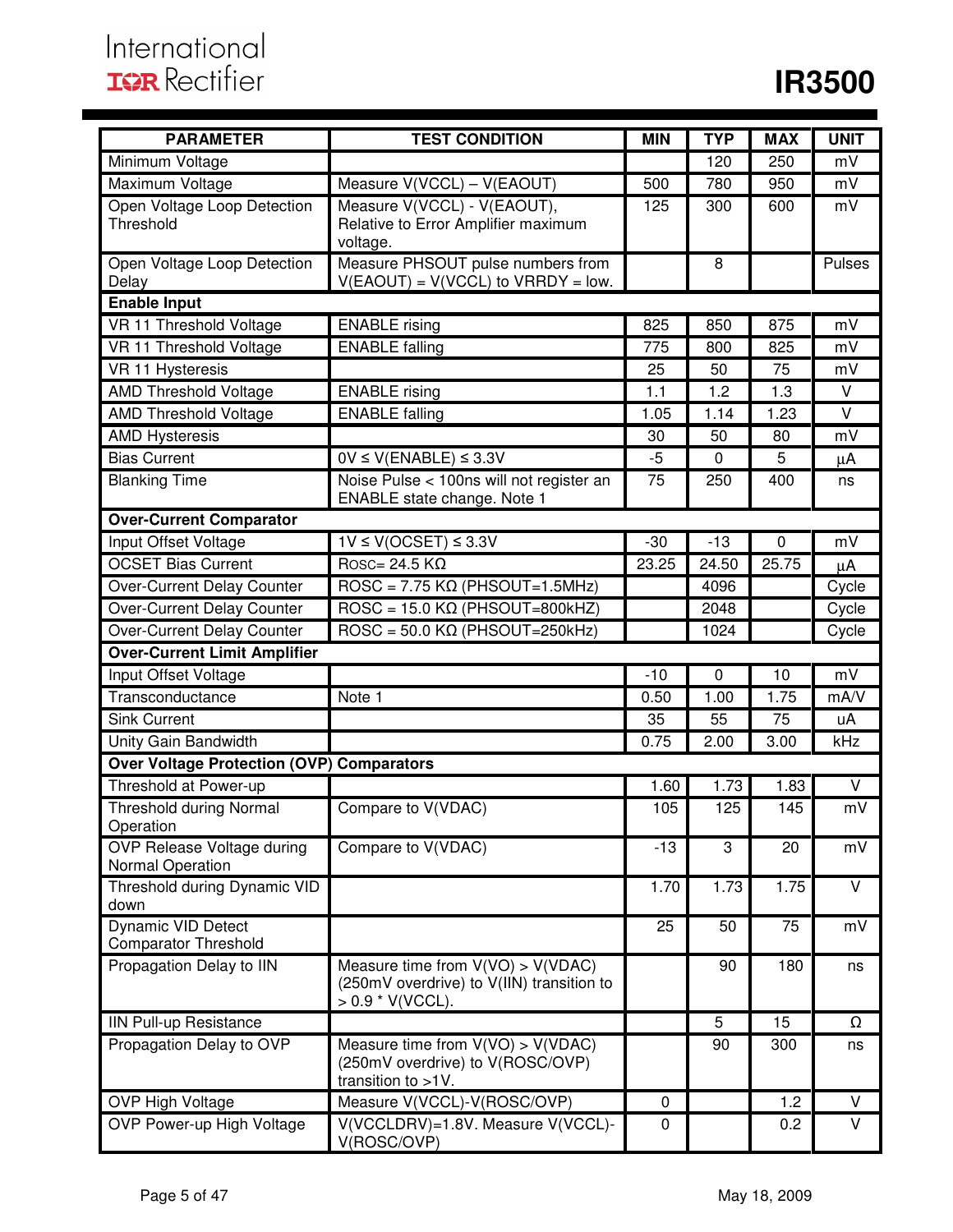| <b>PARAMETER</b>                                                   | <b>TEST CONDITION</b>                          | <b>MIN</b>     | <b>TYP</b> | <b>MAX</b>      | <b>UNIT</b>          |
|--------------------------------------------------------------------|------------------------------------------------|----------------|------------|-----------------|----------------------|
| <b>VDRP Buffer Amplifier</b>                                       |                                                |                |            |                 |                      |
| Input Offset Voltage                                               | $V(VDRP) - V(1IN), 0.5V \leq V(1IN) \leq 3.3V$ | $-7$           | $\Omega$   | $\overline{7}$  | mV                   |
| Source Current                                                     | $0.5V \le V(1IN) \le 3.3V$                     | $\overline{2}$ |            | $\overline{30}$ | mA                   |
| <b>Sink Current</b>                                                | $0.5V \le V(III) \le 3.3V$                     | 0.2            | 0.4        | 0.6             | mA                   |
| Unity Gain Bandwidth                                               | Note 1                                         |                | 8          |                 | <b>MHz</b>           |
| <b>Slew Rate</b>                                                   | Note 1                                         |                | 4.7        |                 | $V/\mu s$            |
| <b>IIN Bias Current</b>                                            |                                                | $-1$           | 0          | $\mathbf{1}$    | μA                   |
| <b>VRRDY Output</b>                                                |                                                |                |            |                 |                      |
| Output Voltage                                                     | $I(VRRDY) = 4mA$                               |                | 150        | 300             | mV                   |
| Leakage Current                                                    | $V(VRRDY) = 5.5V$                              |                | 0          | 10              | μA                   |
| <b>Open Sense Line Detection</b>                                   |                                                |                |            |                 |                      |
| Sense Line Detection Active<br><b>Comparator Threshold Voltage</b> |                                                | 150            | 200        | 250             | mV                   |
| Sense Line Detection Active<br><b>Comparator Offset Voltage</b>    | $V(VO) < [V(VOSEN+) - V(LGND)] / 2$            | 35             | 60         | 85              | mV                   |
| VOSEN+ Open Sense Line<br><b>Comparator Threshold</b>              | Compare to V(VCCL)                             | 87.5           | 90.0       | 92.5            | $\%$                 |
| <b>VOSEN- Open Sense Line</b><br><b>Comparator Threshold</b>       |                                                | 0.36           | 0.40       | 0.44            | $\overline{\vee}$    |
| Sense Line Detection Source<br>Currents                            | $V(VO) = 100mV$                                | 200            | 500        | 700             | uA                   |
| <b>VRHOT Comparator</b>                                            |                                                |                |            |                 |                      |
| <b>Threshold Voltage</b>                                           |                                                | 1.584          | 1.600      | 1.616           | $\vee$               |
| <b>HOTSET Bias Current</b>                                         |                                                | $-1$           | $\Omega$   | $\mathbf{1}$    | $\mu$ A              |
| Hysteresis                                                         |                                                | 75             | 100        | 125             | mV                   |
| Output Voltage                                                     | $I(VRHOT) = 30mA$                              |                | 150        | 400             | mV                   |
| <b>VRHOT Leakage Current</b>                                       | $V(VRHOT) = 5.5V$                              |                | 0          | 10              | μA                   |
| <b>VCCL Regulator Amplifier</b>                                    |                                                |                |            |                 |                      |
| Reference Feedback Voltage                                         |                                                | 1.15           | 1.19       | 1.23            | $\vee$               |
| <b>VCCLFB Bias Current</b>                                         |                                                | $-1$           | 0          | $\mathbf{1}$    | uA                   |
| <b>VCCLDRV Sink Current</b>                                        |                                                | 10             | 30         |                 | mA                   |
| <b>UVLO Start Threshold</b>                                        | Compare to V(VCCL)                             | 90             | 94         | 98              | $\frac{1}{\sqrt{2}}$ |
| <b>UVLO Stop Threshold</b>                                         | Compare to V(VCCL)                             | 82             | 86         | 90              | $\%$                 |
| Hysteresis                                                         | Compare to V(VCCL)                             | $\overline{7}$ | 8.25       | 9.5             | $\frac{1}{\sqrt{2}}$ |
| General                                                            |                                                |                |            |                 |                      |
| <b>VCCL Supply Current</b>                                         |                                                | 3.0            | 6.5        | 10.0            | mA                   |

**Note 1:** Guaranteed by design, but not tested in production

**Note 2:** VDAC Output is trimmed to compensate for Error Amplifier input offset errors  **Note 3:** See VIDSEL Functionality Table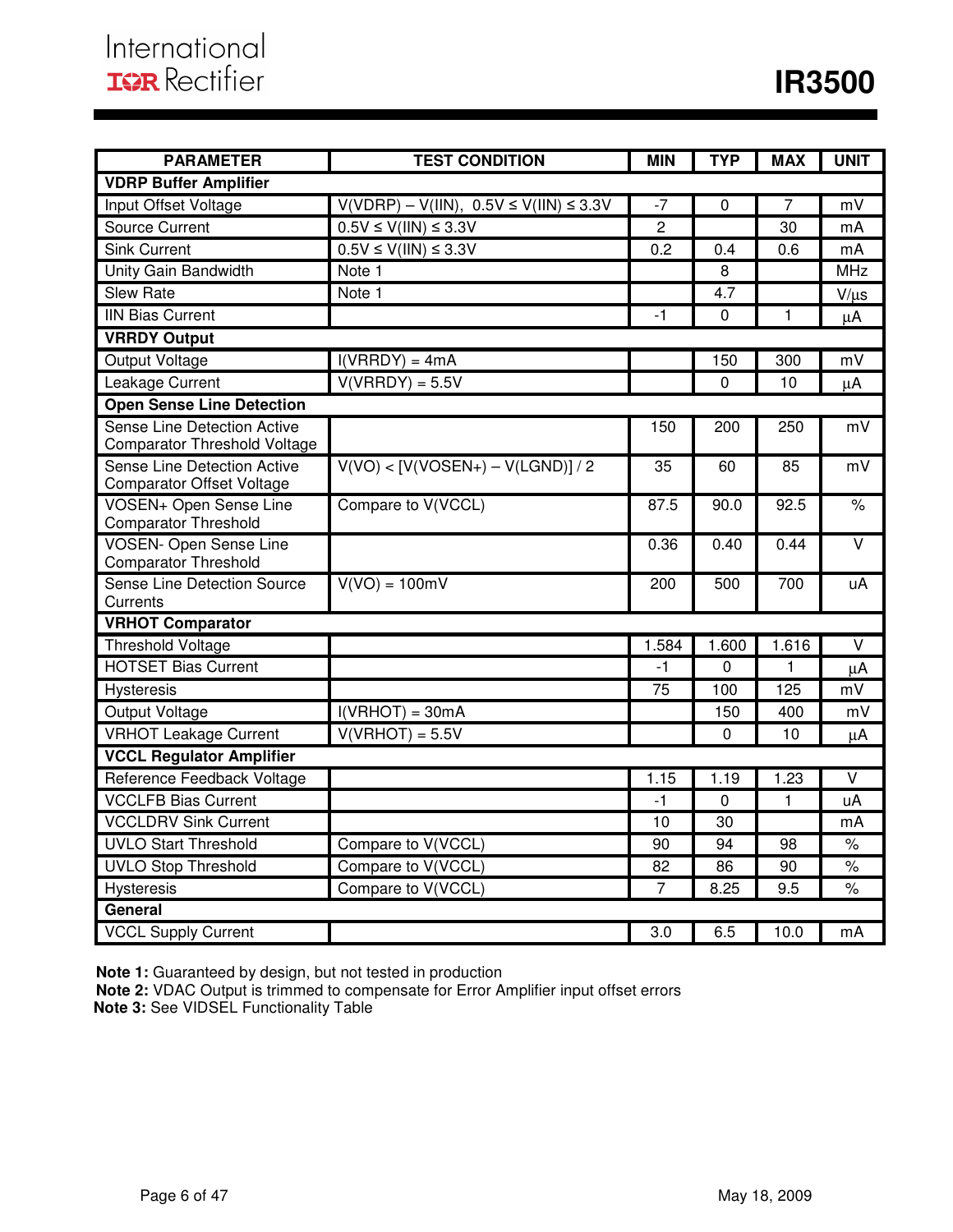**IR3500** 

## **SYSTEM SET POINT TEST**



Figure 2 - System Set Point Test Circuit for VR11 VID



Figure 3 - System Set Point Test Circuit for AMD VIDs (VDAC shifted +50 mV)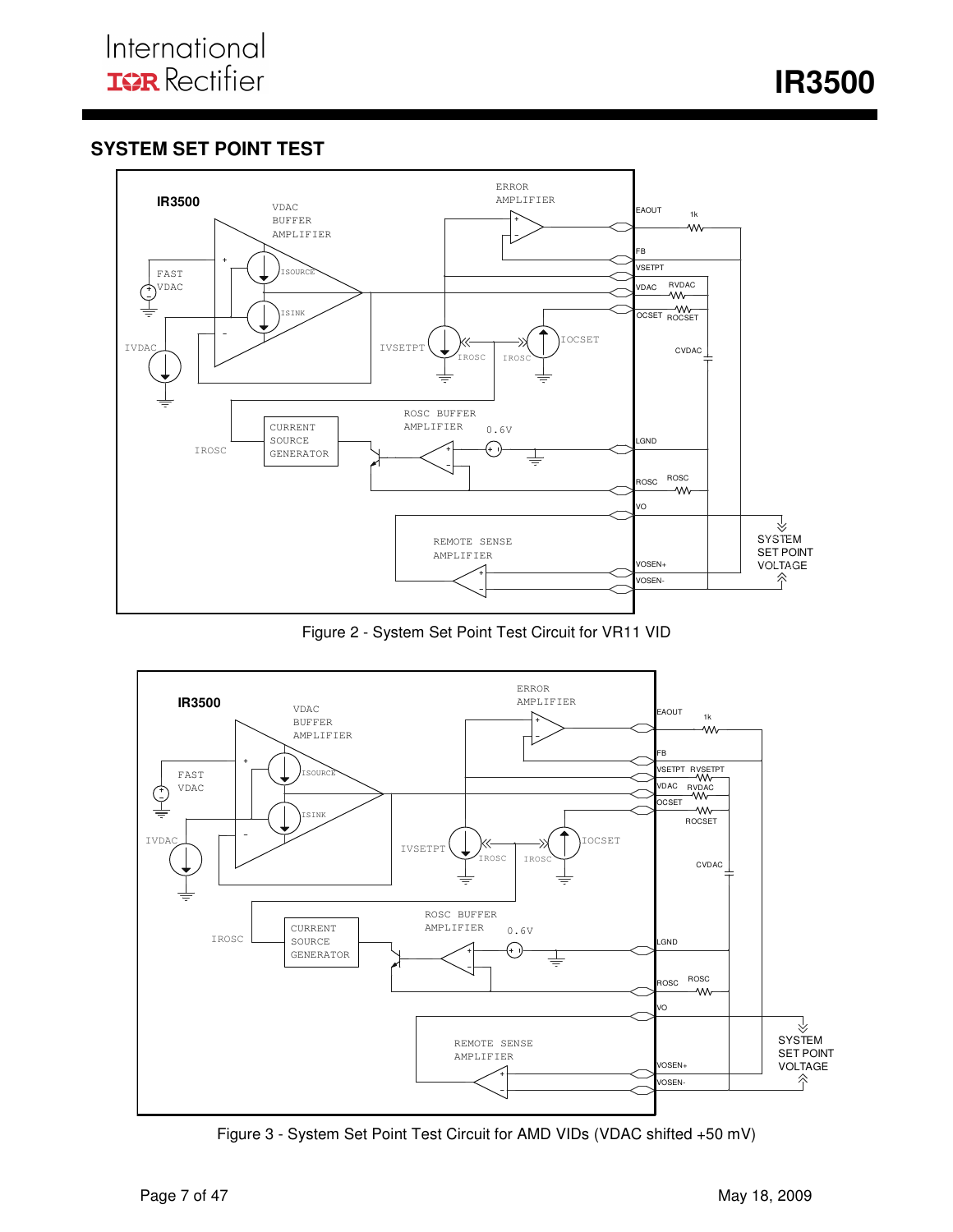## **PIN DESCRIPTION**

| PIN#            | <b>PIN SYMBOL</b>        | <b>PIN DESCRIPTION</b>                                                                                                                                                                                                                                                                                                                                                                                                                                                     |
|-----------------|--------------------------|----------------------------------------------------------------------------------------------------------------------------------------------------------------------------------------------------------------------------------------------------------------------------------------------------------------------------------------------------------------------------------------------------------------------------------------------------------------------------|
| $1 - 8$         | $VID7-0$                 | Inputs to VID D to A Converter.                                                                                                                                                                                                                                                                                                                                                                                                                                            |
| 9               | <b>ENABLE</b>            | Enable input. A logic low applied to this pin puts the IC into fault mode. Do not float<br>this pin as the logic state will be undefined.                                                                                                                                                                                                                                                                                                                                  |
| 10              | <b>VRHOT</b>             | Open collector output of the VRHOT comparator which drives low if HOTSET pin<br>voltage is lower than 1.6V. Connect external pull-up.                                                                                                                                                                                                                                                                                                                                      |
| 11              | <b>HOTSET</b>            | A resistor divider including thermistor senses the temperature, which is used for<br>VRHOT comparator.                                                                                                                                                                                                                                                                                                                                                                     |
| 12              | VOSEN-                   | Remote sense amplifier input. Connect to ground at the load.                                                                                                                                                                                                                                                                                                                                                                                                               |
| 13              | VOSEN+                   | Remote sense amplifier input. Connect to output at the load.                                                                                                                                                                                                                                                                                                                                                                                                               |
| 14              | $\overline{SO}$          | Remote sense amplifier output.                                                                                                                                                                                                                                                                                                                                                                                                                                             |
| 15              | <b>FB</b>                | Inverting input to the error amplifier.                                                                                                                                                                                                                                                                                                                                                                                                                                    |
| 16              | <b>EAOUT</b>             | Output of the error amplifier.                                                                                                                                                                                                                                                                                                                                                                                                                                             |
| 17              | <b>VDRP</b>              | Buffered IIN signal. Connect an external RC network to FB to program converter<br>output impedance.                                                                                                                                                                                                                                                                                                                                                                        |
| $\overline{18}$ | $\overline{\mathsf{IN}}$ | Average current input from the phase IC(s). This pin is also used to communicate<br>over voltage condition to phase ICs.                                                                                                                                                                                                                                                                                                                                                   |
| 19              | <b>VSETPT</b>            | Error amplifier non-inverting input. Converter output voltage can be decreased from<br>the VDAC voltage with an external resistor connected between VDAC and this pin<br>(there is an internal sink current at this pin).                                                                                                                                                                                                                                                  |
| 20              | <b>OCSET</b>             | Programs the constant converter output current limit and hiccup over-current<br>thresholds through an external resistor tied to VDAC and an internal current source<br>from this pin. Over-current protection can be disabled by connecting a resistor from<br>this pin to VDAC to program the threshold higher than the possible signal into the IIN<br>pin from the phase ICs but no greater than VCCL - 2V (do not float this pin as<br>improper operation will occur). |
| 21              | <b>VDAC</b>              | Regulated voltage programmed by the VID inputs. Connect an external RC network<br>to LGND to program dynamic VID slew rate and provide compensation for the<br>internal buffer amplifier.                                                                                                                                                                                                                                                                                  |
| 22              | SS/DEL                   | Programs converter startup and over current protection delay timing. It is also used<br>to compensate the constant output current loop during soft start. Connect an<br>external capacitor to LGND to program.                                                                                                                                                                                                                                                             |
| 23              | ROSC/OVP                 | Connect a resistor to LGND to program oscillator frequency and OCSET, VSETPT<br>and VDAC bias currents. Oscillator frequency equals switching frequency per phase.<br>The pin voltage is 0.6V during normal operation and higher than 1.6V if over-voltage<br>condition is detected.                                                                                                                                                                                       |
| 24              | <b>LGND</b>              | Local Ground for internal circuitry and IC substrate connection.                                                                                                                                                                                                                                                                                                                                                                                                           |
| 25              | <b>CLKOUT</b>            | Clock output at switching frequency multiplied by phase number. Connect to CLKIN<br>pins of phase ICs.                                                                                                                                                                                                                                                                                                                                                                     |
| 26              | PHSOUT                   | Phase clock output at switching frequency per phase. Connect to PHSIN pin of the<br>first phase IC.                                                                                                                                                                                                                                                                                                                                                                        |
| 27              | <b>PHSIN</b>             | Feedback input of phase clock. Connect to PHSOUT pin of the last phase IC.                                                                                                                                                                                                                                                                                                                                                                                                 |
| 28              | <b>VCCL</b>              | Output of the voltage regulator, and power input for clock oscillator circuitry. Connect<br>a decoupling capacitor to LGND.                                                                                                                                                                                                                                                                                                                                                |
| 29              | <b>VCCLFB</b>            | Non-inverting input of the voltage regulator error amplifier. Output voltage of the<br>regulator is programmed by the resistor divider connected to VCCL.                                                                                                                                                                                                                                                                                                                  |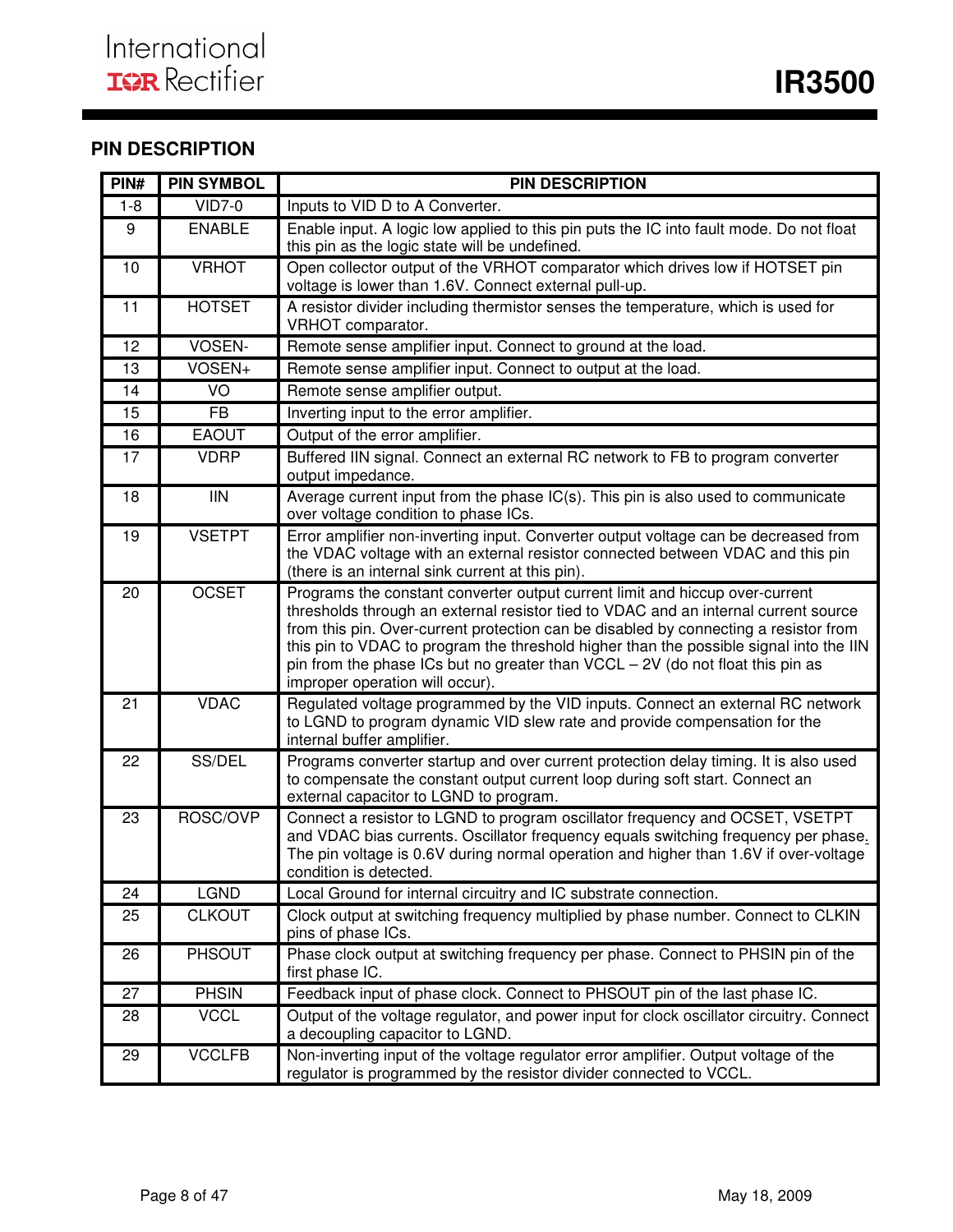| 30 | <b>VCCLDRV</b> | Output of the VCCL regulator error amplifier to control external transistor. The pin<br>senses 12V power supply through a resistor.                 |
|----|----------------|-----------------------------------------------------------------------------------------------------------------------------------------------------|
| 31 | <b>VRRDY</b>   | Open collector output that drives low during startup and under any external fault<br>condition. Connect external pull-up.                           |
| 32 | <b>VIDSEL</b>  | The pin configures VIDs for AMD 6-bit, Intel VR11 8-bit with 1.1V Boot voltage, Intel<br>VR11 8-bit without 1.1V Boot voltage or AMD 5-bit Opteron. |

## **SYSTEM THEORY OF OPERATION**

### **PWM Control Method**

The PWM block diagram of the XPhase3™ architecture is shown in Figure 4. Feed-forward voltage mode control with trailing edge modulation is used. A high-gain wide-bandwidth voltage type error amplifier in the Control IC is used for the voltage control loop. Input voltage is sensed in phase ICs and feed-forward control is realized. The PWM ramp slope will change with the input voltage and automatically compensate for changes in the input voltage. The input voltage can change due to variations in the silver box output voltage or due to the wire and PCB-trace voltage drop related to changes in load current.



Figure 4 - PWM Block Diagram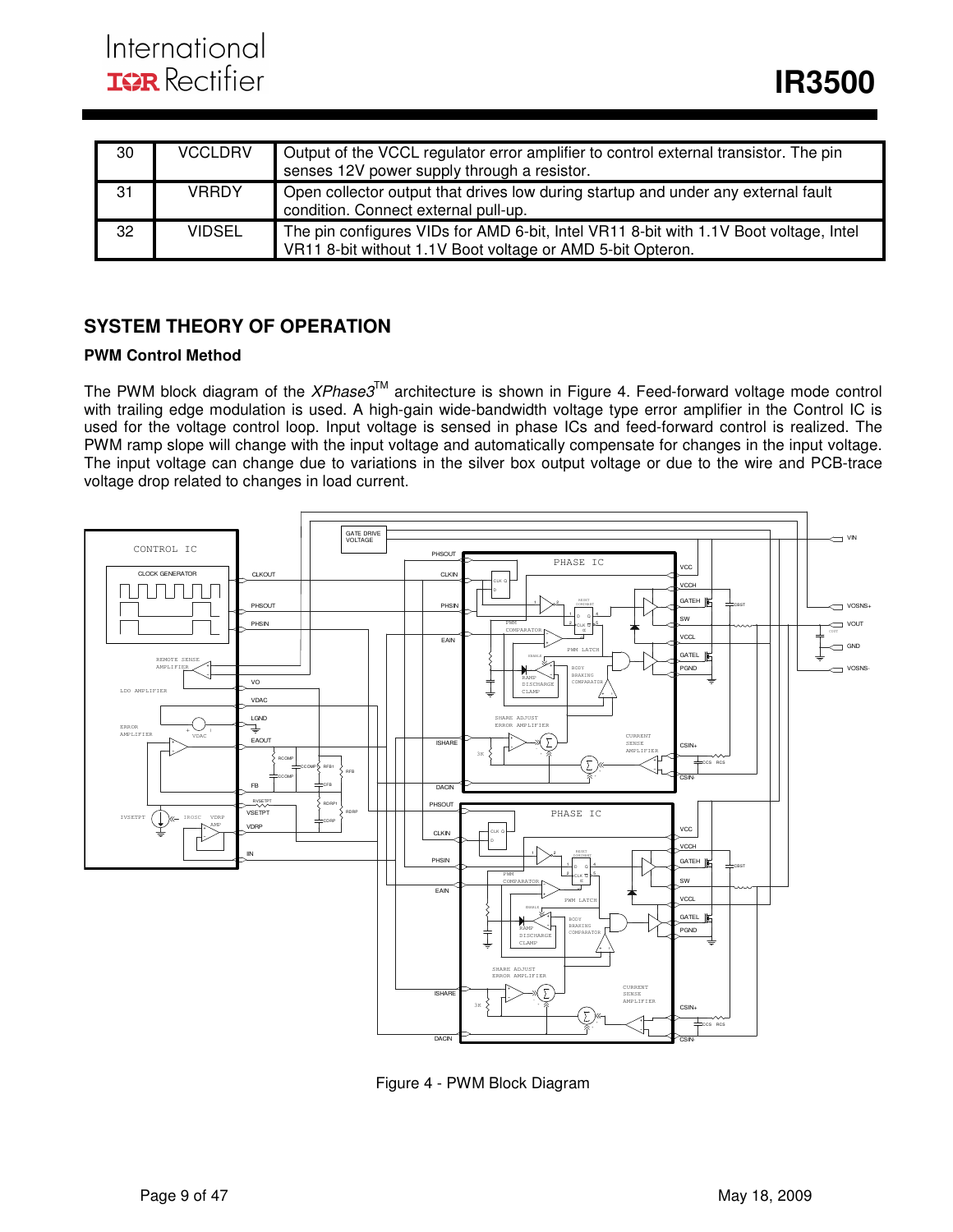### **Frequency and Phase Timing Control**

The oscillator and system clock frequency is programmable from 250kHz to 9MHZ by an external resistor (ROSC). The control IC system clock signal (CLKOUT) is connected to CLKIN of all the phase ICs. The phase timing of the phase ICs is controlled by the daisy chain loop, where control IC phase clock output (PHSOUT) is connected to the phase clock input (PHSIN) of the first phase IC, and PHSOUT of the first phase IC is connected to PHSIN of the second phase IC, etc. and PHSOUT of the last phase IC is connected back to PHSIN of the control IC. During power up, the control IC sends out clock signals from both CLKOUT and PHSOUT pins and detects the feedback at PHSIN pin to determine the phase number and monitor any fault in the daisy chain loop. Figure 5 shows the phase timing for a four phase converter. The switching frequency is set by the resistor ROSC as shown in Figure 23. The clock frequency equals the number of phase times the switching frequency.





#### **PWM Operation**

The PWM comparator is located in the phase IC. Upon receiving the falling edge of a clock pulse, the PWM latch is set; the PWM ramp voltage begins to increase; the low side driver is turned off, and the high side driver is then turned on after the non-overlap time. When the PWM ramp voltage exceeds the error amplifier's output voltage the PWM latch is reset. This turns off the high side driver, then turns on the low side driver after the non-overlap time, and activates the ramp discharge clamp. The ramp discharge clamp quickly discharges the PWM ramp capacitor to the output voltage of the share adjust amplifier in the phase IC until the next clock pulse.

The PWM latch is reset dominant allowing all phases to go to zero duty cycle within a few tens of nanoseconds in response to a load step decrease. Phases can overlap and go up to 100% duty cycle in response to a load step increase with turn-on gated by the clock pulses. An error amplifier output voltage greater than the common mode input range of the PWM comparator results in 100% duty cycle regardless of the voltage of the PWM ramp. This arrangement guarantees the error amplifier is always in control and can demand 0 to 100% duty cycle as required. It also favors response to a load step decrease which is appropriate given the low output to input voltage ratio of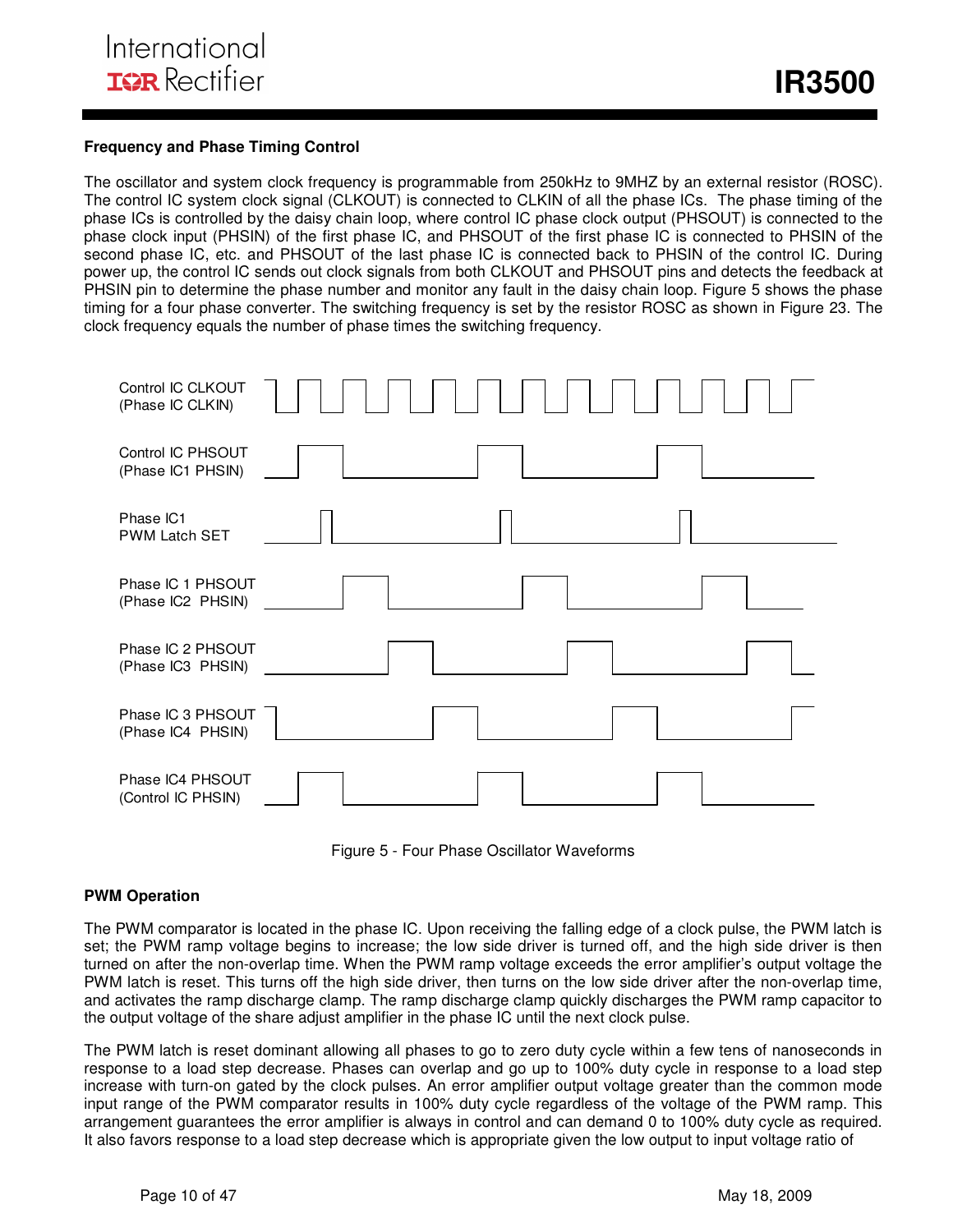## International **ISR** Rectifier

most systems. The inductor current will increase much more rapidly than decrease in response to load transients. An additional advantage of the architecture is that differences in ground or input voltage at the phases have no effect on operation since the PWM ramps are referenced to VDAC. Figure 6 depicts PWM operating waveforms under various conditions.

i

The error amplifier is a high speed amplifier with 110 dB of open loop gain. It is not unity gain stable.



Figure 6 - PWM Operating Waveforms

### **Body BrakingTM**

In a conventional synchronous buck converter, the minimum time required to reduce the current in the inductor in response to a load step decrease is;

$$
T_{SLEW} = \frac{L^*(I_{MAX} - I_{MIN})}{V_O}
$$

The slew rate of the inductor current can be significantly increased by turning off the synchronous rectifier in response to a load step decrease. The switch node voltage is then forced to decrease until conduction of the synchronous rectifier's body diode occurs. This increases the voltage across the inductor from Vout to Vout +  $V_{\text{BODYDIODE}}$ . The minimum time required to reduce the current in the inductor in response to a load transient decrease is now;

$$
T_{SLEW} = \frac{L^*(I_{MAX} - I_{MIN})}{V_O + V_{BODYDDODE}}
$$

Since the voltage drop in the body diode is often comparable to the output voltage, the inductor current slew rate can be increased significantly. This patented method is referred to as "body braking" and is accomplished through the "body braking comparator" located in the phase IC. If the error amplifier's output voltage drops below the output voltage of the share adjust amplifier in the phase IC, this comparator turns off the low side gate driver.

#### **Lossless Average Inductor Current Sensing**

Inductor current can be sensed by connecting a series resistor and a capacitor network in parallel with the inductor and measuring the voltage across the capacitor, as shown in Figure 7. The equation of the sensing network is,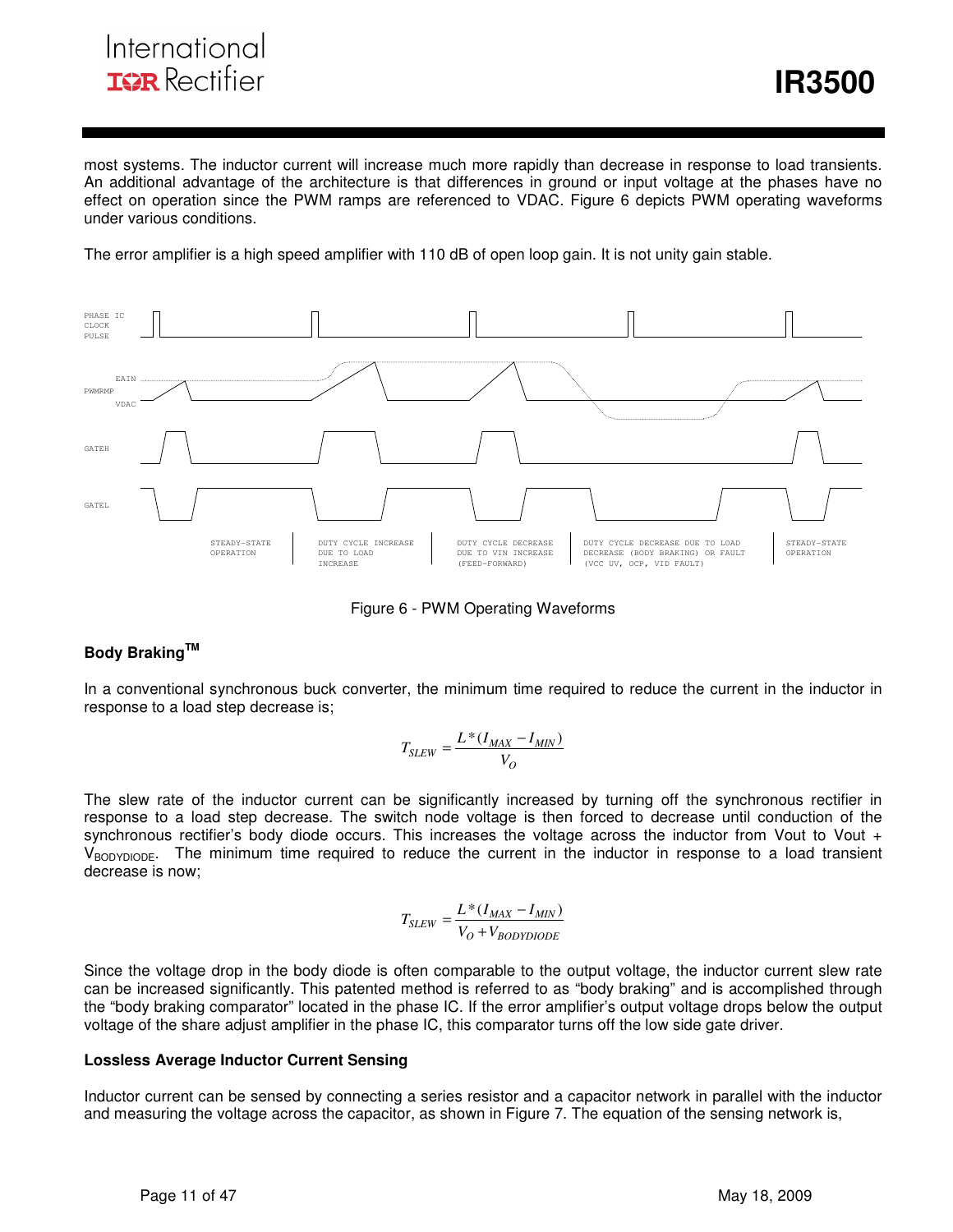*<u><b>IR3500*</u>

$$
v_C(s) = v_L(s) \frac{1}{1 + sR_{CS}C_{CS}} = i_L(s) \frac{R_L + sL}{1 + sR_{CS}C_{CS}}
$$

i

Usually the resistor Rcs and capacitor Ccs are chosen so that the time constant of Rcs and Ccs equals the time constant of the inductor which is the inductance L over the inductor DCR (RL). If the two time constants match, the voltage across Ccs is proportional to the current through L, and the sense circuit can be treated as if only a sense resistor with the value of RL was used. The mismatch of the time constants does not affect the measurement of inductor DC current, but affects the AC component of the inductor current.



Figure 7 - Inductor Current Sensing and Current Sense Amplifier

The advantage of sensing the inductor current versus high side or low side sensing is that actual output current being delivered to the load is obtained rather than peak or sampled information about the switch currents. The output voltage can be positioned to meet a load line based on real time information. Except for a sense resistor in series with the inductor, this is the only sense method that can support a single cycle transient response. Other methods provide no information during either load increase (low side sensing) or load decrease (high side sensing).

An additional problem associated with peak or valley current mode control for voltage positioning is that they suffer from peak-to-average errors. These errors will show in many ways but one example is the effect of frequency variation. If the frequency of a particular unit is 10% low, the peak to peak inductor current will be 10% larger and the output impedance of the converter will drop by about 10%. Variations in inductance, current sense amplifier bandwidth, PWM prop delay, any added slope compensation, input voltage, and output voltage are all additional sources of peak-to-average errors.

#### **Current Sense Amplifier**

A high speed differential current sense amplifier is located in the phase IC, as shown in Figure 7. Its gain is nominally 32.5 and the 3850 ppm/ºC increase in inductor DCR should be compensated in the voltage loop feedback path.

The current sense amplifier can accept positive differential input up to 50mV and negative up to -10mV before clipping. The output of the current sense amplifier is summed with the DAC voltage and sent to the control IC and other phases through an on-chip 3KΩ resistor connected to the ISHARE pin. The ISHARE pins of all the phases are tied together and the voltage on the share bus represents the average current through all the inductors and is used by the control IC for voltage positioning and current limit protection. The input offset of this amplifier is calibrated to +/- 1mV in order to reduce the current sense error.

The input offset voltage is the primary source of error for the current share loop. In order to achieve very small input offset error and superior current sharing performance, the current sense amplifier continuously calibrates itself. This calibration algorithm creates ripple on ISHARE bus with a frequency of fsw / 896 in a multiphase architecture.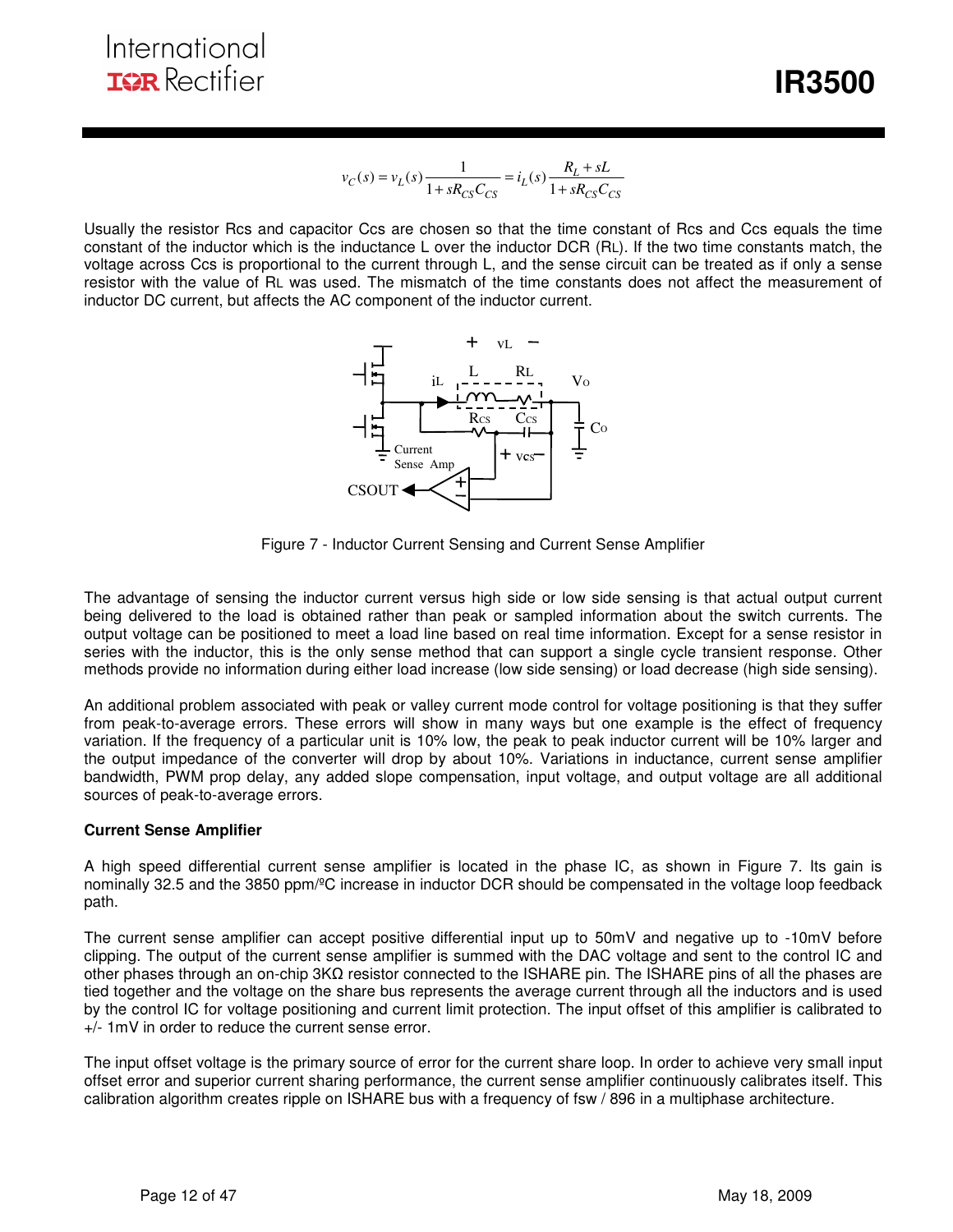#### **Average Current Share Loop**

Current sharing between phases of the converter is achieved by the average current share loop in each phase IC. The output of the current sense amplifier is compared with average current at the share bus. If current in a phase is smaller than the average current, the share adjust amplifier of the phase will pull down the starting point of the PWM ramp thereby increasing its duty cycle and output current; if current in a phase is larger than the average current, the share adjust amplifier of the phase will pull up the starting point of the PWM ramp thereby decreasing its duty cycle and output current. The current share amplifier is internally compensated so that the crossover frequency of the current share loop is much slower than that of the voltage loop and the two loops do not interact.

i

### **IR3500 THEORY OF OPERATION**

#### **Block Diagram**

The Block diagram of the IR3500 is shown in Figure 8, and specific features are discussed in the following sections.

#### **VID Control**

The AMD 6-bit VID, VR11 8-bit VID, and AMD Opteron 5-bit VID are shown in Tables 2 to 4 respectively, and are selected by different connections of VIDSEL pin shown in Table 1. The VID pins require an external bias voltage and should not be floated. The VID input comparators monitor the VID pins and control the Digital-to-Analog Converter (DAC) whose output is sent to the VDAC buffer amplifier. The output of the buffer amplifier is the VDAC pin. The VDAC voltage, input offsets of error amplifier and remote sense differential amplifier are post-package trimmed to provide 0.5% **system set-point** accuracy. The actual VDAC voltage does not determine the system accuracy, which has a wider tolerance. **VIDs of less than 0.5V are not supported.** 

The IR3500 can accept changes in the VID code while operating and vary the DAC voltage accordingly. The slew rate of the voltage at the VDAC pin can be adjusted by an external capacitor between VDAC pin and LGND pin. A resistor connected in series with this capacitor is required to compensate the VDAC buffer amplifier. Digital VID transitions result in a smooth analog transition of the VDAC voltage and converter output voltage minimizing inrush currents in the input and output capacitors and overshoot of the output voltage.

#### **Adaptive Voltage Positioning**

Adaptive voltage positioning is needed to reduce the output voltage deviations during load transients and the power dissipation of the load at heavy load. The circuitry related to voltage positioning is shown in Figure 9. The output voltage is set by the reference voltage VSETPT at the positive input to the error amplifier. This reference voltage can be programmed to have a constant DC offset bellow the VDAC by connecting RSETPT between VDAC and VSETPT. The IVSETPT is controlled by the ROSC as shown in Figure 24.

The voltage at the VDRP pin is a buffered version of the share bus IIN and represents the sum of the DAC voltage and the average inductor current of all the phases. The VDRP pin is connected to the FB pin through the resistor RDRP. Since the error amplifier will force the loop to maintain FB to be equal to the VSETPT, an additional current will flow into the FB pin equal to (VDRP-VSETPT) / RDRP. When the load current increases, the adaptive positioning voltage increases accordingly. More current flows through the feedback resistor RFB, and makes the output voltage lower proportional to the load current. The positioning voltage can be programmed by the resistor RDRP so that the droop impedance produces the desired converter output impedance. The offset and slope of the converter output impedance are referenced to and therefore independent of the VDAC voltage.

#### **Inductor DCR Temperature Compensation**

A negative temperature coefficient (NTC) thermistor should be used for inductor DCR temperature compensation. The thermistor should be placed close to the inductor and connected in parallel with the feedback resistor, as shown in Figure 10. The resistor in series with the thermistor is used to reduce the nonlinearity of the thermistor.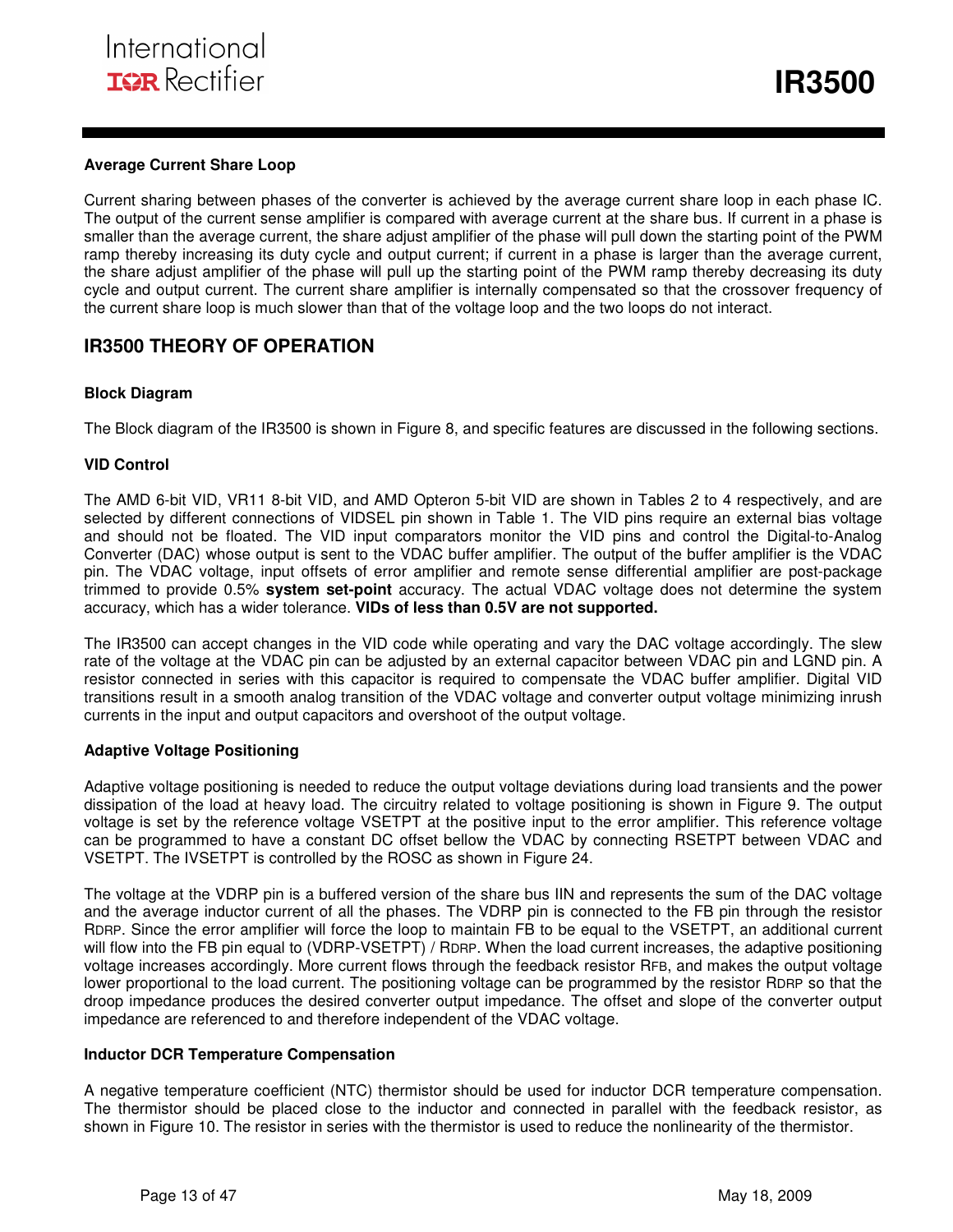**TGR** Rectifier nternationa



a sa n

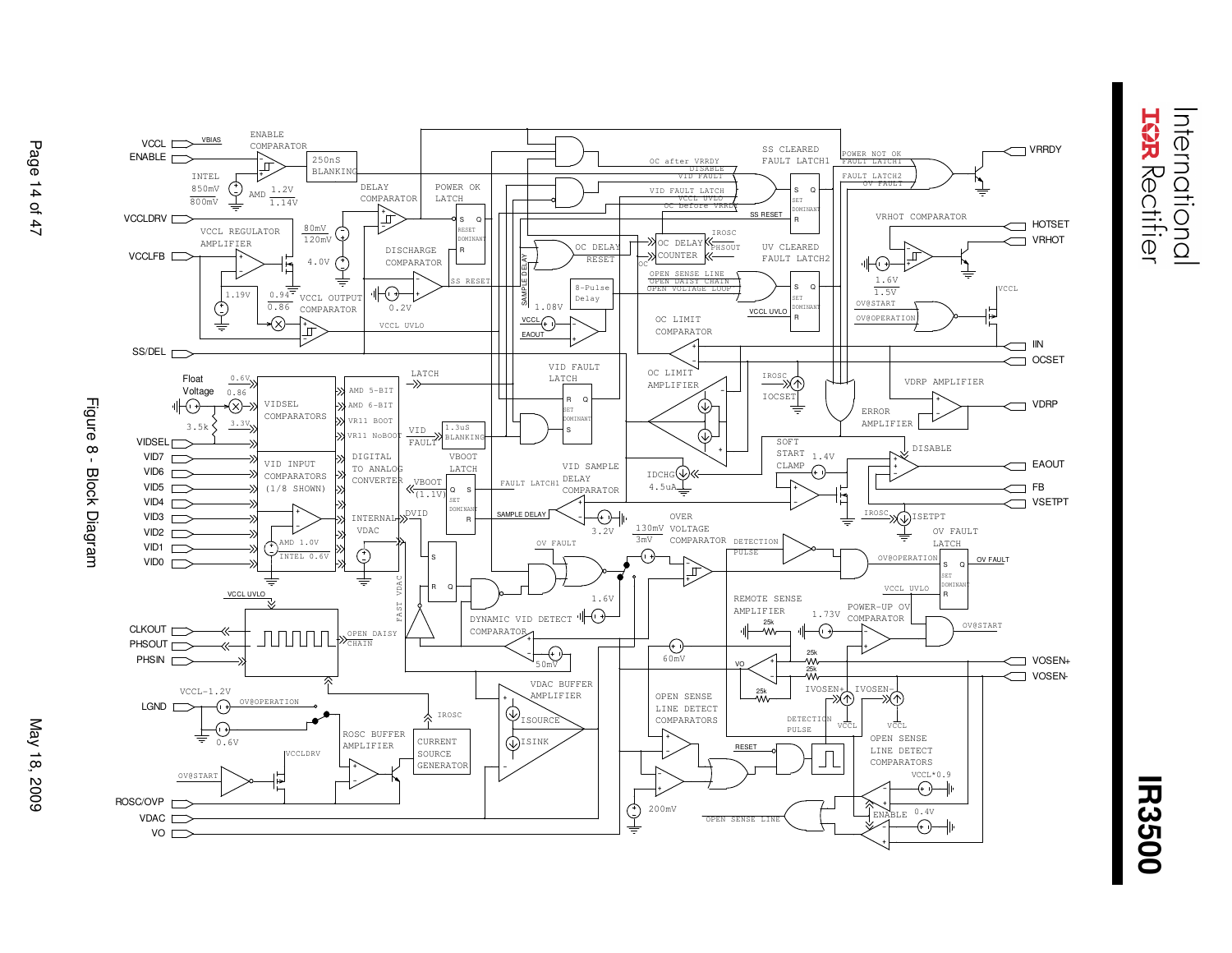## **TABLE 1 - VIDSEL FUNCTIONALITY**

| <b>VIDSEL</b><br><b>Connection</b>                         | <b>VID Table</b>  | 1.1V Boot Voltage<br>during soft start? | Ignore VID Fault<br>during soft start? | <b>VID Fault Latch?</b> |
|------------------------------------------------------------|-------------------|-----------------------------------------|----------------------------------------|-------------------------|
| LGND (<0.5V)                                               | AMD 5-BIT OPTERON | ΝO                                      | ΝO                                     | NO                      |
| 6.49 k $\Omega$ to GND<br>(0.7V to 83% of<br><b>FLOAT)</b> | AMD 6-BIT         | ΝO                                      | ΝO                                     | NO.                     |
| FLOAT (typ.<br>83% of<br>VR11w/wo boot<br>Threshold)       | VR11 8-BIT        | <b>YES</b>                              | <b>YES</b>                             | <b>YES</b>              |
| <b>VCCL (4.5V-7V)</b>                                      | VR11 8-BIT        | ΝO                                      | ΝO                                     | ΝO                      |

I

## **TABLE 2 - AMD 6-BIT VID TABLE**

| VID <sub>5</sub> | VID4         | VID <sub>3</sub> | VID <sub>2</sub> | VID <sub>1</sub> | VID <sub>0</sub> | Vout (V) | VID <sub>5</sub> | VID4        | VID <sub>3</sub> | VID <sub>2</sub> | VID <sub>1</sub> | VID <sub>0</sub> | Vout(V) |
|------------------|--------------|------------------|------------------|------------------|------------------|----------|------------------|-------------|------------------|------------------|------------------|------------------|---------|
| $\Omega$         | 0            | 0                | 0                | 0                | 0                | 1.5500   |                  | $\Omega$    | $\Omega$         | $\Omega$         | $\Omega$         | $\Omega$         | 0.7625  |
| $\Omega$         | $\mathbf 0$  | 0                | $\mathbf 0$      | 0                | 1                | 1.5250   |                  | $\Omega$    | $\Omega$         | $\Omega$         | $\Omega$         |                  | 0.7500  |
| 0                | $\mathbf 0$  | 0                | $\mathbf 0$      | $\mathbf{1}$     | 0                | 1.5000   |                  | $\Omega$    | $\Omega$         | <sup>0</sup>     |                  | $\Omega$         | 0.7375  |
| 0                | $\mathbf 0$  | 0                | $\mathbf 0$      | 1                | 1                | 1.4750   |                  | $\Omega$    | $\Omega$         | <sup>0</sup>     |                  |                  | 0.7250  |
| 0                | $\Omega$     | 0                | 1                | $\mathbf 0$      | 0                | 1.4500   |                  | $\Omega$    | $\Omega$         |                  | $\Omega$         | $\Omega$         | 0.7125  |
| 0                | $\mathbf 0$  | 0                | 1                | $\mathbf{0}$     | 1                | 1.4250   |                  | $\Omega$    | $\Omega$         |                  | $\Omega$         |                  | 0.7000  |
| 0                | $\mathbf 0$  | 0                | $\mathbf{1}$     | $\mathbf{1}$     | 0                | 1.4000   |                  | $\Omega$    | $\Omega$         |                  |                  | $\Omega$         | 0.6875  |
| 0                | $\mathbf 0$  | 0                | $\mathbf{1}$     | 1                | 1                | 1.3750   |                  | 0           | $\Omega$         |                  |                  |                  | 0.6750  |
| 0                | $\mathbf 0$  | 1                | $\mathbf 0$      | $\mathbf 0$      | $\mathbf 0$      | 1.3500   |                  | $\Omega$    |                  | $\Omega$         | $\Omega$         | $\Omega$         | 0.6625  |
| 0                | $\mathbf 0$  | 1                | $\mathbf 0$      | $\mathbf{0}$     | 1                | 1.3250   |                  | $\Omega$    |                  | $\Omega$         | $\Omega$         |                  | 0.6500  |
| 0                | $\mathbf 0$  | 1                | $\mathbf 0$      | 1                | 0                | 1.3000   |                  | $\Omega$    |                  | $\Omega$         |                  | $\Omega$         | 0.6375  |
| 0                | $\mathbf 0$  | 1                | $\mathbf 0$      | $\mathbf{1}$     | 1                | 1.2750   |                  | $\Omega$    |                  | <sup>0</sup>     |                  |                  | 0.6250  |
| 0                | 0            | 1                | 1                | $\mathbf 0$      | 0                | .2500    |                  | $\mathbf 0$ |                  |                  | 0                | $\Omega$         | 0.6125  |
| 0                | 0            | 1                | 1                | 0                | 1                | .2250    |                  | $\Omega$    |                  |                  | $\Omega$         |                  | 0.6000  |
| 0                | $\mathbf 0$  | 1                | $\mathbf{1}$     | $\mathbf{1}$     | 0                | 1.2000   |                  | $\mathbf 0$ |                  |                  |                  | $\Omega$         | 0.5875  |
| 0                | $\Omega$     | 1                | 1                | 1                | 1                | 1.1750   |                  | $\Omega$    |                  |                  |                  |                  | 0.5750  |
| $\overline{0}$   | 1            | 0                | $\mathbf 0$      | $\mathbf 0$      | 0                | 1.1500   |                  |             | $\Omega$         | $\Omega$         | $\Omega$         | $\Omega$         | 0.5625  |
| 0                | 1            | 0                | $\mathbf 0$      | 0                | 1                | 1.1250   |                  |             | $\Omega$         | $\Omega$         | $\Omega$         |                  | 0.5500  |
| 0                | 1            | 0                | $\mathbf 0$      | 1                | 0                | 1.1000   |                  |             | $\Omega$         | $\Omega$         |                  | $\Omega$         | 0.5375  |
| 0                | $\mathbf{1}$ | 0                | $\mathbf 0$      | $\mathbf{1}$     | 1                | 1.0750   |                  |             | $\Omega$         | U                |                  |                  | 0.5250  |
| 0                | 1            | 0                |                  | $\mathbf 0$      | $\mathbf 0$      | 1.0500   |                  |             | $\Omega$         |                  | $\Omega$         | <sup>0</sup>     | 0.5125  |
| 0                | 1            | 0                | 1                | 0                | 1                | 1.0250   |                  |             | $\Omega$         |                  | $\Omega$         |                  | 0.5000  |
| 0                | 1            | 0                | $\mathbf{1}$     | $\mathbf{1}$     | 0                | 1.0000   |                  |             | $\Omega$         |                  |                  | $\Omega$         | n/a     |
| 0                | 1            | 0                | 1                | 1                | 1                | 0.9750   |                  |             | $\Omega$         |                  |                  |                  | n/a     |
| 0                | 1            | 1                | $\mathbf 0$      | 0                | $\mathbf 0$      | 0.9500   |                  |             |                  | $\Omega$         | 0                | n                | n/a     |
| 0                | 1            | 1                | $\mathbf 0$      | 0                | 1                | 0.9250   |                  |             |                  | $\Omega$         | $\Omega$         |                  | n/a     |
| 0                | 1            | 1                | $\Omega$         | $\mathbf{1}$     | $\Omega$         | 0.9000   |                  |             |                  | $\Omega$         |                  | n                | n/a     |
| 0                | 1            | 1                | $\mathbf 0$      | 1                | H                | 0.8750   |                  |             |                  | $\Omega$         |                  |                  | n/a     |
| 0                | 1            | 1                |                  | $\mathbf 0$      | $\mathbf 0$      | 0.8500   |                  |             |                  |                  | $\Omega$         | n                | n/a     |
| 0                | 1            | 1                | 1                | 0                | 1                | 0.8250   |                  |             |                  |                  | $\Omega$         |                  | n/a     |
| 0                | 1            | 1                | 1                | 1                | $\mathbf 0$      | 0.8000   |                  |             |                  |                  |                  | n                | n/a     |
| 0                | $\mathbf{1}$ | 1                | 1                | $\mathbf{1}$     | 1                | 0.7750   |                  |             |                  |                  |                  |                  | n/a     |

Note: 6.49kΩ connected between VID\_SEL and LGND. V(VDAC) is pre-positioned 50mV higher than VID values listed above for load line positioning. VID is measured at EAOUT with EAOUT shorted to FB, ROSC=50 KΩ and a 4200 Ω resistor connecting VSETPT to VDAC to cancel the 50 mV pre-position offset, as shown in Fig. 3.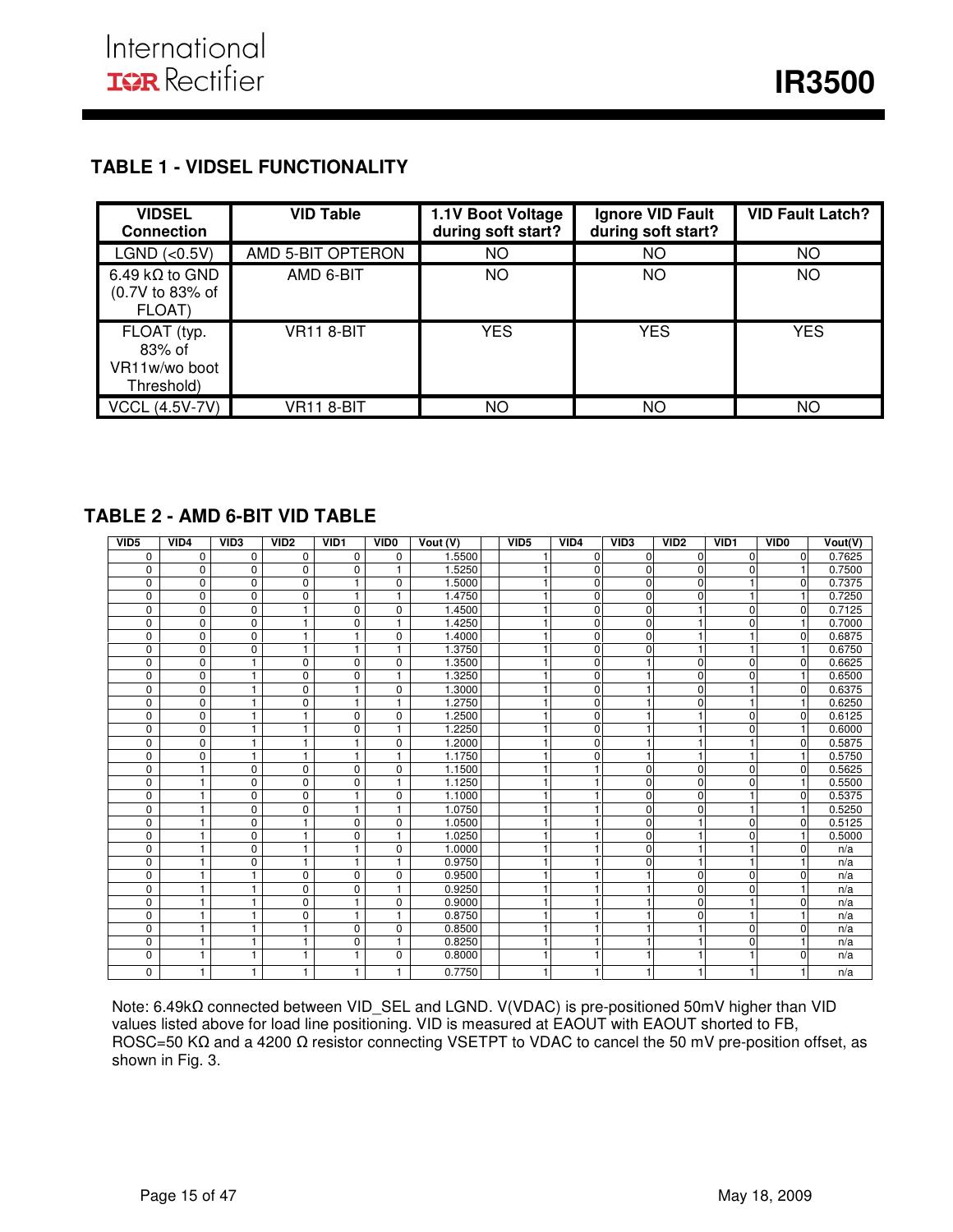## **TABLE 3 - VR11 VID TABLE (PART1)**

| Hex (VID7:VID0) | Dec (VID7:VID0)      | Voltage            | Hex (VID7:VID0) | Dec (VID7:VID0)      | Voltage            |
|-----------------|----------------------|--------------------|-----------------|----------------------|--------------------|
| 00              | 00000000             | Fault              | 40              | 01000000             | 1.21250            |
| 01              | 00000001             | Fault              | 41              | 01000001             | 1.20625            |
| 02              | 00000010             | 1.60000            | 42              | 01000010             | 1.20000            |
| 03              | 00000011             | 1.59375            | 43              | 01000011             | 1.19375            |
| 04              | 00000100             | 1.58750            | 44              | 01000100             | 1.18750            |
| 05              | 00000101             | 1.58125            | 45              | 01000101             | 1.18125            |
| 06              | 00000110             | 1.57500            | 46              | 01000110             | 1.17500            |
| 07              | 00000111             | 1.56875            | 47              | 01000111             | 1.16875            |
| $\overline{08}$ | 00001000             | 1.56250            | 48              | 01001000             | 1.16250            |
| 09              | 00001001             | 1.55625            | 49              | 01001001             | 1.15625            |
| 0A              | 00001010             | 1.55000            | 4A              | 01001010             | 1.15000            |
| 0B              | 00001011             | 1.54375            | 4B              | 01001011             | 1.14375            |
| 0C              | 00001100             | 1.53750            | 4C              | 01001100             | 1.13750            |
| 0D              | 00001101             | 1.53125            | 4 <sub>D</sub>  | 01001101             | 1.13125            |
| 0E              | 00001110             | 1.52500            | 4E              | 01001110             | 1.12500            |
| 0 <sub>F</sub>  | 00001111             | 1.51875            | 4F              | 01001111             | 1.11875            |
| 10              | 00010000             | 1.51250            | 50              | 01010000             | 1.11250            |
| 11              | 00010001             | 1.50625            | 51              | 01010001             | 1.10625            |
| 12              | 00010010             | 1.50000            | 52              | 01010010             | 1.10000            |
| 13              | 00010011             | 1.49375            | 53              | 01010011             | 1.09375            |
| 14              | 00010100             | 1.48750            | 54              | 01010100             | 1.08750            |
| 15              | 00010101             | 1.48125            | 55              | 01010101             | 1.08125            |
| 16              | 00010110             | 1.47500            | 56              | 01010110             | 1.07500            |
| 17              | 00010111             | 1.46875            | 57              | 01010111             | 1.06875            |
| $\overline{18}$ | 00011000             | 1.46250            | 58              | 01011000             | 1.06250            |
| 19              | 00011001             | 1.45625            | 59              | 01011001             | 1.05625            |
| 1A              | 00011010             | 1.45000            | 5A              | 01011010             | 1.05000            |
| 1B              | 00011011             | 1.44375            | 5B              | 01011011             | 1.04375            |
| 1C              | 00011100             | 1.43750            | 5C              | 01011100             | 1.03750            |
| 1D<br>1E        | 00011101<br>00011110 | 1.43125<br>1.42500 | 5D<br>5E        | 01011101             | 1.03125<br>1.02500 |
| 1F              | 00011111             | 1.41875            | 5F              | 01011110<br>01011111 | 1.01875            |
| $\overline{20}$ | 00100000             | 1.41250            | 60              | 01100000             | 1.01250            |
| $\overline{21}$ | 00100001             | 1.40625            | 61              | 01100001             | 1.00625            |
| 22              | 00100010             | 1.40000            | 62              | 01100010             | 1.00000            |
| 23              | 00100011             | 1.39375            | 63              | 01100011             | 0.99375            |
| 24              | 00100100             | 1.38750            | 64              | 01100100             | 0.98750            |
| 25              | 00100101             | 1.38125            | 65              | 01100101             | 0.98125            |
| $\overline{26}$ | 00100110             | 1.37500            | 66              | 01100110             | 0.97500            |
| $\overline{27}$ | 00100111             | 1.36875            | 67              | 01100111             | 0.96875            |
| 28              | 00101000             | 1.36250            | 68              | 01101000             | 0.96250            |
| 29              | 00101001             | 1.35625            | 69              | 01101001             | 0.95625            |
| 2A              | 00101010             | 1.35000            | 6A              | 01101010             | 0.95000            |
| 2B              | 00101011             | 1.34375            | 6B              | 01101011             | 0.94375            |
| 2C              | 00101100             | 1.33750            | 6C              | 01101100             | 0.93750            |
| 2D              | 00101101             | 1.33125            | 6D              | 01101101             | 0.93125            |
| 2E              | 00101110             | 1.32500            | 6E              | 01101110             | 0.92500            |
| 2F              | 00101111             | 1.31875            | 6F              | 01101111             | 0.91875            |
| 30              | 00110000             | 1.31250            | 70              | 01110000             | 0.91250            |
| 31              | 00110001             | 1.30625            | 71              | 01110001             | 0.90625            |
| 32              | 00110010             | 1.30000            | 72              | 01110010             | 0.90000            |
| 33              | 00110011             | 1.29375            | 73              | 01110011             | 0.89375            |
| 34              | 00110100             | 1.28750            | 74              | 01110100             | 0.88750            |
| 35              | 00110101             | 1.28125            | 75              | 01110101             | 0.88125            |
| 36              | 00110110             | 1.27500            | 76              | 01110110             | 0.87500            |
| 37              | 00110111             | 1.26875            | 77              | 01110111             | 0.86875            |
| 38              | 00111000             | 1.26250            | 78              | 01111000             | 0.86250            |
| 39              | 00111001             | 1.25625            | 79              | 01111001             | 0.85625            |
| 3A              | 00111010             | 1.25000            | 7A              | 01111010             | 0.85000            |
| 3B              | 00111011             | 1.24375            | 7B              | 01111011             | 0.84375            |
| 3C              | 00111100             | 1.23750            | 7C              | 01111100             | 0.83750            |
| 3D              | 00111101             | 1.23125            | 7D              | 01111101             | 0.83125            |
| 3E              | 00111110             | 1.22500            | 7E              | 01111110             | 0.82500            |
| 3F              | 00111111             | 1.21875            | 7F              | 01111111             | 0.81875            |

I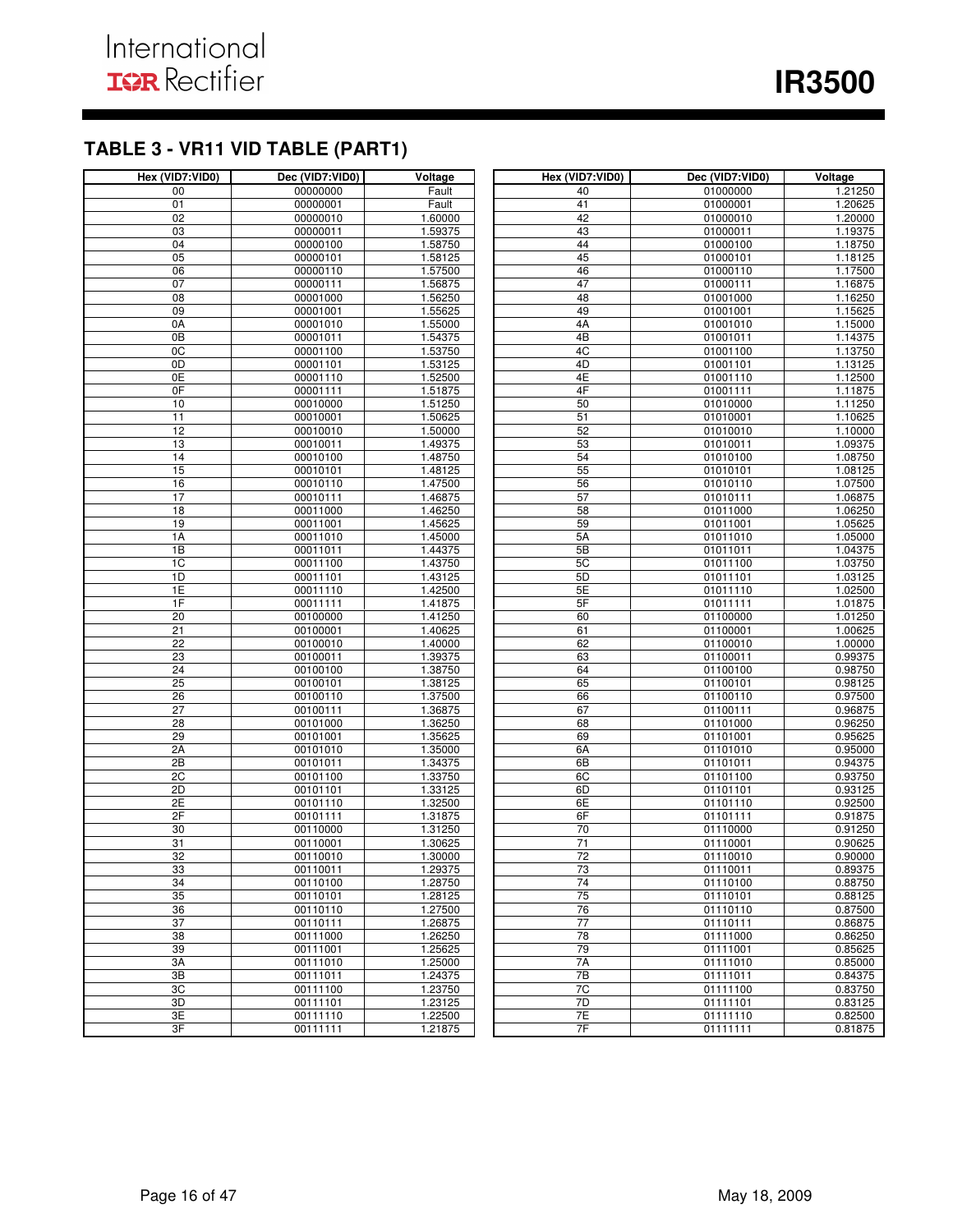## **TABLE 3 - VR11 VID TABLE (PART 2)**

| Hex (VID7:VID0)      | Dec (VID7:VID0)      | Voltage            | Hex (VID7:VID0)                  | Dec (VID7:VID0)      | Voltage      |
|----------------------|----------------------|--------------------|----------------------------------|----------------------|--------------|
| 80                   | 10000000             | 0.81250            | CO                               | 11000000             | n/a          |
| 81                   | 10000001             | 0.80625            | C1                               | 11000001             | n/a          |
| 82                   | 10000010             | 0.80000            | C <sub>2</sub>                   | 11000010             | n/a          |
| 83                   | 10000011             | 0.79375            | C3                               | 11000011             | n/a          |
| 84                   | 10000100             | 0.78750            | C4                               | 11000100             | n/a          |
| 85                   | 10000101             | 0.78125            | C <sub>5</sub>                   | 11000101             | n/a          |
| 86                   | 10000110             | 0.77500            | C <sub>6</sub>                   | 11000110             | n/a          |
| 87                   | 10000111             | 0.76875            | C <sub>7</sub>                   | 11000111             | n/a          |
| 88                   | 10001000             | 0.76250            | C8                               | 11001000             | n/a          |
| 89                   | 10001001             | 0.75625            | C9                               | 11001001             | n/a          |
| 8A                   | 10001010             | 0.75000            | CA                               | 11001010             | n/a          |
| 8B                   | 10001011             | 0.74375            | $\overline{CB}$                  | 11001011             | n/a          |
| 8C                   | 10001100             | 0.73750            | cc                               | 11001100             | n/a          |
| 8D                   | 10001101             | 0.73125            | CD                               | 11001101             | n/a          |
| 8E                   | 10001110             | 0.72500            | <b>CE</b>                        | 11001110             | n/a          |
| 8F                   | 10001111             | 0.71875            | CF                               | 11001111             | n/a          |
| 90                   | 10010000             | 0.71250            | D <sub>0</sub>                   | 11010000             | n/a          |
| 91                   | 10010001             | 0.70625            | D <sub>1</sub>                   | 11010001             | n/a          |
| 92                   | 10010010             | 0.70000            | D <sub>2</sub>                   | 11010010             | n/a          |
| 93                   | 10010011             | 0.69375            | D <sub>3</sub>                   | 11010011             | n/a          |
| 94                   | 10010100             | 0.68750            | D <sub>4</sub>                   | 11010100             | n/a          |
| 95                   | 10010101             | 0.68125            | $\overline{D5}$                  | 11010101             | n/a          |
| 96                   | 10010110             | 0.67500            | D <sub>6</sub>                   | 11010110             | n/a          |
| 97                   | 10010111             | 0.66875            | D7                               | 11010111             | n/a          |
| 98                   | 10011000             | 0.66250            | D <sub>8</sub>                   | 11011000             | n/a          |
| 99                   | 10011001             | 0.65625            | D <sub>9</sub>                   | 11011001             | n/a          |
| 9A                   | 10011010             | 0.65000            | DA                               | 11011010             | n/a          |
| 9B                   | 10011011             | 0.64375            | $\overline{DB}$                  | 11011011             | n/a          |
| 9C                   | 10011100             | 0.63750            | $\overline{DC}$                  | 11011100             | n/a          |
| 9D                   | 10011101             | 0.63125            | DD                               | 11011101             | n/a          |
| 9E                   | 10011110             | 0.62500            | DE                               | 11011110             | n/a          |
| 9F                   | 10011111             | 0.61875            | DF                               | 11011111             | n/a          |
| A <sub>0</sub>       | 10100000             | 0.61250            | E <sub>0</sub>                   | 11100000             | n/a          |
| A <sub>1</sub>       | 10100001             | 0.60625            | E1                               | 11100001             | n/a          |
| A2                   | 10100010             | 0.60000            | E2                               | 11100010             | n/a          |
| A <sub>3</sub>       | 10100011             | 0.59375            | E <sub>3</sub>                   | 11100011             | n/a          |
| A4<br>A <sub>5</sub> | 10100100             | 0.58750            | E <sub>4</sub><br>E <sub>5</sub> | 11100100             | n/a          |
| A <sub>6</sub>       | 10100101             | 0.58125<br>0.57500 | E <sub>6</sub>                   | 11100101             | n/a          |
| A7                   | 10100110             |                    | E7                               | 11100110<br>11100111 | n/a          |
| A <sub>8</sub>       | 10100111<br>10101000 | 0.56875<br>0.56250 | E8                               | 11101000             | n/a<br>n/a   |
| A <sub>9</sub>       | 10101001             | 0.55625            | E <sub>9</sub>                   | 11101001             | n/a          |
| AA                   | 10101010             | 0.55000            | EA                               | 11101010             | n/a          |
| AB                   | 10101011             | 0.54375            | EB                               | 11101011             | n/a          |
| <b>AC</b>            | 10101100             | 0.53750            | EC                               | 11101100             | n/a          |
| <b>AD</b>            | 10101101             | 0.53125            | ED                               | 11101101             | n/a          |
| <b>AE</b>            | 10101110             | 0.52500            | EE                               | 11101110             | n/a          |
| <b>AF</b>            | 10101111             | 0.51875            | EF                               | 11101111             | n/a          |
| B <sub>0</sub>       | 10110000             | 0.51250            | F <sub>0</sub>                   | 11110000             | n/a          |
| <b>B1</b>            | 10110001             | 0.50625            | F1                               | 11110001             | n/a          |
| B <sub>2</sub>       | 10110010             | 0.50000            | F2                               | 11110010             | n/a          |
| B3                   | 10110011             | n/a                | F3                               | 11110011             | n/a          |
| <b>B4</b>            | 10110100             | n/a                | F <sub>4</sub>                   | 11110100             | n/a          |
| B <sub>5</sub>       | 10110101             | n/a                | F5                               | 11110101             | n/a          |
| B <sub>6</sub>       | 10110110             | n/a                | F6                               | 11110110             | n/a          |
| B7                   | 10110111             | n/a                | F7                               | 11110111             | n/a          |
| B <sub>8</sub>       | 10111000             | n/a                | F <sub>8</sub>                   | 11111000             | n/a          |
| B <sub>9</sub>       | 10111001             | n/a                | F9                               | 11111001             | n/a          |
| BA                   | 10111010             | n/a                | FA                               | 11111010             | n/a          |
| BB                   | 10111011             | n/a                | FB                               | 11111011             | n/a          |
| BC                   | 10111100             | n/a                | FC                               | 11111100             | n/a          |
| <b>BD</b>            | 10111101             | n/a                | FD                               | 11111101             | n/a          |
| <b>BE</b>            | 10111110             | n/a                | <b>FE</b>                        | 11111110             | <b>FAULT</b> |
| BF                   | 10111111             | n/a                | FF                               | 11111111             | <b>FAULT</b> |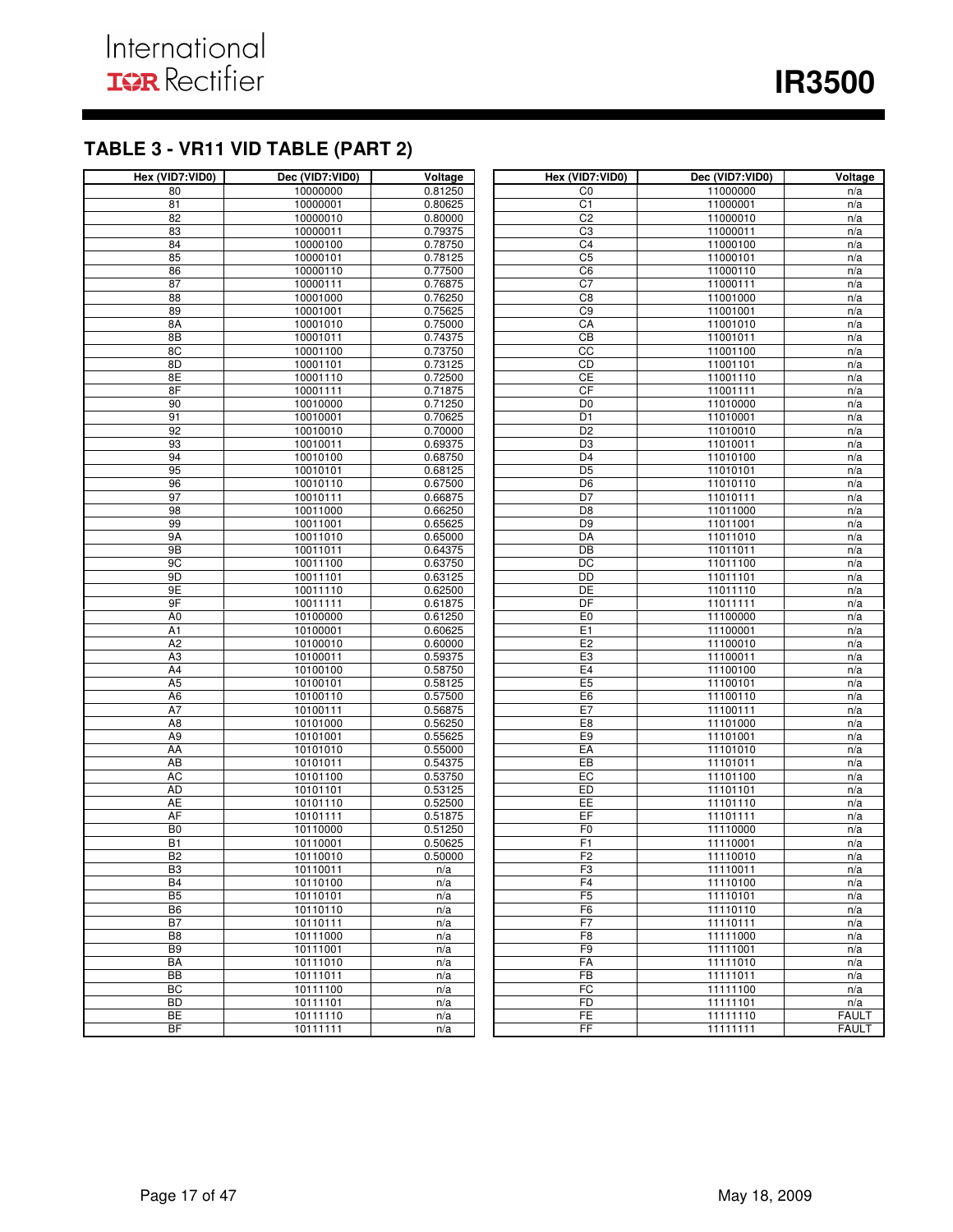## **TABLE 4 - AMD 5-BIT TABLE FOR OPTERON**

| VID <sub>4</sub>        | VID <sub>3</sub>        | VID <sub>2</sub>        | VID1                    | <b>VIDO</b>             | Voltage (V)  |
|-------------------------|-------------------------|-------------------------|-------------------------|-------------------------|--------------|
| 0                       | 0                       | 0                       | 0                       | 0                       | 1.550        |
| $\overline{0}$          | 0                       | 0                       | 0                       | $\overline{\mathbf{1}}$ | 1.525        |
| $\overline{0}$          | $\overline{0}$          | $\overline{0}$          | $\overline{1}$          | 0                       | 1.500        |
| 0                       | 0                       | 0                       | ī                       | $\overline{1}$          | 1.475        |
| $\overline{0}$          | $\overline{0}$          | $\overline{\mathbf{1}}$ | 0                       | 0                       | 1.450        |
| 0                       | 0                       | $\overline{\mathbf{1}}$ | 0                       | $\overline{\mathbf{1}}$ | 1.425        |
| 0                       | 0                       | $\overline{\mathbf{1}}$ | $\overline{1}$          | 0                       | 1.400        |
| $\overline{0}$          | $\overline{0}$          | $\overline{\mathbf{1}}$ | $\overline{\mathbf{1}}$ | $\overline{\mathbf{1}}$ | 1.375        |
| $\overline{0}$          | $\overline{1}$          | 0                       | $\overline{0}$          | $\overline{0}$          | 1.350        |
| 0                       | ī                       | 0                       | 0                       | $\overline{\mathbf{1}}$ | 1.325        |
| 0                       | $\overline{\mathbf{1}}$ | 0                       | $\overline{\mathbf{1}}$ | $\overline{0}$          | 1.300        |
| 0                       | ī                       | 0                       | ī                       | ī                       | 1.275        |
| $\overline{0}$          | $\overline{1}$          | $\overline{\mathbf{1}}$ | $\overline{0}$          | $\overline{0}$          | 1.250        |
| 0                       | ī                       | $\overline{\mathbf{1}}$ | 0                       | ī                       | 1.225        |
| 0                       | $\overline{\mathbf{1}}$ | $\mathbf 1$             | $\overline{\mathbf{1}}$ | 0                       | 1.200        |
| $\overline{0}$          | $\overline{\mathbf{1}}$ | $\overline{\mathbf{1}}$ | $\overline{\mathbf{1}}$ | $\overline{\mathbf{1}}$ | 1.175        |
| $\overline{\mathbf{1}}$ | 0                       | 0                       | 0                       | 0                       | 1.150        |
| $\overline{\mathbf{1}}$ | $\overline{0}$          | 0                       | $\overline{0}$          | $\overline{\mathbf{1}}$ | 1.125        |
| $\overline{\mathbf{1}}$ | 0                       | 0                       | $\overline{\mathbf{1}}$ | 0                       | 1.100        |
| ī                       | 0                       | 0                       | $\overline{\mathbf{1}}$ | $\overline{\mathbf{1}}$ | 1.075        |
| ī                       | 0                       | $\overline{\mathbf{1}}$ | 0                       | $\overline{0}$          | 1.050        |
| $\overline{\mathbf{1}}$ | $\overline{0}$          | $\overline{\mathbf{1}}$ | $\overline{0}$          | $\overline{\mathbf{1}}$ | 1.025        |
| $\overline{\mathbf{1}}$ | 0                       | $\overline{\mathbf{1}}$ | $\overline{\mathbf{1}}$ | 0                       | 1.000        |
| $\overline{\mathbf{1}}$ | 0                       | $\overline{\mathbf{1}}$ | $\overline{\mathbf{1}}$ | $\overline{\mathbf{1}}$ | 0.975        |
| $\overline{1}$          | $\overline{1}$          | 0                       | 0                       | 0                       | 0.950        |
| $\overline{\mathbf{1}}$ | $\overline{\mathbf{1}}$ | 0                       | 0                       | $\overline{\mathbf{1}}$ | 0.925        |
| ī                       | ī                       | 0                       | $\overline{\mathbf{1}}$ | 0                       | 0.900        |
| $\overline{\mathbf{1}}$ | $\overline{\mathbf{1}}$ | 0                       | $\overline{\mathbf{1}}$ | $\overline{1}$          | 0.875        |
| $\overline{\mathbf{1}}$ | ī                       | $\overline{\mathbf{1}}$ | $\overline{0}$          | $\overline{0}$          | 0.850        |
| ī                       | $\overline{\mathbf{1}}$ | $\overline{\mathbf{1}}$ | 0                       | $\overline{\mathbf{1}}$ | 0.825        |
| $\overline{\mathbf{1}}$ | $\overline{\mathbf{1}}$ | $\overline{\mathbf{1}}$ | $\overline{\mathbf{1}}$ | $\overline{0}$          | 0.800        |
| ī                       | ī                       | $\overline{\mathbf{1}}$ | $\overline{\mathbf{1}}$ | $\overline{\mathbf{1}}$ | <b>FAULT</b> |

Note: VID\_SEL tied to LGND. V(VDAC) is pre-positioned 50mV higher than VID values listed above for load line positioning. VID is measured at EAOUT with EAOUT shorted to FB, ROSC=50 KΩ and a 4200 Ω resistor connecting VSETPT to VDAC to cancel the 50 mV pre-position offset, as shown in Fig. 3.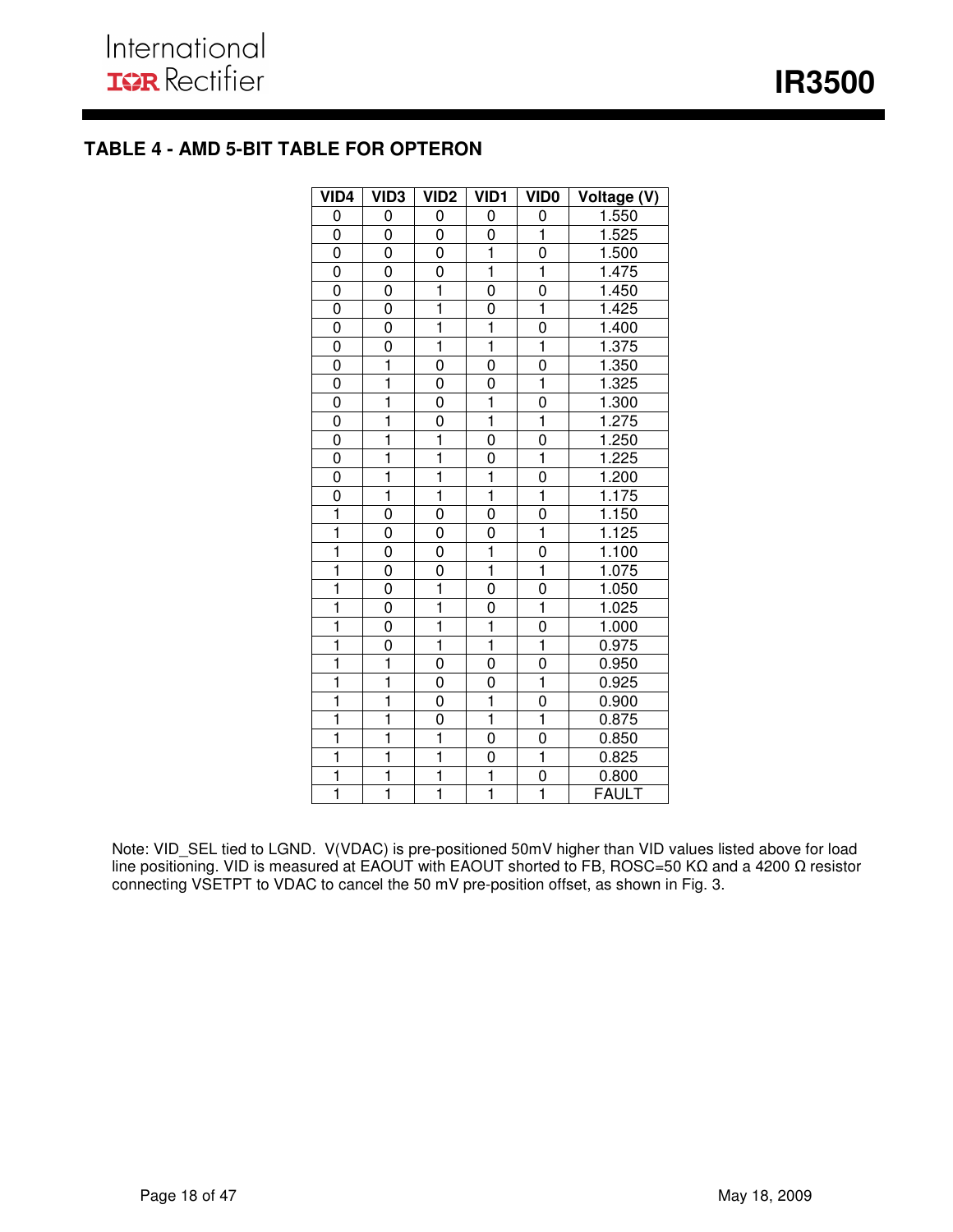



I





Figure 10 - Temperature compensation of inductor DCR

#### **Remote Voltage Sensing**

VOSEN+ and VOSEN- are used for remote sensing and connected directly to the load. The remote sense differential amplifier with high speed, low input offset and low input bias current ensures accurate voltage sensing and fast transient response.

#### **Start-up Sequence**

The IR3500 has a programmable soft-start function to limit the surge current during the converter start-up. A capacitor connected between the SS/DEL and LGND pins controls soft start timing, over-current protection delay and hiccup mode timing. A charge current of 52.5uA and discharge current of 4uA control the up slope and down slope of the voltage at the SS/DEL pin respectively.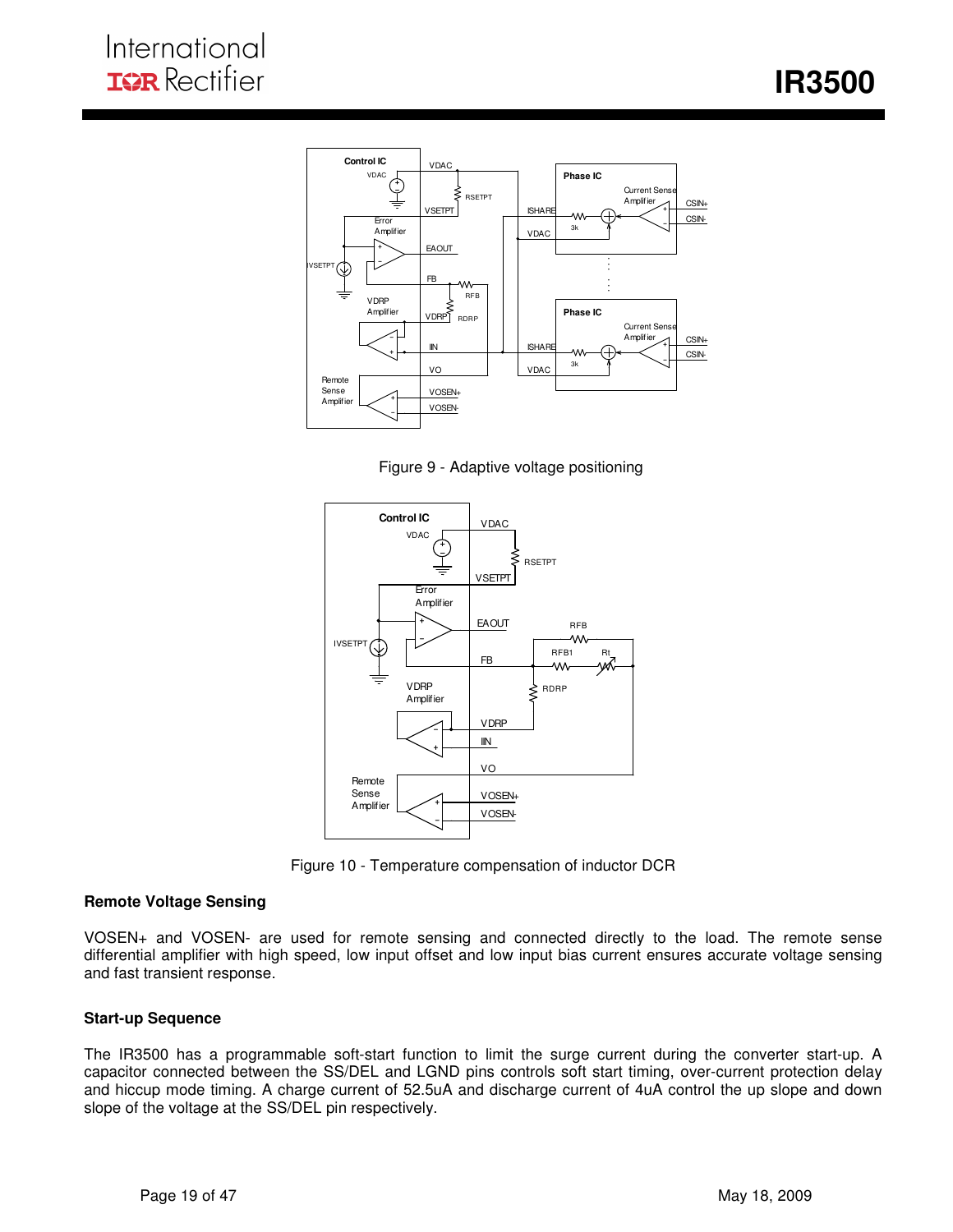## International **IGR** Rectifier

Figure 11 depicts start-up sequence of converter with VR 11 VID with boot voltage, which is selected by VIDSEL pin based on Table 1. If there is no fault, the SS/DEL pin will start charging when the enable crosses the threshold. The error amplifier output EAOUT is clamped low until SS/DEL reaches 1.4V. The error amplifier will then regulate the converter's output voltage to match the SS/DEL voltage less the 1.4V offset until the converter output reaches the 1.1V boot voltage. The SS/DEL voltage continues to increase until it rises above the 3.0V threshold of VID delay comparator. The VID set inputs are then activated and VDAC pin transitions to the level determined by the VID inputs. The SS/DEL voltage continues to increase until it rises above 3.92V and allows the VRRDY signal to be asserted. SS/DEL finally settles at 4.0V, indicating the end of the soft start.

I

Figure 12 shows start-up sequence of converter VR 11 VID without boot voltage or AMD Opteron, AMD 6-bit VID which is selected by VIDSEL pin based on Table 1. If there is no fault, the SS/DEL pin will start charging. The error amplifier output EAOUT is clamped low until SS/DEL reaches 1.4V. The error amplifier will then regulate the converter's output voltage to match the SS/DEL voltage less the 1.4V offset until the converter output reaches the level determined by the VID inputs. The SS/DEL voltage continues to increase until it rises above 3.92V and allows the VRRDY signal to be asserted. SS/DEL finally settles at 4.0V, indicating the end of the soft start.



Figure 11 - Start-up sequence of converter with boot voltage

VCCL under voltage lock-out, VID fault modes, over current, as well as a low signal on the ENABLE input immediately sets the fault latch, which causes the EAOUT pin to drive low turning off the phase IC drivers. The VRRDY pin also drives low, and SS/DEL begin to discharge until the voltage reaches 0.2V. If the fault has cleared the fault latch will be reset by the discharge comparator allowing a normal soft start to occur.

Other fault conditions, such as over voltage, open sense lines, open loop monitor, and open daisy chain, set different fault latches, which start discharging SS/DEL, pull down EAOUT voltage and drive VRRDY low. However, the latches can only be reset by cycling VCCL power.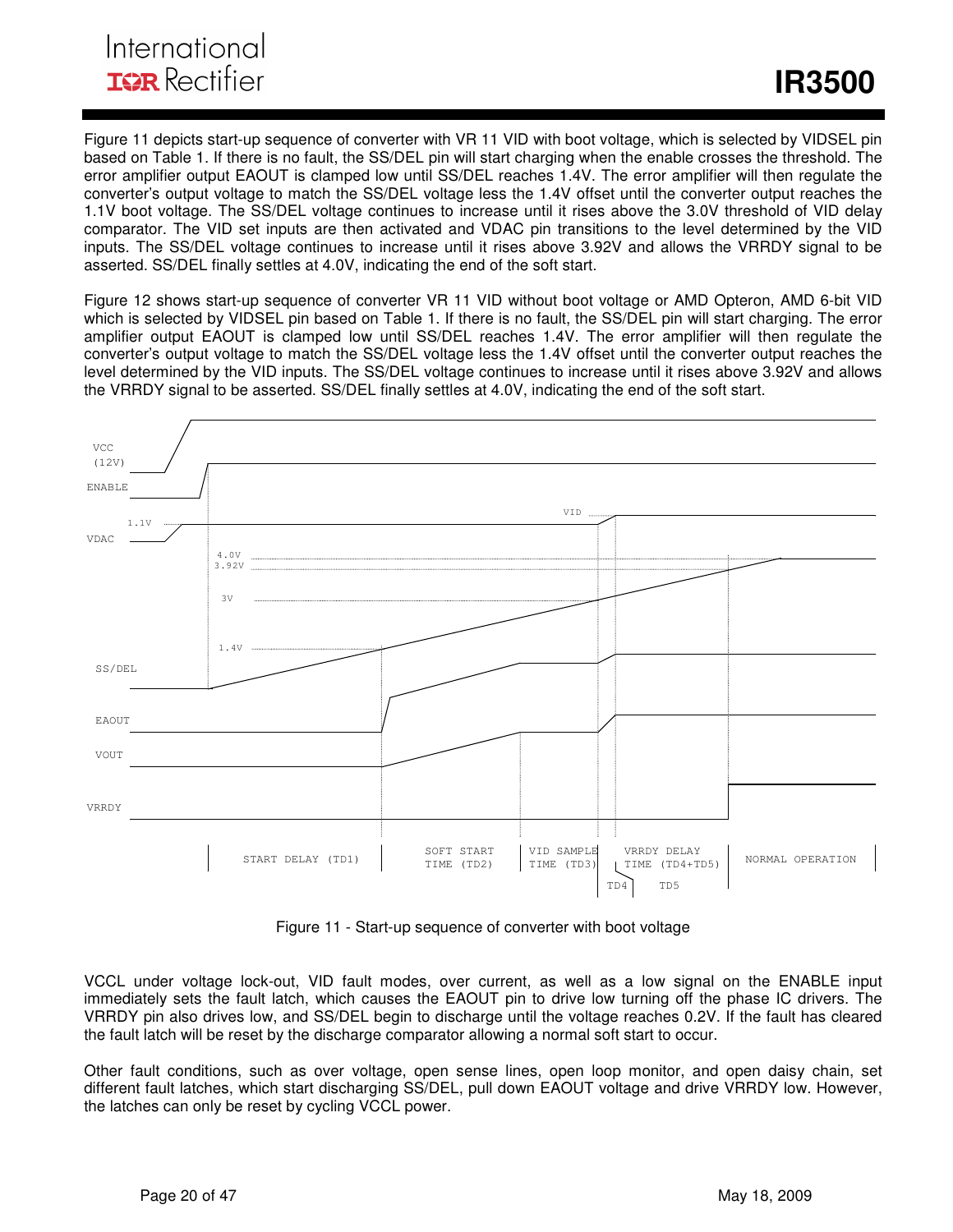

Figure 12 - Start-up sequence of converter without boot voltage

### **Constant Over-Current Control during Soft Start**

The over current limit threshold is set by a resistor connected between OCSET and VDAC. If the IIN pin voltage, which is proportional to the average current plus VDAC voltage, exceeds the OCSET voltage during soft start, the constant over-current control is activated. Figure 13 shows the constant over-current control with delay during soft start. The delay time is set by the ROSC resistor, which sets the number of switching cycles for the delay counter. The delay is required since over-current conditions can occur as part of normal operation due to inrush current. If an over-current occurs during soft start (before VRRDY is asserted), the SS/DEL voltage is regulated by the over current amplifier to limit the output current below the threshold set by OCSET voltage. If the over-current condition persists after delay time is reached, the fault latch will be set pulling the error amplifier's output low and inhibiting switching in the phase ICs. The SS/DEL capacitor will discharge until it reaches 0.2V and the fault latch is reset allowing a normal soft start to occur. If an over-current condition is again encountered during the soft start cycle, the constant over-current control actions will repeat and the converter will be in hiccup mode. The delay time is controlled by a counter which is triggered by clock. The counter values vary with switching frequency per phase in order to have a similar delay time for different switching frequencies.

#### **Over-Current Hiccup Protection after Soft Start**

The over current limit threshold is set by a resistor connected between OCSET and VDAC pins. Figure 13 shows the constant over-current control with delay after VRRDY is asserted. The delay is required since over-current conditions can occur as part of normal operation due to load transients or VID transitions.

If the IIN pin voltage, which is proportional to the average current plus VDAC voltage, exceeds the OCSET voltage after VRRDY is asserted, it will initiate the discharge of the capacitor at SS/DEL. The magnitude of the discharge current is proportional to the voltage difference between IIN and OCSET and has a maximum nominal value of 55uA. If the over-current condition persists long enough for the SS/DEL capacitor to discharge below the 120mV offset of the delay comparator, the fault latch will be set pulling the error amplifier's output low and inhibiting switching in the phase ICs and de-asserting the VRRDY signal. The output current is not controlled during the delay time. The SS/DEL capacitor will discharge until it reaches 200 mV and the fault latch is reset allowing a normal soft start to occur. If an over-current condition is again encountered during the soft start cycle, the over-current action will repeat and the converter will be in hiccup mode.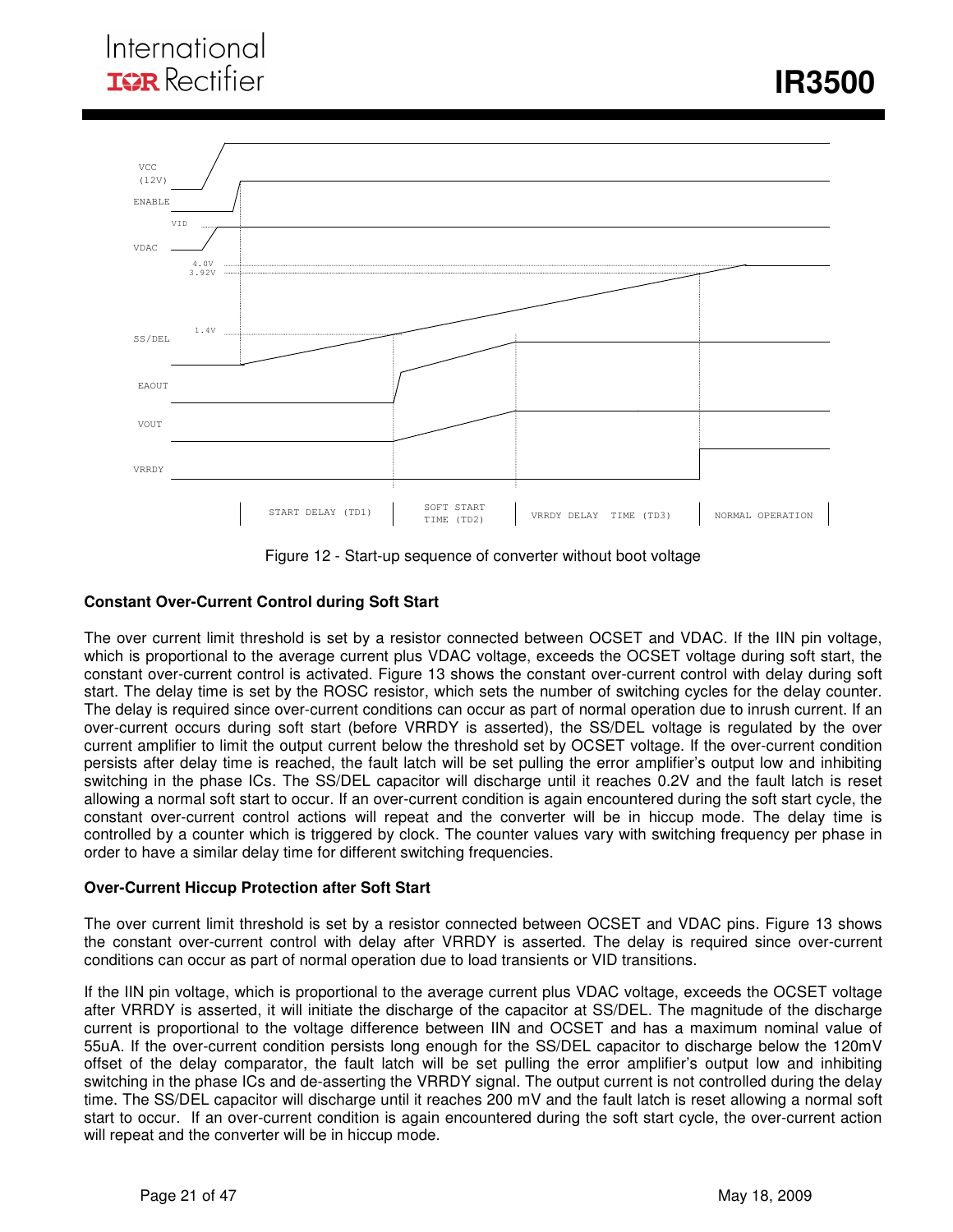## International **ISR** Rectifier

*<u><b>IR3500*</u>



Figure 13 - Over Current Protection waveforms during and after soft start

### **Linear Regulator Output (VCCL)**

The IR3500 has a built-in linear regulator controller, and only an external NPN transistor is needed to create a linear regulator. The output voltage of the linear regulator can be programmed between 4.75V and 7.5V by the resistor divider at VCCLFB pin. The regulator output powers the gate drivers and other circuits of the phase ICs along with circuits in the control IC, and the voltage is usually programmed to optimize the converter efficiency. The linear regulator can be compensated by a 4.7uF capacitor at the VCCL pin. As with any linear regulator, due to stability reasons, there is an upper limit to the maximum value of capacitor that can be used at this pin and it's a function of the number of phases used in the multiphase architecture and their switching frequency. Figure 14 provides Bode plots for the linear regulator with 5 phases switching at 750 kHz.

An external 5V can be connected to this pin to replace the linear regulator with appropriate selection of the VCCLFB resistor divider, and VCCLDRV resistor. While using an external VCCL its essential to adjust it such that VCCLFB is slightly higher than the 1.19V reference voltage. This condition ensures that the VCCLDRV pin doesn't load the ROSC pin. The switching frequency, VSETPT, and OCSET are derived from the loading current of ROSC pin.



Figure 14 - VCCL regulator stability with 5 phases and PHSOUT equals 750 kHz.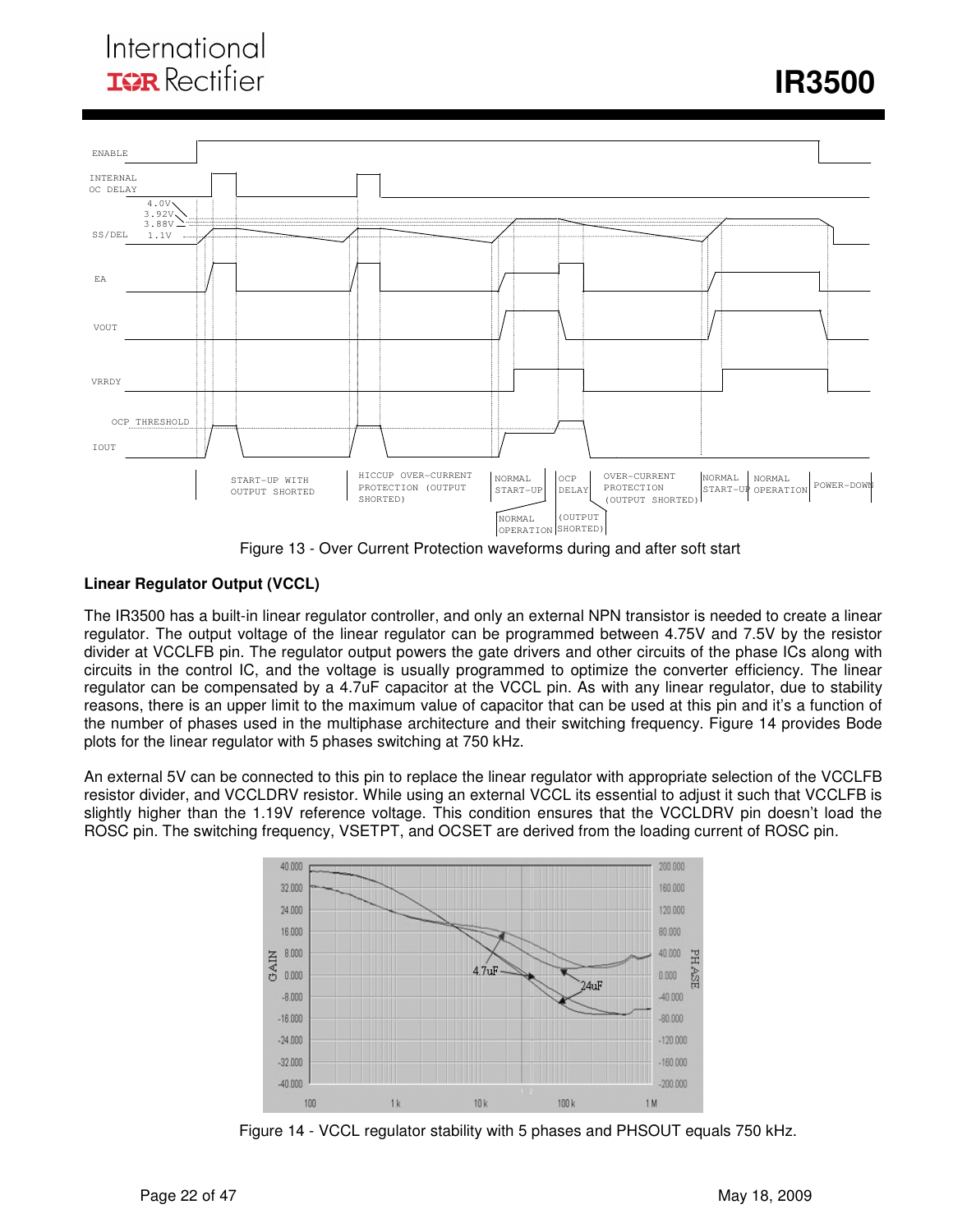#### **VCCL Under Voltage Lockout (UVLO)**

The IR3500 has no under voltage lockout for converter input voltage (VCC), but monitors the VCCL voltage instead, which is used for the gate drivers of phase ICs and circuits in control IC and phase ICs. During power up, the fault latch will be reset if VCCL is above 94% of the voltage set by resistor divider at VCCLFB pin. If VCCL voltage drops below 86% of the set value, the fault latch will be set.

#### **VID Fault Codes**

VID codes of 0000000X and 1111111X for VR11, and 11111 for AMD 5-bit Opteron will set the fault latch and disable the error amplifier. A 1.3us delay is provided to prevent a fault condition from occurring during Dynamic VID changes. A VID FAULT condition is latched for VR 11 with boot voltage and can only be cleared by cycling power to VCCL.

#### **Voltage Regulator Ready (VRRDY)**

The VRRDY pin is an open-collector output and should be pulled up to a voltage source through a resistor. After soft start cycle is complete, the VRRDY remains high until the output voltage is within regulation and SS/DEL is above 3.92V. The VRRDY pin becomes low if the fault latch, over voltage latch, open sense line latch, or open daisy chain latch is set. A high level at the VRRDY pin indicates that the converter is in operation and has no fault, but does not ensure the output voltage is within the specification. Output voltage regulation within the design limits can logically be assured however, assuming no component failure in the system.

#### **Open Voltage Loop Detection**

The output voltage range of error amplifier is detected all the time to ensure the voltage loop is in regulation. If any fault condition forces the error amplifier output above VCCL-1.08V for 8 switching cycles, the fault latch is set. The fault latch can only be cleared by cycling power to VCCL.

#### **Load Current Indicator Output**

The VDRP pin voltage represents the average current of the converter plus the VDAC voltage. The load current information can be retrieved by a differential amplifier which subtracts the VDAC voltage from the VDRP voltage.

#### **Enable Input**

For Intel VID codes, pulling the ENABLE pin below 0.8V sets the Fault Latch and a voltage above 0.85V enables the soft start of the converter. For AMD VID codes, pulling the ENABLE pin below 1.14V sets the Fault Latch and a voltage above 1.2V enables the soft start of the converter.

#### **Thermal Monitoring (VRHOT)**

A resistor divider including a thermistor at the HOTSET pin sets the VRHOT threshold. The thermistor is usually placed at the temperature sensitive region of the converter, and is linearized by a series resistor. The IR3500 compares the HOTSET pin voltage with a reference voltage of 1.6V. The VRHOT pin is an open-collector output and should be pulled up to a voltage source through a resistor. If the thermal trip point is reached the VRHOT output drives low. The hysteresis of the VRHOT comparator is added to eliminate toggling of VRHOT output.

#### **Over Voltage Protection (OVP)**

The output over-voltage happens during normal operation if a high side MOSFET short occurs or if output voltage is out of regulation. The over-voltage protection comparator monitors Vo pin voltage. If Vo pin voltage exceeds VDAC by 130mV, as shown in Figure 14, IR3500 raises ROSC/OVP pin voltage to V(VCCL) - 1V, which sends over voltage signal to system. The ROSC/OVP pin can also be connected to a thyrister in a crowbar circuit, which pulls the converter input low in over voltage conditions. The over voltage condition also sets the over voltage fault latch, which pulls error amplifier output low to turn off the converter output. At the same time IIN pin (ISHARE of phase ICs) is pulled up to VCCL to communicate the over voltage condition to phase ICs, as shown in Figure 15. In each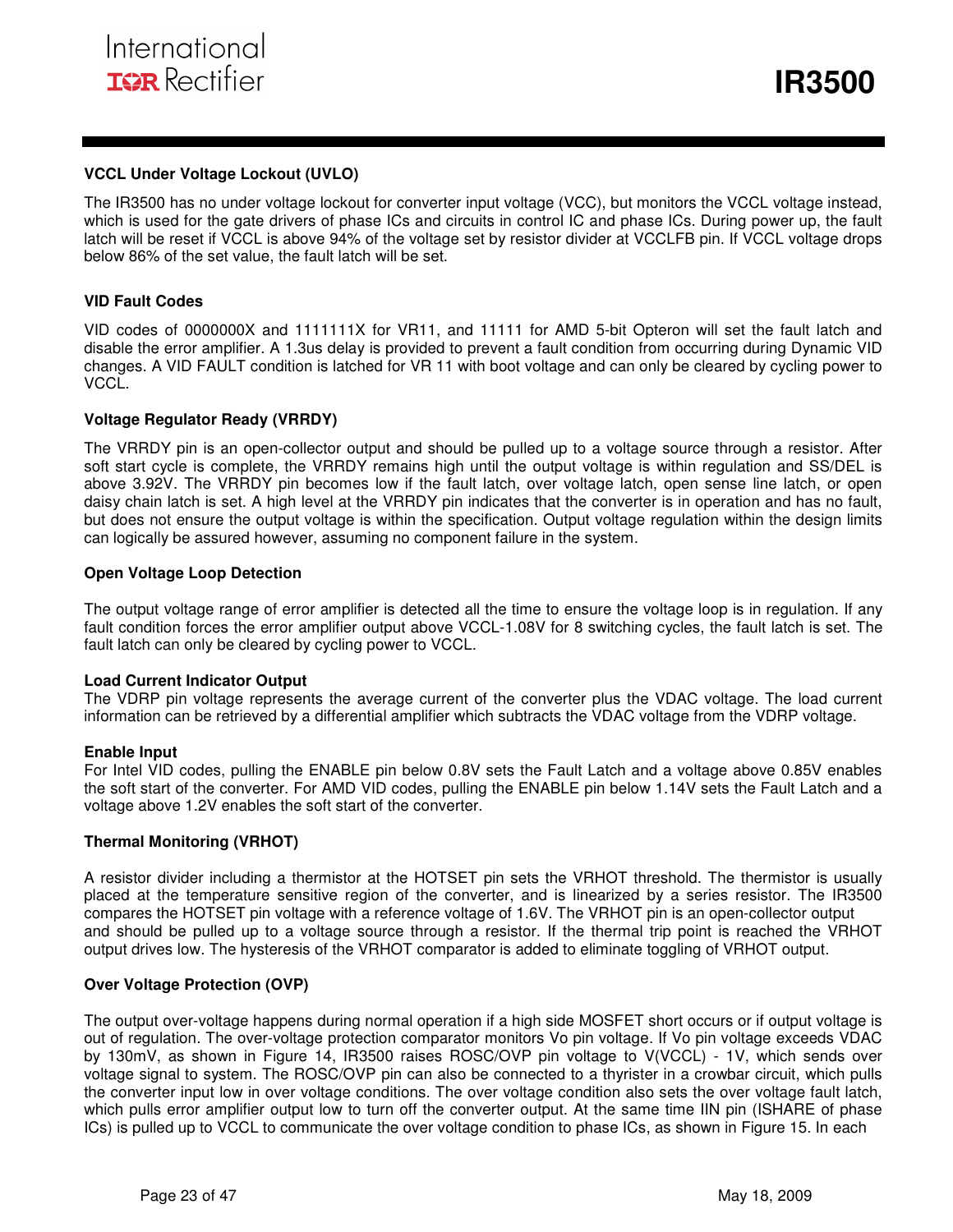## International **IGR** Rectifier

*<u><b>IR3500*</u>

phase IC, the OVP circuit overrides the normal PWM operation and will fully turn-on the low side MOSFET within approximately 150ns. The low side MOSFET will remain on until ISHARE pin voltage drops below V(VCCL) - 800mV, which signals the end of over voltage condition. An over voltage fault condition is latched in the IR3500 and can only be cleared by cycling power to the IR3500 VCCL.



Figure 15 - Over-voltage protection during normal operation

In the event of a high side MOSFET short before power up, the OVP flag is activated with as little supply voltage as possible, as shown in Figure 16. The VOSEN+ pin is compared against a fixed voltage of 1.73V (typical) for OVP conditions at power-up. The ROSC/OVP pin will be pulled higher than 1.6V with VCCLDRV voltage as low as 1.8V. An external MOSFET or comparator should be used to disable the silver box, activate a crowbar, or turn off the supply source. The 1.8V threshold is used to prevent false over-voltage triggering caused by pre-charging of output capacitors.

Pre-charging of converter output voltage may trigger OVP. If the converter output is pre-charged above 1.73V as shown in Figure 17, ROSC/OVP pin voltage will be higher than 1.6V when VCCLDRV voltage reaches 1.8V. ROSC/OVP pin voltage will be VCCLDRV-1V and rise with VCCLDRV voltage until VCCL is above UVLO threshold, after which ROSC/OVP pin voltage will be VCCL-1V. The converter cannot start unless the over voltage condition stops and VCCL is cycled. If the converter output is pre-charged 130mV above VDAC but lower than 1.73V, as shown in Figure 17, the converter will soft start until SS/DEL voltage is above 3.92V (4.0V-0.08V). Then, over voltage comparator is activated and fault latch is set.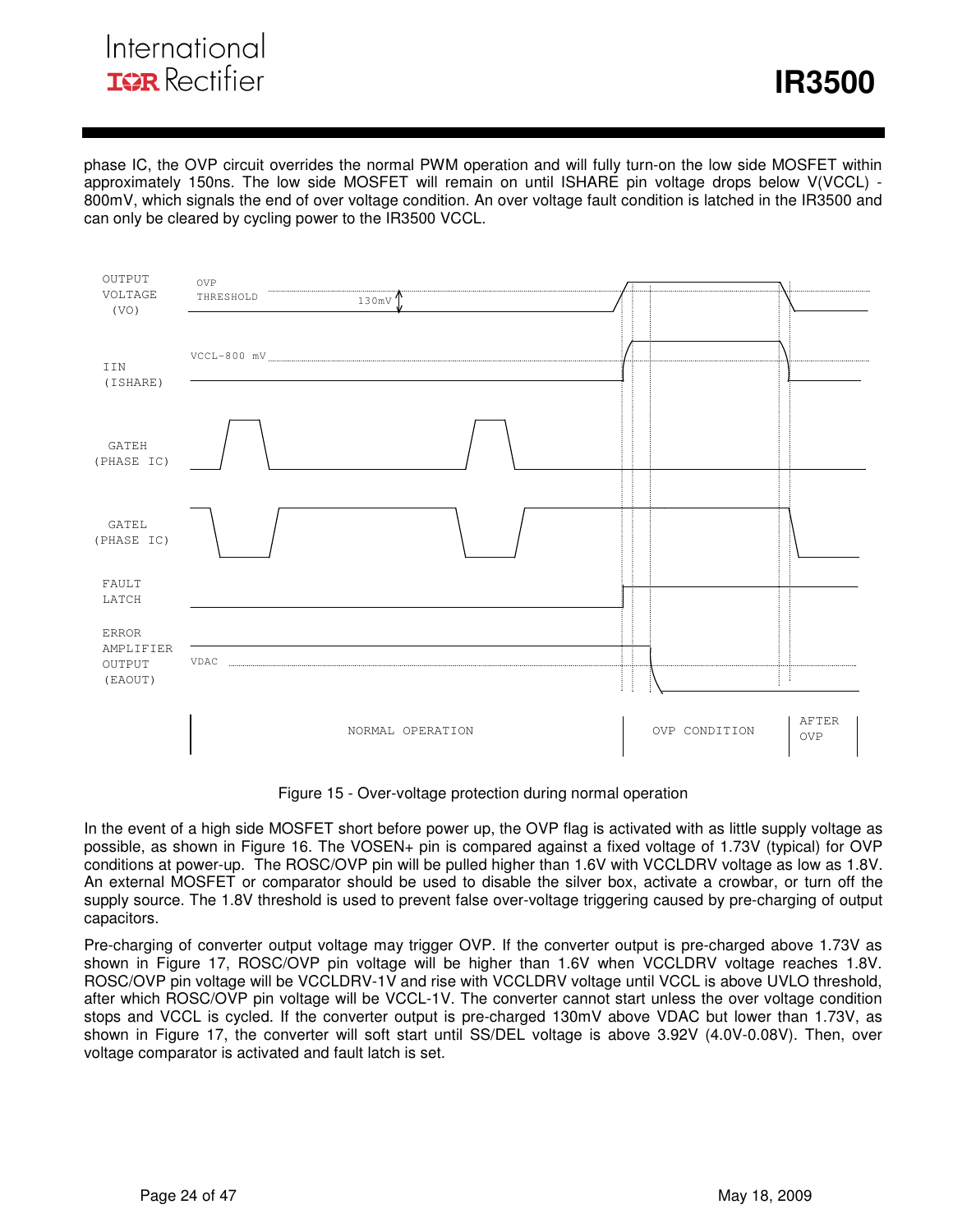## International **IOR** Rectifier

 **IR3500** 







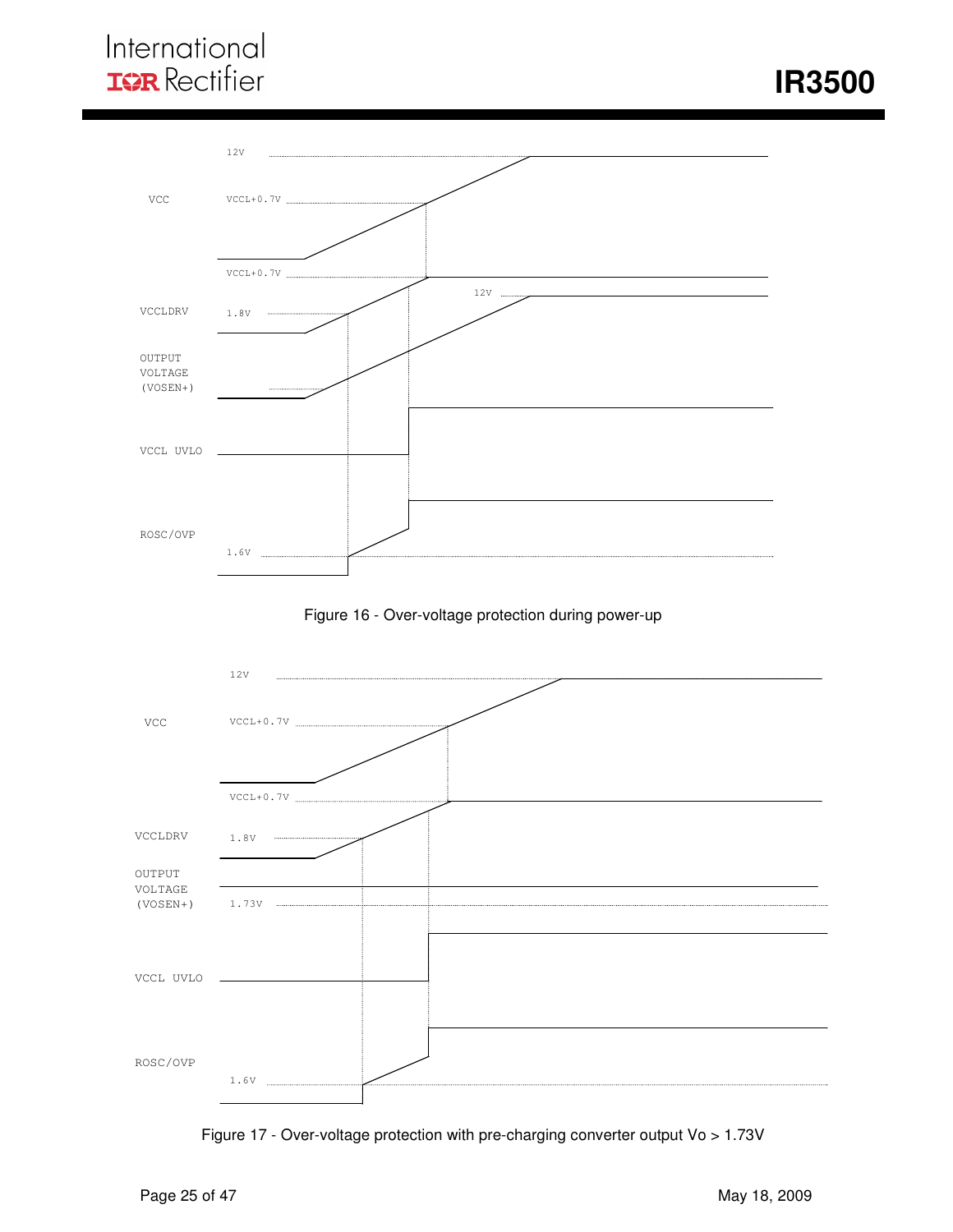

Figure 18 - Over-voltage protection with pre-charging converter output VID + 0.13V <Vo < 1.73V

During dynamic VID down, OVP may be triggered when output voltage can not follow VDAC voltage change at light load with large output capacitance. Therefore, over-voltage threshold is raised to 1.73V from VDAC+130mV whenever dynamic VID is detected and the difference between output voltage and VDAC is more than 50mV, as shown in Figure 19. The over-voltage threshold is changed back to VDAC+130mV if the difference is smaller than 50mV.

The overall system must be considered when designing for OVP. In many cases the over-current protection of the AC-DC or DC-DC converter supplying the multiphase converter will be triggered and provide effective protection without damage as long as all PCB traces and components are sized to handle the worst-case maximum current. If this is not possible, a fuse can be added in the input supply to the multiphase converter.

#### **Open Remote Sense Line Protection**

If either remote sense line VOSEN+ or VOSEN- or both are open, the output of remote sense amplifier (VO) drops. The IR3500 monitors VO pin voltage continuously. If VO voltage is lower than 200 mV, two separate pulse currents are applied to VOSEN+ and VOSEN- pins respectively to check if the sense lines are open. If VOSEN+ is open, a voltage higher than 90% of V(VCCL) will be present at VOSEN+ pin and the output of open line detect comparator will be high. If VOSEN- is open, a voltage higher than 700mV will be present at VOSEN- pin and the output of openline-detect comparator will be high. The open sense line fault latch is set, which pulls error amplifier output low immediately and shut down the converter. The SS/DEL voltage is discharged and the fault latch can only be reset by cycling VCCL power.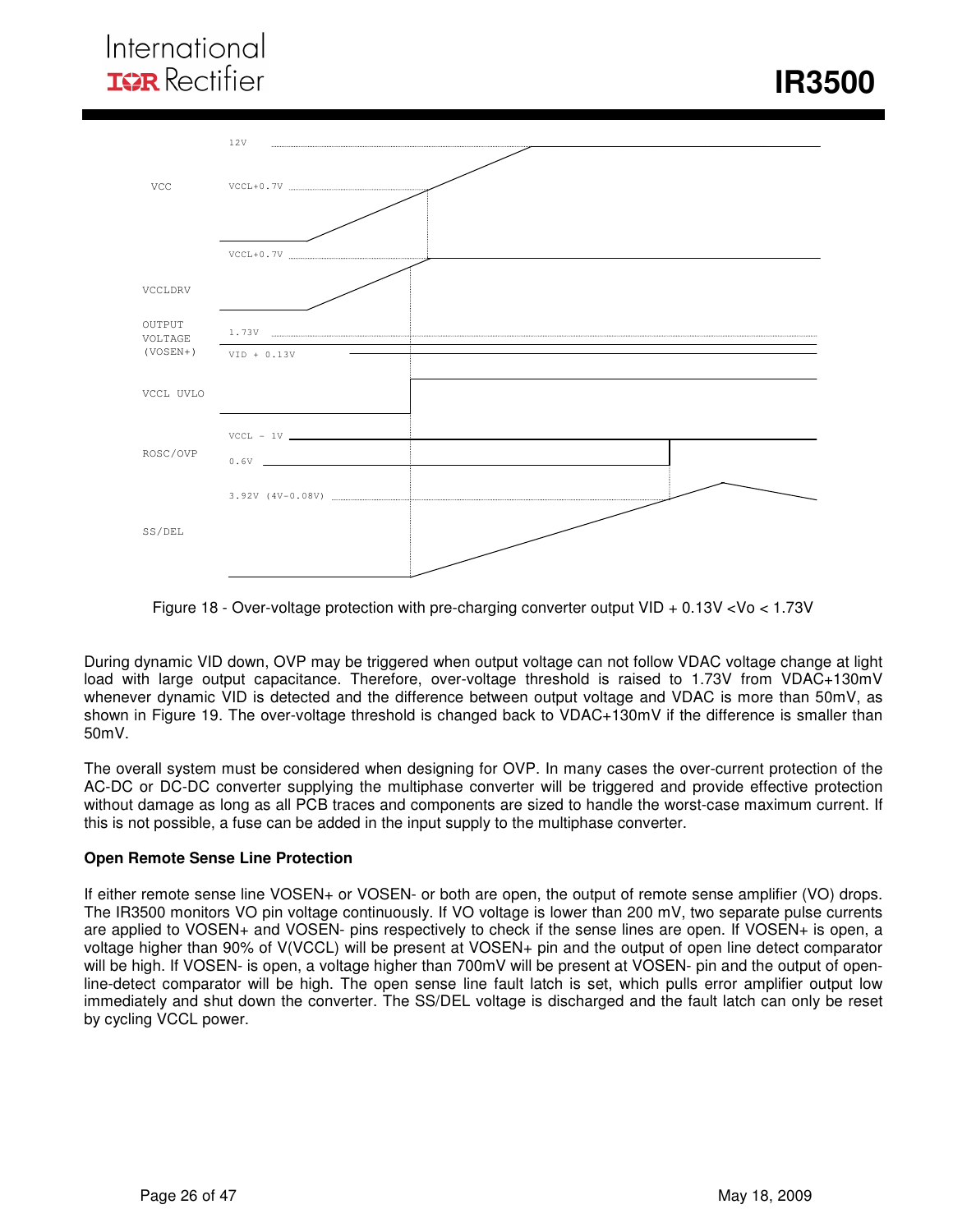*<u><b>IR3500*</u>



Figure 19 - Over-voltage protection during dynamic VID

#### **Open Daisy Chain Protection**

IR3500 checks the daisy chain every time it powers up. It starts a daisy chain pulse on the PHSOUT pin and detects the feedback at PHSIN pin. If no pulse comes back after 32 CLKOUT pulses, the pulse is restarted again. If the pulse fails to come back the second time, the open daisy chain fault is registered, and SS/DEL is not allowed to charge. The fault latch can only be reset by cycling the power to VCCL.

After powering up, the IR3500 monitors PHSIN pin for a phase input pulse equal or less than the number of phases detected. If PHSIN pulse does not return within the number of phases in the converter, another pulse is started on PHSOUT pin. If the second started PHSOUT pulse does not return on PHSIN, an open daisy chain fault is registered.

#### **Phase Number Determination**

After a daisy chain pulse is started, the IR3500 checks the timing of the input pulse at PHSIN pin to determine the phase number. This information is used to have symmetrical phase delay between phase switching without the need of any external component.

#### **Single Phase Operation**

In an architecture where only a single phase is needed the switching frequency is determined by the clock frequency.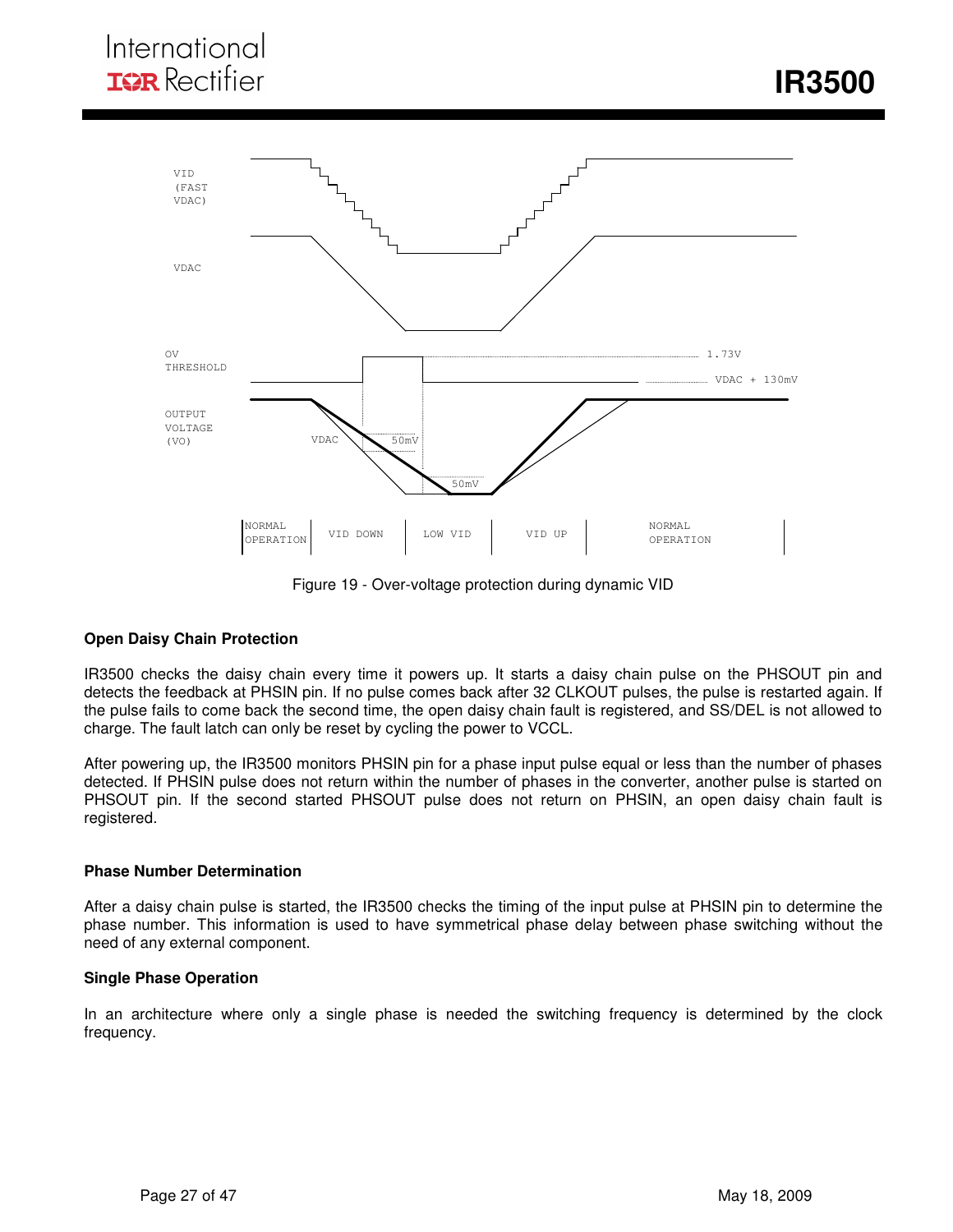**IR3500** 

## **APPLICATIONS INFORMATION**



Figure 20 - IR3500 / IR3505 Three Phase AMD Opteron Converter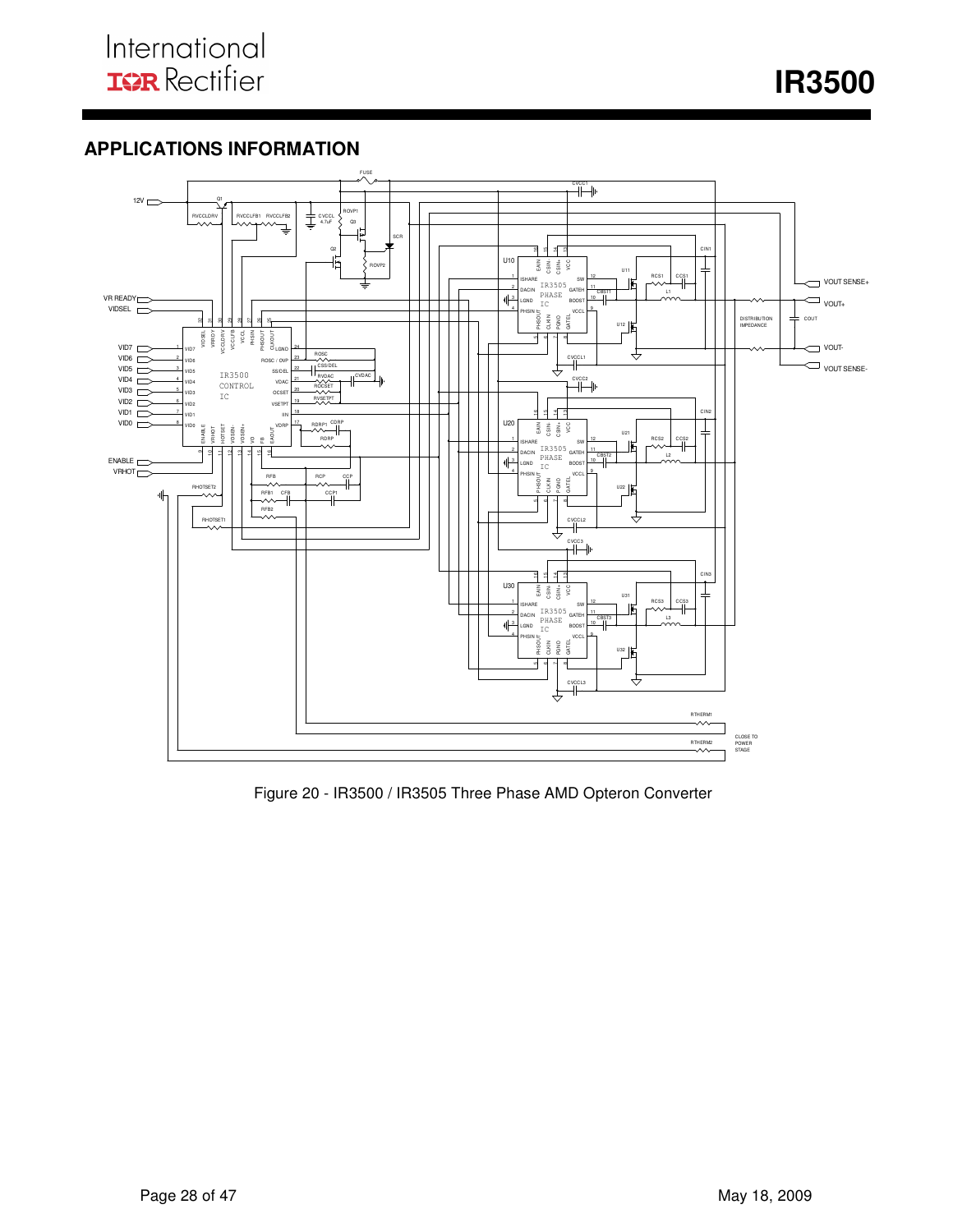

Figure 21 - IR3500 / IR3505 Six Phase VRM11.0 / VRD11.0 / EVRD11.0 Converter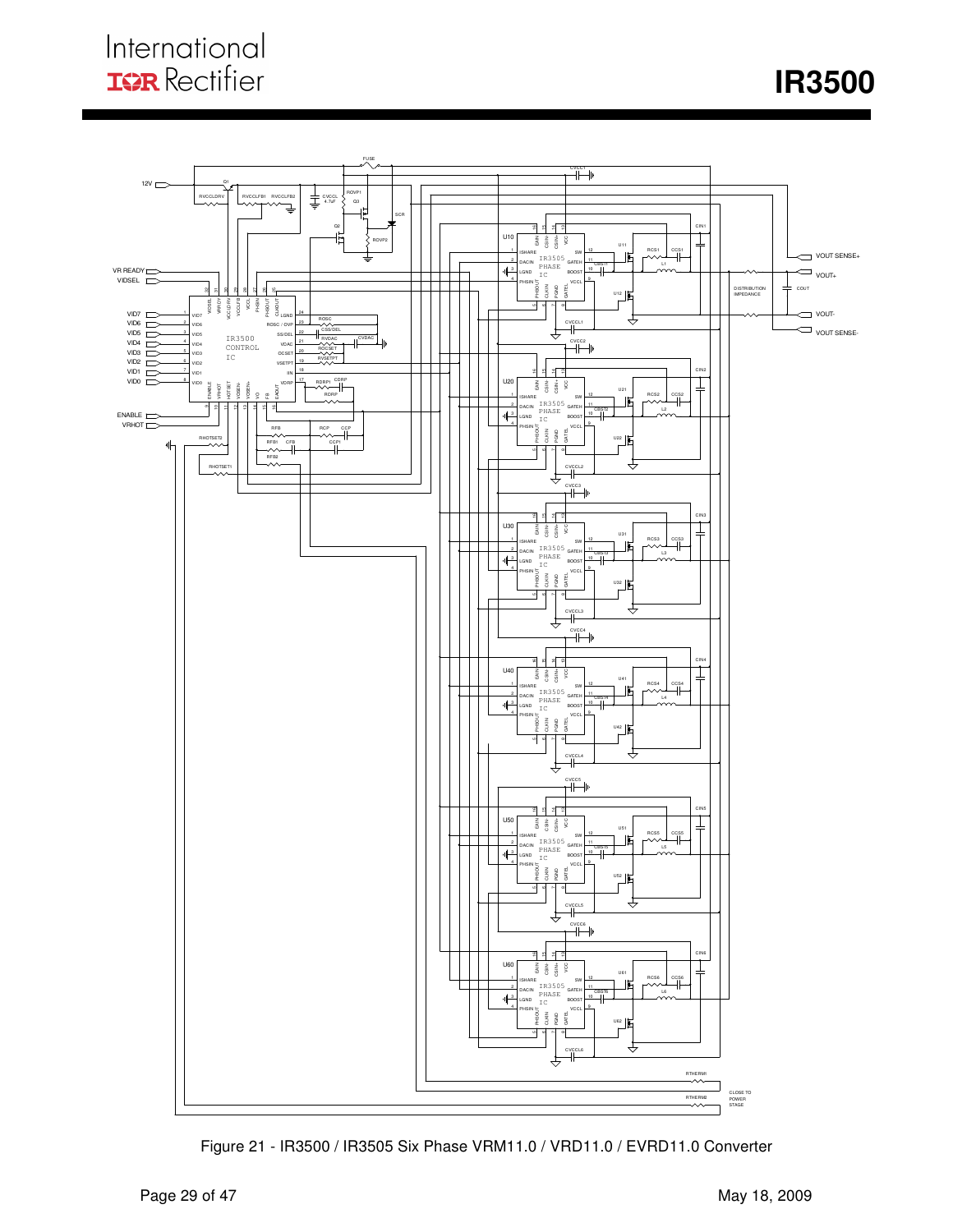#### **Oscillator Resistor Rosc**

The oscillator of IR500 generates square-wave pulses to synchronize the phase ICs. The switching frequency of each phase converter equals the PHSOUT frequency, which is set by the external resistor ROSC according to the curve in Figure 23. The CLKOUT frequency equals the switching frequency multiplied by the phase number. The Rosc sets the reference current used for the no load offset and OCSET which is given by Figure 23 and equals:

$$
ISETPT = IOCSET = \frac{0.595}{Rosc}
$$
 (1)

#### **Soft Start Capacitor CSS/DEL**

The soft start capacitor CSS/DEL programs five different time parameters. They include soft start delay time, soft start time, VID sample delay time, VR ready delay time and over-current fault latch delay time after VR ready.

For the converter using VR11 VID with boot voltage, the SS/DEL pin voltage controls the slew rate of the converter output voltage, as shown in Figure 10. After the ENABLE pin voltage rises above 0.85V, there is a softstart delay time TD1, after which the error amplifier output is released to allow the soft start of output voltage. The soft start time TD2 represents the time during which converter voltage rises from zero to 1.1V. The VID sample delay time (TD3) is the time period when VID stays at boot voltage of 1.1V. VID rise or fall time (TD4) is the time when VID changes from boot voltage to the final voltage. The VR ready delay time (TD5) is the time period from VR reaching the final voltage to the VR ready signal being issued, which is determined by the delay comparator threshold.

CSS/DEL = 0.1uF meets all the specifications of TD1 to TD5, which are determined by  $(2)$  to  $(6)$  respectively.

$$
TD1 = \frac{C_{SS/DEL} * 1.4}{I_{CHG}} = \frac{C_{SS/DEL} * 1.4}{52.5 * 10^{-6}}
$$
(2)

$$
TD2 = \frac{C_{SS/DEL} * 1.1}{I_{CHG}} = \frac{C_{SS/DEL} * 1.1}{52.5 * 10^{-6}}
$$
(3)

$$
TD3 = \frac{C_{SS/DEL} * (3 - 1.4 - 1.1)}{I_{CHG}} = \frac{C_{SS/DEL} * 0.7}{52.5 * 10^{-6}}
$$
(4)

$$
TD4 = \frac{C_{SS/DEL} * |V_{DAC} - 1.1|}{I_{CHG}} = \frac{C_{SS/DEL} * |V_{DAC} - 1.1|}{52.5 * 10^{-6}}
$$
(5)

$$
TD5 = \frac{C_{SS/DEL} * (3.92 - 3)}{I_{CHG}} - TD4 = \frac{C_{SS/DEL} * 0.92}{52.5 * 10^{-6}} - TD4
$$
 (6)

For the converter using VR 11 VID without boot voltage or AMD 5-bit and 6-bit VIDs, the SS/DEL pin voltage controls the slew rate of the converter output voltage, as shown in Figure 11. After the ENABLE pin voltage rises above 0.85V/1.2V, there is a soft-start delay time TD1, after which the error amplifier output is released to allow the soft start. The soft start time TD2 represents the time during which converter voltage rises from zero to Vo. VR ready delay time (TD3) is the time period from VR reaching the final voltage to the VR ready signal being issued. Calculate CSS/DEL based on the required soft start time (TD2).

$$
C_{SS/DEL} = \frac{TD2 * I_{CHG}}{V_O} = \frac{TD2 * 52.5 * 10^{-6}}{V_O}
$$
 (7)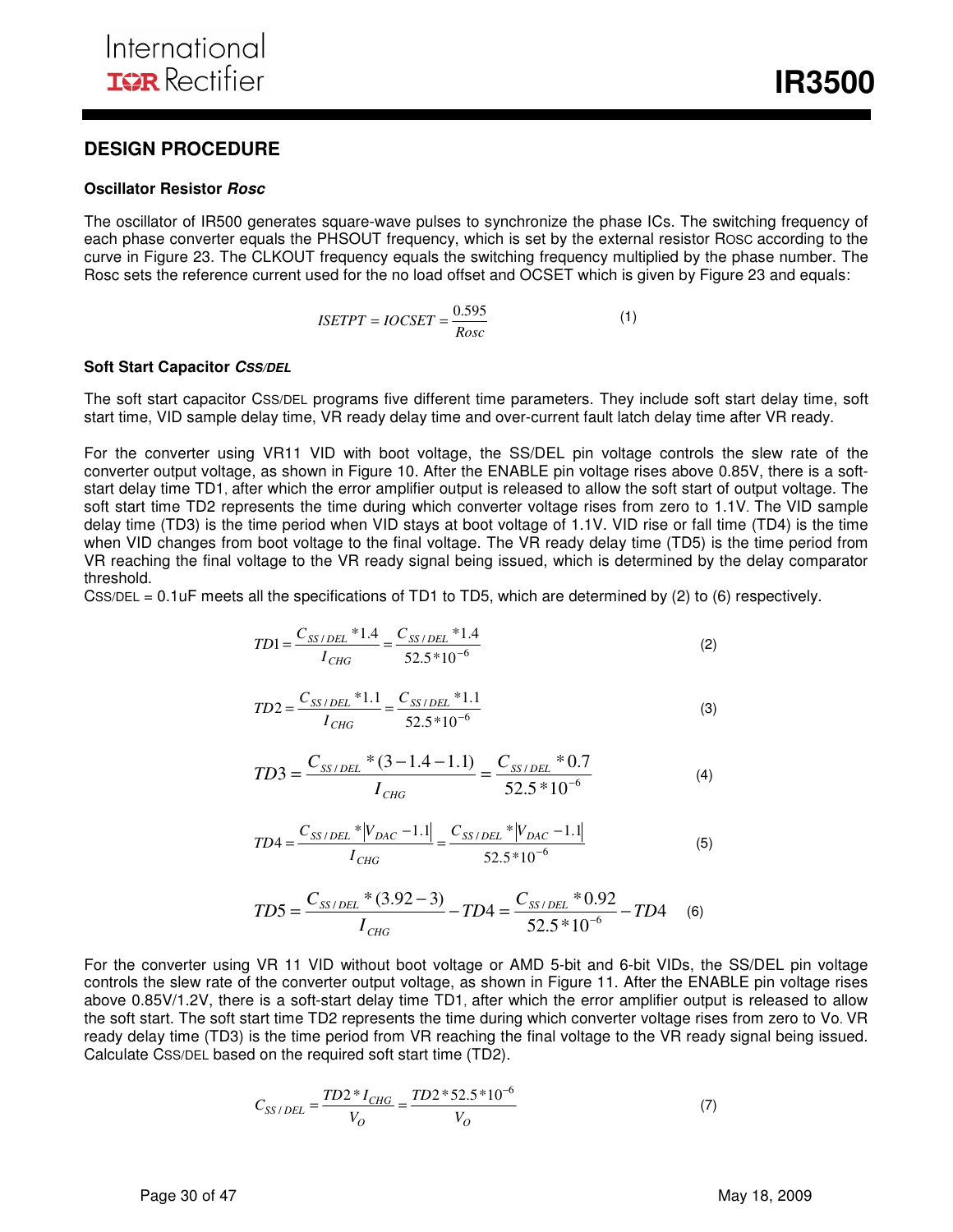The soft start delay time (TD1) and VR ready delay time (TD3) are determined by (8) to (9) respectively.

$$
TD1 = \frac{C_{SS/DEL} * 1.4}{I_{CHG}} = \frac{C_{SS/DEL} * 1.4}{52.5 * 10^{-6}}
$$
(8)

$$
TD3 = \frac{C_{SS/DEL} * (4.0 - V_O)}{I_{CHG}} = \frac{C_{SS/DEL} * (4.0 - V_O)}{52.5 * 10^{-6}}
$$
(9)

Once CSS/DEL is chosen, the minimum over-current fault latch delay time tOCDEL is fixed and can be quantified as

$$
t_{OCDEL} = \frac{C_{SS/DEL} * 0.12}{I_{DISCHG}} = \frac{C_{SS/DEL} * 0.12}{55 * 10^{-6}}
$$
(10)

#### **VDAC Slew Rate Programming Capacitor CVDAC and Resistor RVDAC**

The slew rate of VDAC down-slope SRDOWN can be programmed by the external capacitor CVDAC as defined in (11), where ISINK is the sink current of VDAC pin. The slew rate of VDAC up-slope is the same as that of downslope. The resistor RVDAC is used to compensate VDAC circuit and can be calculated as follows

$$
C_{VDAC} = \frac{I_{SINK}}{SR_{DOWN}} = \frac{44*10^{-6}}{SR_{DOWN}}
$$
(11)  

$$
R_{VDAC} = 0.5 + \frac{3.2*10^{-15}}{C_{VDAC}^2}
$$
(12)

#### **Over Current Setting Resistor ROCSET**

The inductor DC resistance is utilized to sense the inductor current. The copper wire of inductor has a constant temperature coefficient of 3850 ppm/°C, and therefore the maximum inductor DCR can be calculated from (13), where RL MAX and RL ROOM are the inductor DCR at maximum temperature TL MAX and room temperature T\_ROOM respectively.

$$
R_{L\_MAX} = R_{L\_ROM} * [1 + 3850 * 10^{-6} * (T_{L\_MAX} - T_{ROM})]
$$
(13)

The total input offset voltage (VCS\_TOFST) of current sense amplifier in phase ICs is the sum of input offset (VCS\_OFST) of the amplifier itself and that created by the amplifier input bias current flowing through the current sense resistor RCS.

$$
V_{CS\_TOFST} = V_{CS\_OFST} + I_{CSIN+} * R_{CS}
$$
 (14)

The over-current limit is set by the external resistor ROCSET and is given by (15). In a multiphase architecture the peak to peak ripple of the net inductor current is much smaller than the stand alone phase due to interleaving. The ratio of the peak to average current in this case can be approximated using (16).

$$
R_{OCSET} = \left[\frac{I_{LIMIT}}{n} * R_{L_MAX} * (1 + K_P) + V_{CS\_TOFST}\right] * G_{CS} / I_{OCSET}
$$
(15)  

$$
K_P = \frac{\left[V_I \cdot D \cdot (1 - D) \cdot n \cdot (D - \frac{m}{n}) \cdot (\frac{m+1}{n} - D)\right]}{(I_{LIMIT}/n) \cdot L \cdot f_{sw} \cdot 2 \cdot D \cdot (1 - D)}
$$
(16)

Where;  $I_{LIMIT}=Over$  current limit, n=Number of phases,  $K_P=Ratio$  of the peak to average current for the inductor,  $G_{CS}$ =Gain of the current sense amplifier,  $I_{OCSET}$ = Determined by the ROSC and given by Figure 24, D=Vo/V<sub>I</sub>, m=Maximum integer that doesn't exceed (n\*D)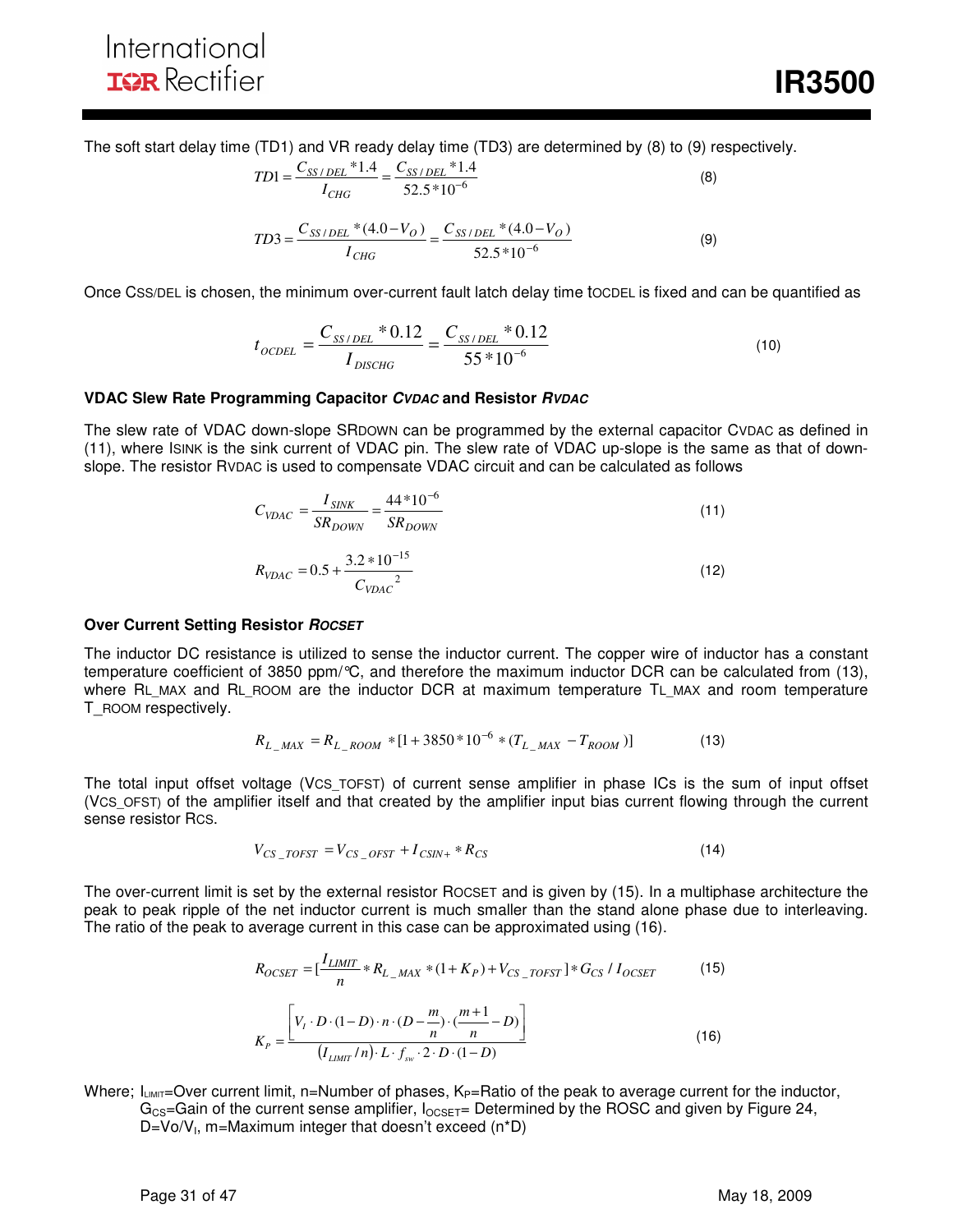#### **No Load Output Voltage Setting Resistor RVSETPT,**

A resistor between VSETPT pin and VDAC is used to create output voltage offset VO NLOFST, which is the difference between VDAC voltage and output voltage at no load condition. RVSETPT is determined by (17), where IVSETPT is the current flowing out of VSETPT pin as shown in Figure 23.

$$
R_{VSETPT} = \frac{V_{O_NLOFST}}{I_{VSETPT}}
$$
\n(17)

#### **VCCL Capacitor CVCCL**

 The capacitor is selected based on the stability requirement of the linear regulator and the load current to be driven. The linear regulator supplies the bias and gate drive current of the phase ICs. A 4.7uF normally ensures stable VCCL performance for Intel VR11 and AMD applications.

#### **VCCL Programming Resistor RVCCLFB1 and RVCCLFB2**

Since VCCL voltage is proportional to the MOSFET gate driver loss and inversely proportional to the MOSFET conduction loss, the optimum voltage should be chosen to maximize the converter efficiency. VCCL linear regulator consists of an external NPN transistor, a ceramic capacitor and a programmable resistor divider. Pre-select RVCCLFB1, and calculate RVCCLFB2 from (18).

$$
R_{VCCLFB2} = \frac{R_{VCCLFB1} * 1.19}{VCCL - 1.19}
$$
\n(18)

#### **VCCL Regulator Drive Resistor RVCCLDRV**

 The drive resistor is primarily dependent on the load current requirement of the linear regulator and the minimum input voltage requirements. The following equation gives an estimate of the average load current of the switching phase ICs.

$$
I_{drive \_{avg}} = \left[ (Q_{gb} + Q_{gt}) \cdot f_{sw} + 10mA \right] \cdot n \tag{19}
$$

 $Q_{gb}$  and  $Q_{gt}$  are the gate charge of the top and bottom FET. For a minimum input voltage and a maximum VCCL, the maximum  $R_{VCCLDRV}$  required to use the full pull-down current of the VCCL driver is given by

$$
R_{\text{VCCLDRV}} = \frac{V_I \left(\text{min}\right) - 0.7 - \text{VCCL} \left(\text{max}\right)}{I_{\text{drive\_avg}} / \beta_{\text{min}}}
$$
(20)

Due to limited pull down capability of the VCCLDRV pin, make sure the following condition is satisfied.

$$
\frac{V_t(\max) - 0.7 - VCCL(\min)}{R_{vCCLDRV}} < 10mA \tag{21}
$$

In the above equation,  $V_1$  min) and  $V_1$  max) is the minimum and maximum anticipated input voltage. If the above condition is not satisfied there is a need to use a device with higher  $\beta_{\rm min}$  or Darlington configuration can be used instead of a single NPN transistor.

#### **Thermistor RTHERM and Over Temperature Setting Resistors RHOTSET1 and RHOTSET2**

The threshold voltage of VRHOT comparator is fixed at 1.6V, and a negative temperature coefficient (NTC) thermistor RTHERM is required to sense the temperature of the power stage. If we pre-select RTHERM, the NTC thermistor resistance at allowed maximum temperature TMAX is calculated from (22).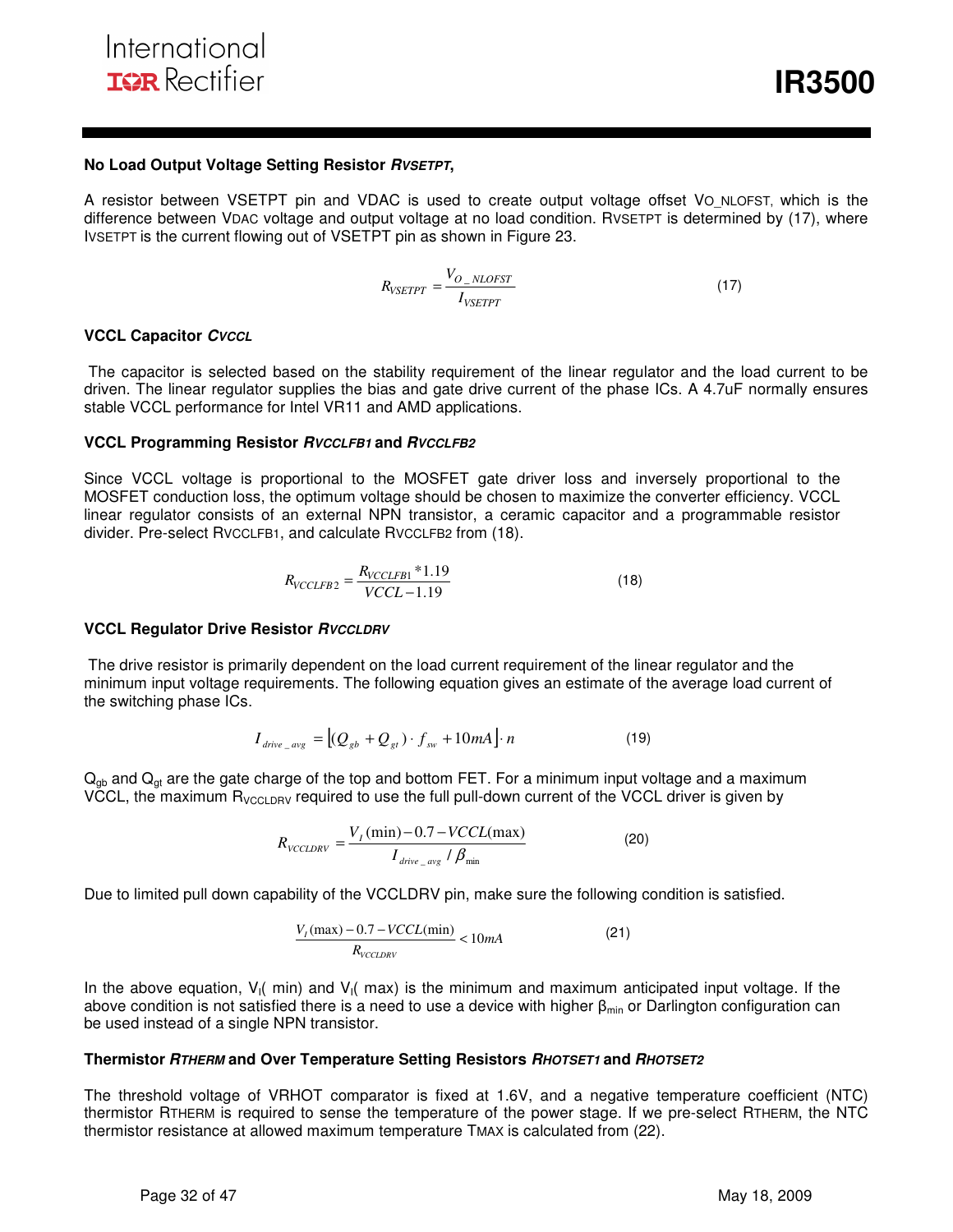$$
R_{TMAX} = R_{THERM} * EXP[B_{THERM} * (\frac{1}{T_{L\_MAX}} - \frac{1}{T_{ROM}})]
$$
 (22)

Select the series resistor RHOTSET2 to linearize the NTC thermistor, which has non-linear characteristics in the operational temperature range. Then calculate RHOTSET1 corresponding to the allowed maximum temperature TMAX from (23).

$$
R_{HOTSET1} = \frac{(R_{TMAX} + R_{HOTSET2}) * (VCL - 1.6)}{1.6}
$$
 (23)

### **VOLTAGE LOOP COMPENSATION**

The adaptive voltage positioning (AVP) is usually adopted in the computer applications to improve the transient response and reduce the power loss at heavy load. Like current mode control, the adaptive voltage positioning loop introduces an extra zero to the voltage loop and splits the double poles of the power stage, which makes the voltage loop compensation much easier.

Adaptive voltage positioning lowers the converter voltage by RO\*IO, where RO is the required output impedance of the converter. Pre-select feedback resistor RFB, and calculate the droop resistor RDRP,

$$
R_{DRP} = \frac{R_{FB} * R_{L_{-}MAX} * G_{CS}}{n * R_{O}}
$$
\n(25)

The selection of compensation types depends on the output capacitors used in the converter. For applications using Electrolytic, Polymer or AL-Polymer capacitors and running at lower frequency, type II compensation shown in Figure 22(a) is usually enough. While for the applications using only ceramic capacitors and running at higher frequency, type III compensation shown in Figure 22(b) is preferred.

For applications where AVP is not required, the compensation is the same as for the regular voltage mode control. For converters using Polymer, AL-Polymer, and ceramic capacitors, which have much higher ESR zero frequency, type III compensation is required as shown in Figure 22(b) with RDRP and CDRP removed.



(a) Type II compensation (b) Type III compensation

Figure 22 - Voltage loop compensation network

#### **Type II Compensation for AVP Applications**

Determine the compensation at no load, the worst case condition. Choose the crossover frequency fc between 1/10 and 1/5 of the switching frequency per phase. Assume the time constant of the resistor and capacitor across the output inductors matches that of the inductor, and determine RCP and CCP from (26) and (27), where LE and CE are the equivalent inductance of output inductors and the equivalent capacitance of output capacitors respectively.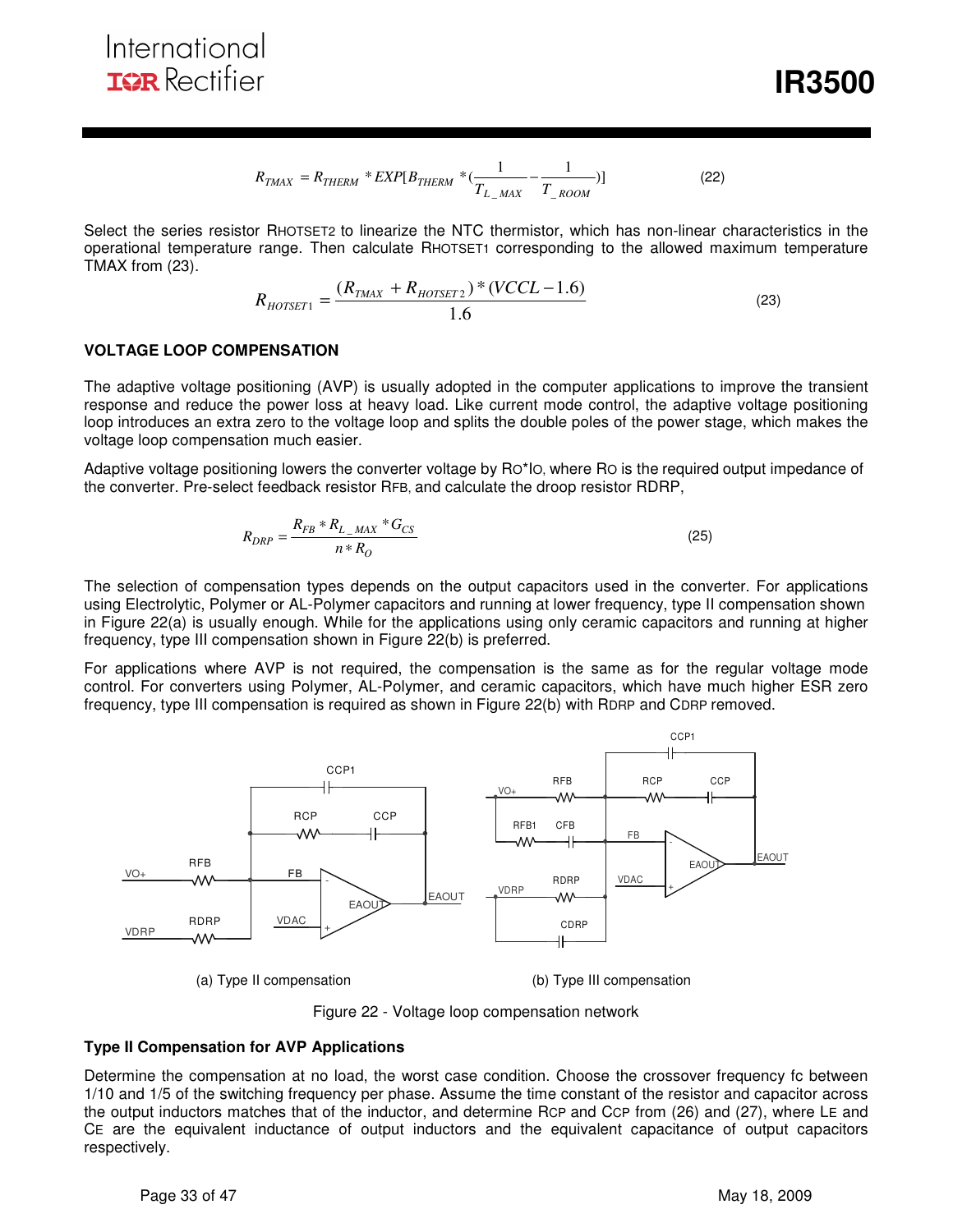*<u><b>IR3500*</u>

$$
R_{CP} = \frac{(2\pi * f_C)^2 * L_E * C_E * R_{FB} * 5}{V_I * \sqrt{1 + (2\pi * f_C * C * R_C)^2}}
$$
\n
$$
C_{CP} = \frac{10 * \sqrt{L_E * C_E}}{R_{CP}}
$$
\n(27)

CCP1 is optional and may be needed in some applications to reduce the jitter caused by the high frequency noise. A ceramic capacitor between 10pF and 220pF is usually enough.

#### **Type III Compensation for AVP Applications**

Determine the compensation at no load, the worst case condition. Assume the time constant of the resistor and capacitor across the output inductors matches that of the inductor, the crossover frequency and phase margin of the voltage loop can be estimated by (28) and (29), where RLE is the equivalent resistance of inductor DCR.

$$
f_{C1} = \frac{R_{DRP}}{2\pi \times C_E \times G_{CS} \times R_{FB} \times R_{LE}}
$$
  
\n
$$
\theta_{C1} = 90 - A \tan(0.5) \times \frac{180}{\pi}
$$
\n(29)

Choose the desired crossover frequency fc around fc1 estimated by (28) or choose fc between 1/10 and 1/5 of the switching frequency per phase, and select the components to ensure the slope of close loop gain is -20dB per decade around the crossover frequency. Choose resistor RFB1 according to (30), and determine CFB and CDRP from (31) and (32).

$$
R_{FB1} = \frac{1}{2} R_{FB} \qquad \qquad \text{to} \qquad R_{FB1} = \frac{2}{3} R_{FB} \tag{30}
$$

$$
C_{FB} = \frac{1}{4\pi * f_C * R_{FB1}}
$$
\n(31)

$$
C_{DRP} = \frac{(R_{FB} + R_{FB1}) \cdot C_{FB}}{R_{DRP}} \tag{32}
$$

RCP and CCP have limited effect on the crossover frequency, and are used only to fine tune the crossover frequency and transient load response. Determine RCP and CCP from (33) and (34).

$$
R_{CP} = \frac{(2\pi * f_C)^2 * L_E * C_E * R_{FB} * 5}{V_I}
$$
\n
$$
C_{CP} = \frac{10 * \sqrt{L_E * C_E}}{R_{CP}}
$$
\n(33)

CCP1 is optional and may be needed in some applications to reduce the jitter caused by the high frequency noise. A ceramic capacitor between 10pF and 220pF is usually enough.

#### **Type III Compensation for Non-AVP Applications**

Resistor RDRP and capacitor CDRP are not needed. Choose the crossover frequency fc between 1/10 and 1/5 of the switching frequency per phase and select the desired phase margin θc. Calculate K factor from (35), and determine the component values based on (36) to (40),

$$
K = \tan[\frac{\pi}{4} * (\frac{\theta_C}{180} + 1.5)]
$$
\n(35)

Page 34 of 47 May 18, 2009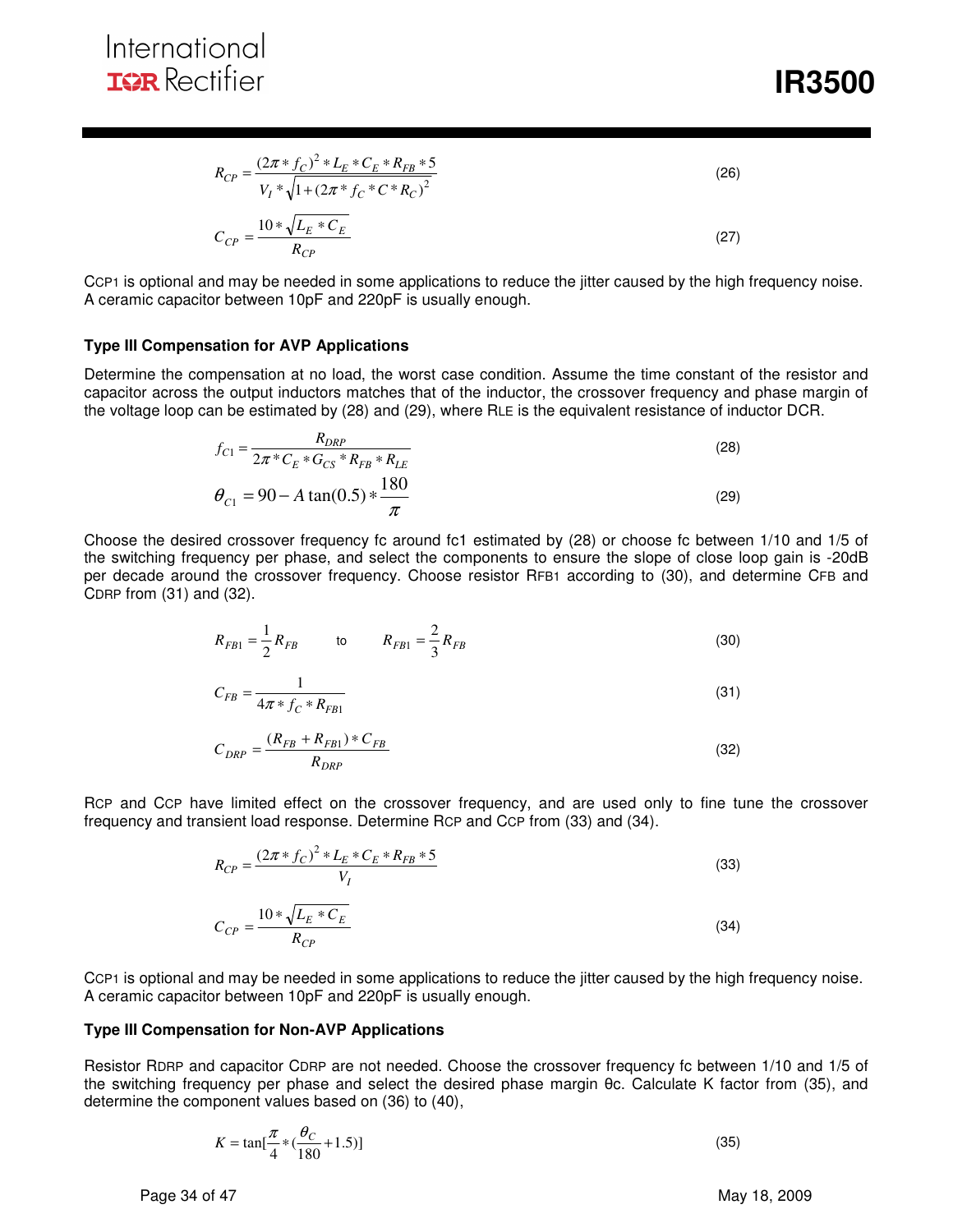$$
R_{CP} = R_{FB} * \frac{(2\pi * \sqrt{L_E * C_E} * f_C)^2 * 5}{V_I * K}
$$
\n(36)

$$
C_{CP} = \frac{K}{2\pi \cdot f_C \cdot R_{CP}}
$$
\n
$$
\tag{37}
$$

$$
C_{CP1} = \frac{1}{2\pi * f_C * K * R_{CP}}
$$
\n(38)

$$
C_{FB} = \frac{K}{2\pi * f_C * R_{FB}}
$$
(39)

$$
R_{FB1} = \frac{1}{2\pi * f_C * K * C_{FB}}
$$
\n(40)

# **DESIGN EXAMPLE 1 – AMD OPTERON CONVERTER (FIGURE 20)**

### **SPECIFICATIONS**

Input Voltage: VI=12 V DAC Voltage: VDAC=1.3 V No Load Output Voltage Offset: VO\_NLOFST=10 mV Output Current: IO=120 ADC Maximum Output Current: IOMAX=135 ADC Output Impedance: RO=0.7 mΩ Soft Start Delay Time: TD1=1-5mS Soft Start Time: TD2=2 mS VR Ready Delay Time: TD3=0-10mS Maximum Over Current Delay: tOCDEL<2.5mS Dynamic VID Down-Slope Slew Rate: SRDOWN=2.5mV/uS Over Temperature Threshold: TMAX=115 ºC

#### **POWER STAGE**

Phase Number: n=3 Switching Frequency: fSW=250 kHz Output Inductors: L=470 nH, RL= 1mΩ Output Capacitors: Polymer, C=560uF, RC= 7mΩ, Number Cn=12

#### **IR3500 EXTERNAL COMPONENTS**

#### **Oscillator Resistor Rosc**

Once the switching frequency is chosen, ROSC can be determined from the curve in Figure 23. For a switching frequency of 250kHz per phase, choose ROSC=50kΩ. The reference current for VSETPT and OCSET is given by 11.9 uA.

#### **Soft Start Capacitor CSS/DEL**

Determine the soft start capacitor from the required soft start time.

$$
C_{SS/DEL} = \frac{TD2 \cdot N_{CHG}}{V_O} = \frac{2 \cdot 10^{-3} \cdot 52.5 \cdot 10^{-6}}{1.3} = 0.1 uF
$$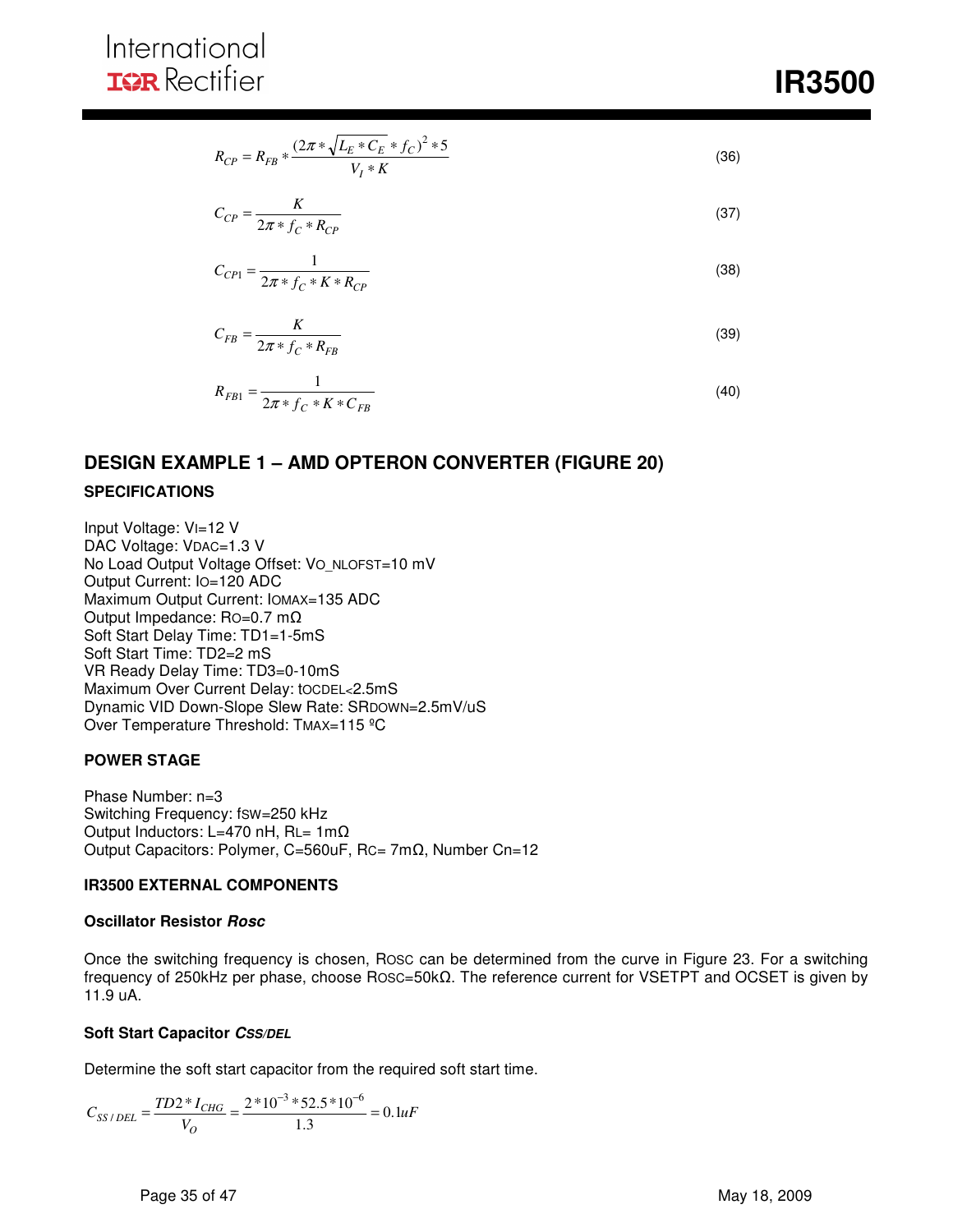*<u><b>IR3500*</u>

The soft start delay time is

$$
TD1 = \frac{C_{SS/DEL} * 1.4}{I_{CHG}} = \frac{0.1 * 10^{-6} * 1.4}{52.5 * 10^{-6}} = 2.67 mS
$$

The VR ready delay time is

$$
TD3 = \frac{C_{SS/DEL} * (4.0 - V_O)}{I_{CHG}} = \frac{0.1 * 10^{-6} * (4.0 - 1.3)}{52.5 * 10^{-6}} = 5.14 mS
$$

The minimum over current fault latch delay time is

$$
t_{\text{OCDEL}} = \frac{C_{SS/DEL} * 0.12}{I_{\text{DISCHG}}} = \frac{0.1 * 10^{-6} * 0.12}{55 * 10^{-6}} = 0.2ms
$$

#### **VDAC Slew Rate Programming Capacitor CVDAC and Resistor RVDAC**

Calculate the VDAC down-slope slew-rate programming capacitor from the required down-slope slew rate. The up-slope slew rate is the same as the down-slope slew rate.

$$
C_{VDAC} = \frac{I_{SINK}}{SR_{DOWN}} = \frac{44*10^{-6}}{2.5*10^{-3}/10^{-6}} = 18nF
$$

Calculate the programming resistor.

$$
R_{VDAC} = 0.5 + \frac{3.2 * 10^{-15}}{C_{VDAC}} = 0.5 + \frac{3.2 * 10^{-15}}{(18 * 10^{-9})^2} = 10\Omega
$$

#### **Over Current Setting Resistor ROCSET**

The room temperature is 25ºC and the target PCB temperature is 100 ºC. The phase IC die temperature is about 1 ºC higher than that of phase IC, and the inductor temperature is close to PCB temperature.

Calculate Inductor DC resistance at 100 ºC,

$$
R_{L\_MAX} = R_{L\_ROM} * [1 + 3850 * 10^{-6} * (T_{L\_MAX} - T_{ROM})] = 1 * 10^{-3} * [1 + 3850 * 10^{-6} * (100 - 25)] = 1.29 m\Omega
$$

Set the over current limit at 135A. From Figure 24, the bias current of OCSET pin (IOCSET) is 11.9uA with ROSC=50kΩ. The total current sense amplifier input offset voltage is 0.3mV, which includes the offset created by the current sense amplifier (CSA) input bias current through the resistor RCS.

$$
V_{CS\_TOFST} = 0.3 mV
$$

Calculate constant KP, the ratio of inductor peak current over average current in each phase,

$$
K_{p} = \frac{\left[V_{l} \cdot D \cdot (1 - D) \cdot n \cdot (D - \frac{m}{n}) \cdot (\frac{m+1}{n} - D)\right]}{(I_{LMMT}/n) \cdot L \cdot f_{sw} \cdot 2 \cdot D \cdot (1 - D)} = \frac{\left[12 \cdot 0.108 \cdot (1 - 0.108) \cdot 3 \cdot (0.108 - \frac{0}{3}) \cdot (\frac{0 + 1}{3} - 0.108)\right]}{(135/3) \cdot 0.47u \cdot 250k \cdot 2 \cdot 0.108 \cdot (1 - 0.108)} = 0.082
$$
  

$$
R_{OCSET} = \left[\frac{I_{LMMT}}{n} * R_{L_MAX} * (1 + K_p) + V_{CS\_TOEST}\right] * G_{CS}/I_{OCSET}
$$
  

$$
= (\frac{135}{3} * 1.29 * 10^{-3} * 1.082 + 0.3 * 10^{-3}) * 34/(11.9 * 10^{-6}) = 181k\Omega
$$

Page 36 of 47 May 18, 2009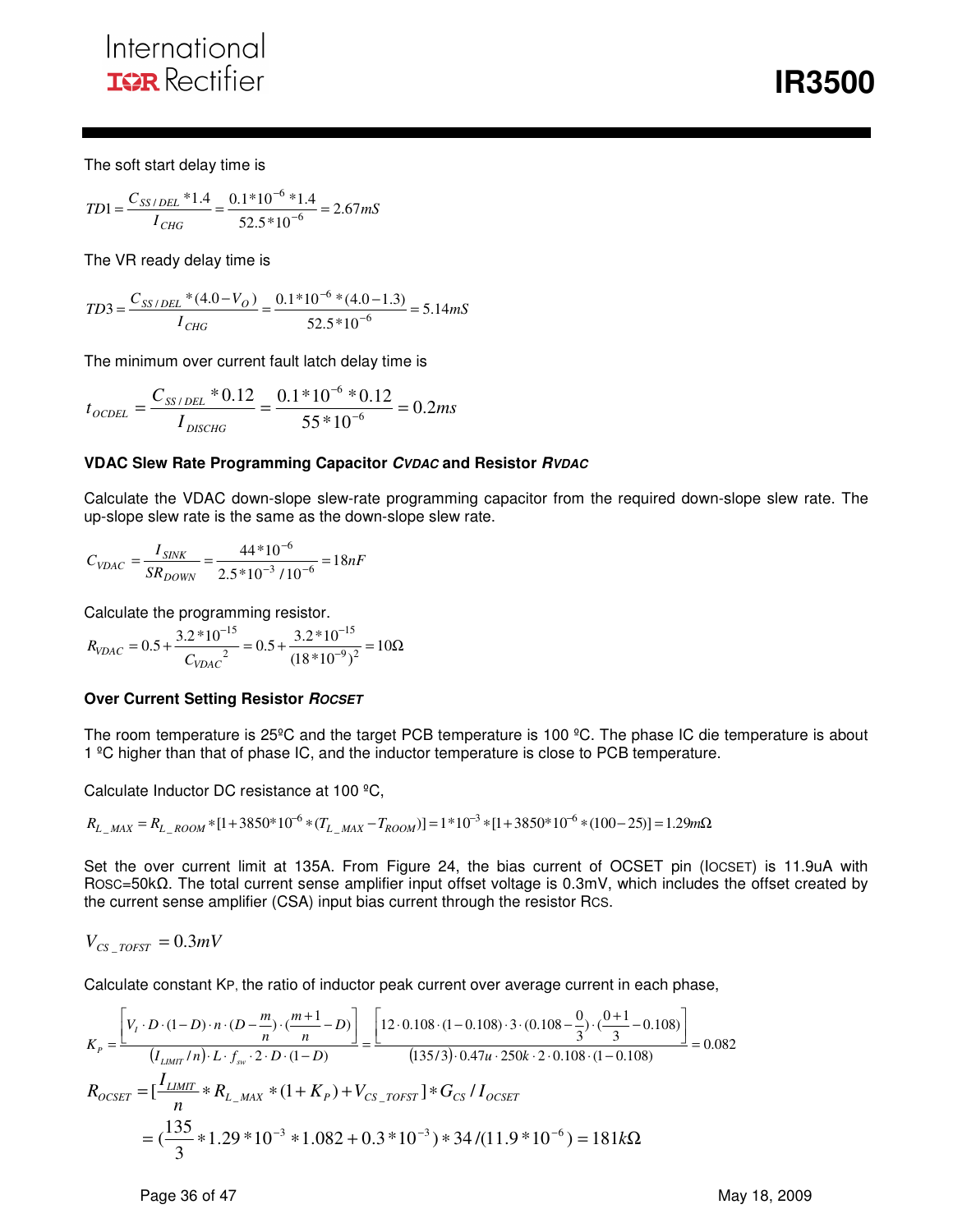#### **No Load Output Voltage Setting Resistor RVSETPT and Adaptive Voltage Positioning Resistor RDRP**

From Figure 24, the bias current of VSETPT pin is 11.9uA with ROSC=50kΩ.

$$
R_{\text{VSETPT}} = \frac{V_{CS\_TOFST}}{I_{\text{VSETPT}}} = \frac{10*10^{-3}}{11.9*10^{-6}} = 840\Omega
$$
, choose RVSETPT=825 $\Omega$ .

#### **VCCL Programming Resistor RVCCLFB1 and RVCCLFB2**

Choose VCCL=7V to maximize the converter efficiency. Pre-select RVCCLFB1=20kΩ, and calculate RVCCLFB2.

$$
R_{VCCLFB2} = \frac{R_{VCCLFB1} * 1.19}{VCCL - 1.19} = \frac{20 * 10^3 * 1.19}{7 - 1.19} = 4.05k\Omega
$$

#### **VCCL Drive Resistor RVCCLDRV**

The maximum drive current for the linear regulator is dependent on the type of MosFET used. For this example its assumed that IR6622/ IRF6691 are used as buck switches.

$$
I_{drive \_{avg}} = [(47n + 11n) \cdot 250k + 10mA] \cdot 3 = 75mA \tag{19}
$$

The minimum input voltage is assumed to be 10 V and VCCL is fixed at 6.5V for this design.

$$
R_{\text{VCCLDRV}} = \frac{10V - 0.7V - 6.5V}{75mA/50} = 1.8k\Omega
$$
 (20)

Assuming the maximum input voltage to as 14 V,

$$
\frac{14V - 0.7 - 6.5}{1.8k\Omega} = 3mA < 10mA
$$
 (21)

#### **Thermistor RTHERM and Over Temperature Setting Resistors RHOTSET1 and RHOTSET2**

Choose NTC thermistor RTHERM=2.2kΩ, which has a constant of BTHERM=3520, and the NTC thermistor resistance at the allowed maximum temperature TMAX is,

$$
R_{TMAX}=R_{THERM}*EXP[B_{THERM}*(\frac{1}{T_{L\_MAX}}-\frac{1}{T_{\_ROOM}})]=2.2*10^3*EXP[3520*(\frac{1}{273+115}-\frac{1}{273+25})]=142\Omega
$$

Select RHOTSET2 = 931Ω to linearize the NTC, which has non-linear characteristics in the operational temperature range. Then calculate RHOTSET1 corresponding to the allowed maximum temperature TMAX.

$$
R_{HOTSET1} = \frac{(R_{TMAX} + R_{HOTSET2}) * (VCL - 1.6)}{1.6} = \frac{(142 + 931) * (7 - 1.6)}{1.6} = 3.63 \times \Omega
$$
, choose

RHOTSET1=3.65kΩ.

#### **VOLTAGE LOOP COMPENSATION**

Type II compensation is used for the converter with Polymer output capacitors. Choose the crossover frequency fc=25kHz, which is 1/10 of the switching frequency per phase, and determine Rcp and CCP.

Pre-select RFB=2.00kΩ, and calculate RDRP, RCP and CCP.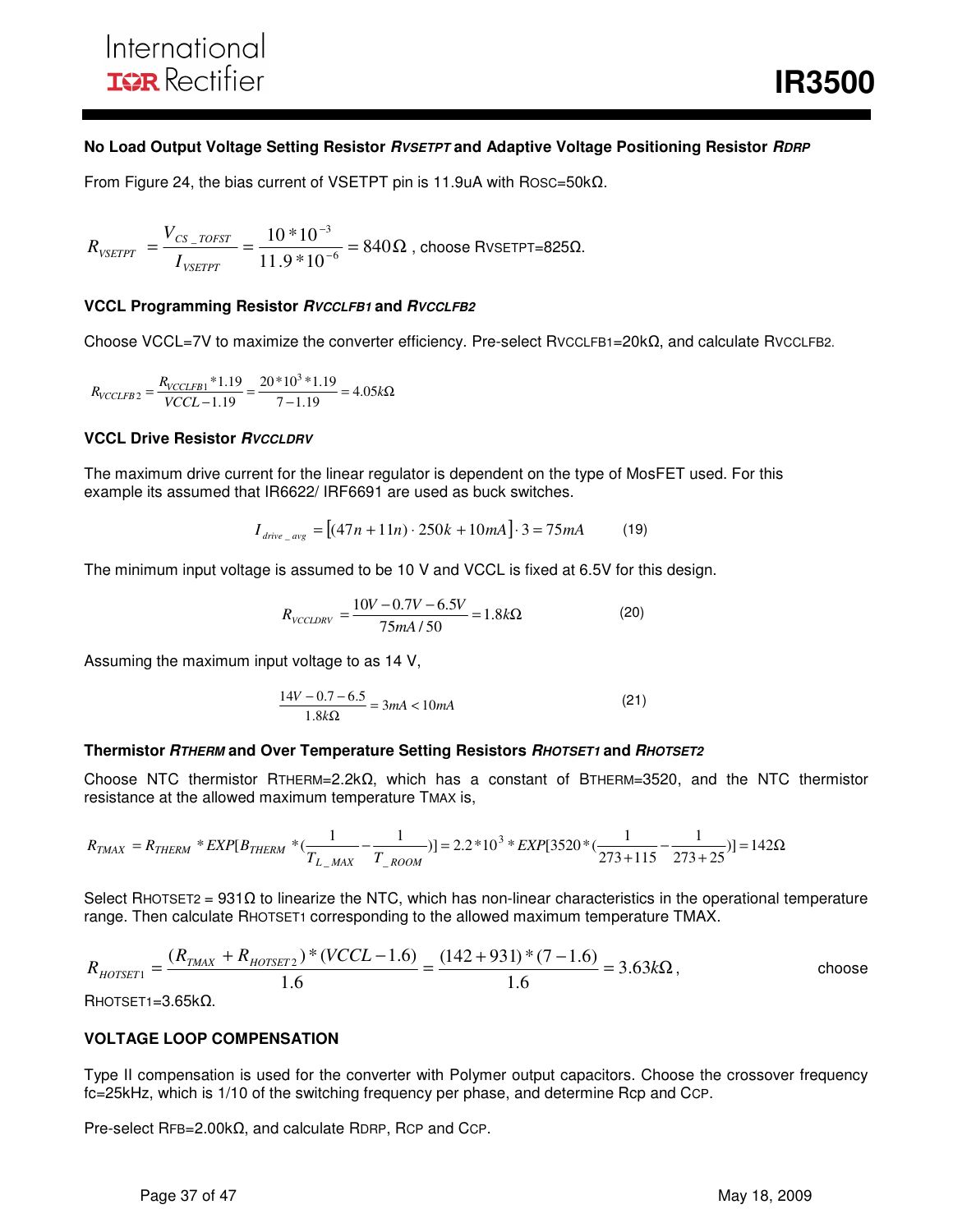*<u><b>IR3500*</u>

$$
R_{DRP} = \frac{R_{FB} * R_{L\_MAX} * G_{CS}}{n * R_o} = \frac{2000 * 1.29 * 10^{-3} * 34}{3 * 0.7 * 10^{-3}} = 41.8k\Omega, \text{ choose RDRP=42.2k}\Omega
$$
  
\n
$$
R_{CP} = \frac{(2\pi * f_C)^2 * L_E * C_E * R_{FB} * 5}{V_I * \sqrt{1 + (2\pi * f_C * C * R_C)^2}} = \frac{(2\pi * 25 * 10^3)^2 * (470 * 10^{-9} / 3) * (560 * 10^{-6} * 12) * 2000 * 5}{12 * \sqrt{1 + (2\pi * 25 * 10^3 * 560 * 10^{-6} * 7 * 10^{-3})^2}} = 21.5k\Omega,
$$
  
\n
$$
C_{CP} = \frac{10 * \sqrt{L_E * C_E}}{P} = \frac{10 * \sqrt{(470 * 10^{-9} / 3) * (560 * 10^{-6} * 12)}}{21.5 * 10^3} = 15nF
$$

*R CP*  $21.5*10^3$ 

Choose CCP1=47pF to reduce high frequency noise.

## **DESIGN EXAMPLE 2 – VR11 HIGH FREQUENCY ALL-CERAMIC CONVERTER (FIG. 21)**

#### **SPECIFICATIONS**

Input Voltage: VI=12 V DAC Voltage: VDAC=1.3 V No Load Output Voltage Offset: VO\_NLOFST=20 mV Output Current: IO=105 ADC Maximum Output Current: IOMAX=120 ADC Output Impedance: RO=0.91 mΩ Soft Start Delay Time: TD1=1-5mS Soft Start Time: TD2=0-3mS VID Sample Delay Time: TD3=0.05-3mS VID Rise Time: TD4=0-2.5mS VR Ready Delay Time: TD5=0-3mS Maximum Over Current Delay Time: tOCDEL<2.5mS Dynamic VID Down-Slope Slew Rate: SRDOWN=2.5mV/uS Over Temperature Threshold: TMAX=115 °C

#### **POWER STAGE**

Phase Number: n=6 Switching Frequency: fsw = 800 kHz Output Inductors: L=100 nH, RL=0.5 mΩ Output Capacitors: Ceramic, C=22uF, RC= 2mΩ, Number Cn=62

#### **IR3500 EXTERNAL COMPONENTS**

#### **Oscillator Resistor Rosc**

Once the switching frequency is chosen, ROSC can be determined from the curve in Figure 23 data sheet. For a switching frequency of 800kHz per phase, choose ROSC = 15.0 kΩ. The reference current is given by 40uA.

#### **Soft Start Capacitor CSS/DEL**

Determine the soft start capacitor to meet the specifications of the delay time.

Choose CSS/DEL=0.1uF. The soft start delay time is

$$
TD1 = \frac{C_{SS/DEL} * 1.4}{I_{CHG}} = \frac{0.1 * 10^{-6} * 1.4}{52.5 * 10^{-6}} = 2.67 mS
$$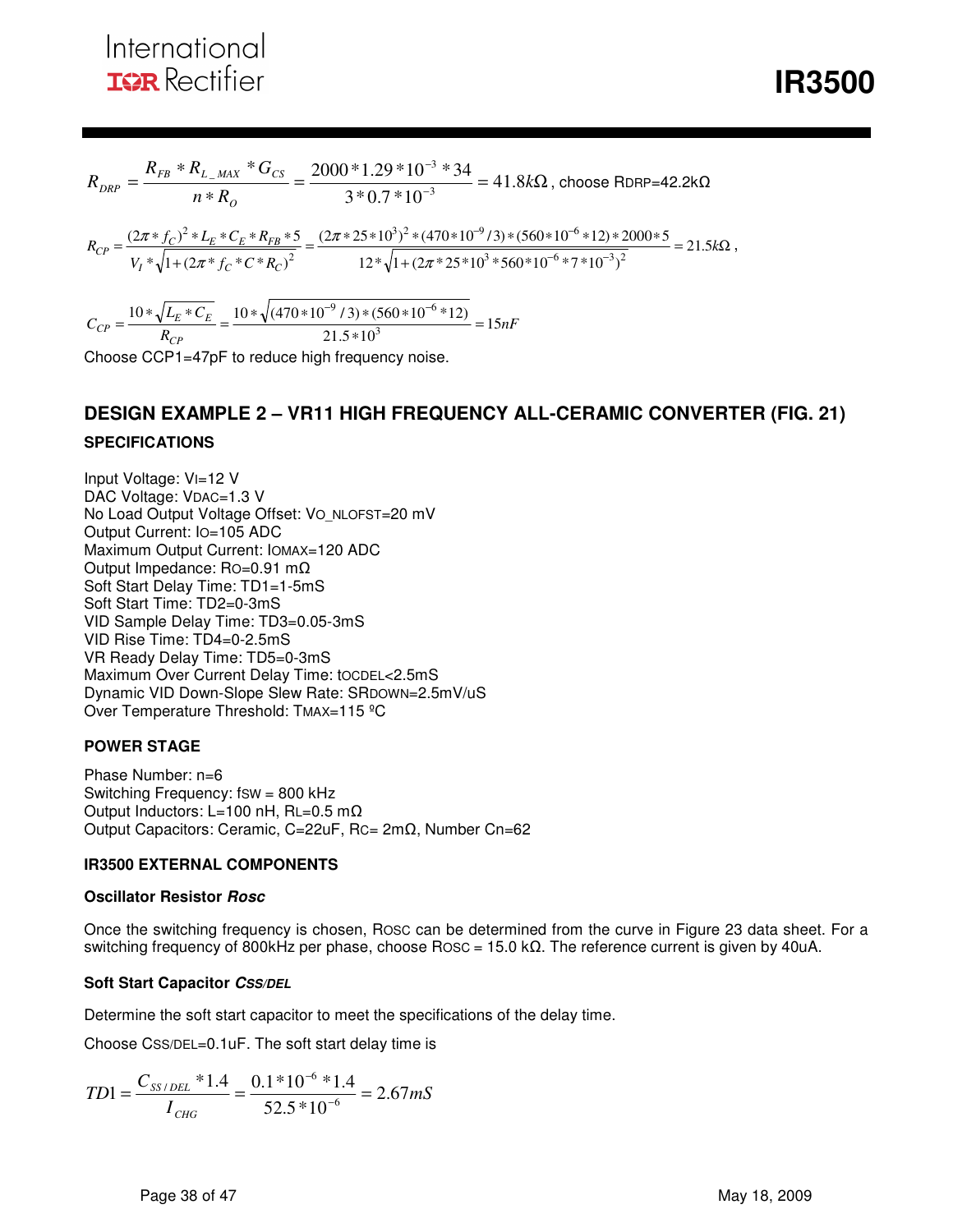**IR3500** 

The soft start time is

$$
TD2 = \frac{C_{SS/DEL} * 1.1}{I_{CHG}} = \frac{0.1 * 10^{-6} * 1.1}{52.5 * 10^{-6}} = 2.1 mS
$$

The VID sample delay time is

$$
TD3 = \frac{C_{SS/DEL} * (3.2 - 1.4 - 1.1)}{I_{CHG}} = \frac{0.1 * 10^{-6} * 0.7}{52.5 * 10^{-6}} = 1.33 mS
$$

VID rise time is

$$
TD4 = \frac{C_{SS/DEL} * |V_{DAC} - 1.1|}{I_{CHG}} = \frac{0.1 * 10^{-6} * |1.3 - 1.1|}{52.5 * 10^{-6}} = 0.38 mS
$$

The VR ready delay time is

$$
TD5 = \frac{C_{SS/DEL} * (3.92 - 3)}{I_{CHG}} - TD4 = \frac{0.1 * 10^{-6} * 0.92}{52.5 * 10^{-6}} - TD4 = 1.37 \, \text{mS}
$$

Minimum over current fault latch delay time is

$$
t_{\text{OCDEL}} = \frac{C_{SS/DEL} * 0.12}{I_{\text{OCDISCHG}}} = \frac{0.1 * 10^{-6} * 0.12}{55 * 10^{-6}} = 0.21 ms
$$

#### **VDAC Slew Rate Programming Capacitor CVDAC and Resistor RVDAC**

Calculate the VDAC down-slope slew-rate programming capacitor from the required down-slope slew rate. The up-slope slew rate is the same as the down-slope slew rate.

$$
C_{VDAC} = \frac{I_{SINK}}{SR_{DOWN}} = \frac{44*10^{-6}}{2.5*10^{-3} / 10^{-6}} = 18nF
$$

Calculate the programming resistor.

$$
R_{VDAC} = 0.5 + \frac{3.2 * 10^{-15}}{C_{VDAC}} = 0.5 + \frac{3.2 * 10^{-15}}{(18 * 10^{-9})^2} = 10\Omega
$$

#### **Over Current Setting Resistor ROCSET**

The room temperature is 25°C and the target PCB temperature is 100 °C. The phase IC die temperature is about 1 ºC higher than that of phase IC, and the inductor temperature is close to PCB temperature.

Calculate Inductor DC resistance at 100 ºC,

$$
R_{L\_MAX} = R_{L\_Room} * [1 + 3850 * 10^{-6} * (T_{L\_MAX} - T_{ROOM})] = 0.5 * 10^{-3} * [1 + 3850 * 10^{-6} * (100 - 25)] = 0.64 m\Omega
$$

Set the over current limit at 135A. From Figure 22, the bias current of OCSET pin (IOCSET) is 40uA with ROSC=15kΩ. The total current sense amplifier input offset voltage is 0.3mV, which includes the offset created by the current sense amplifier (CSA) input bias current through the resistor RCS.

$$
V_{CS\_TOFST} = 0.3mV
$$

Page 39 of 47 May 18, 2009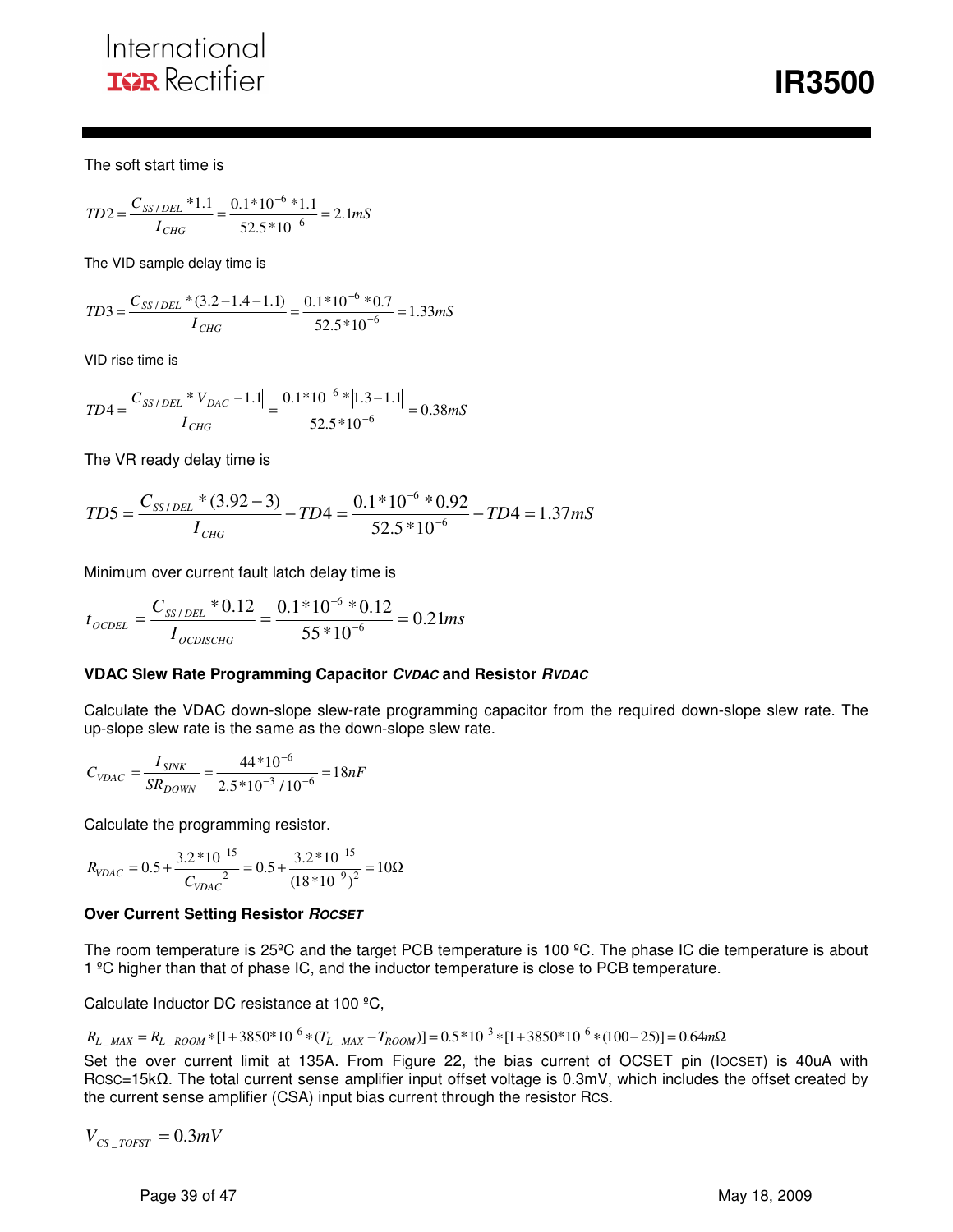Calculate constant KP, the ratio of inductor peak current over average current in each phase,

$$
K_{P} = \frac{\left[V_{I} \cdot D \cdot (1 - D) \cdot n \cdot (D - \frac{m}{n}) \cdot (\frac{m + 1}{n} - D)\right]}{(I_{LMMT}/n) \cdot L \cdot f_{sw} \cdot 2 \cdot D \cdot (1 - D)} = \frac{\left[12 \cdot 0.108 \cdot (1 - 0.108) \cdot 6 \cdot (0.108 - \frac{0}{6}) \cdot (\frac{0 + 1}{6} - 0.108)\right]}{(135/6) \cdot 0.1u \cdot 800k \cdot 2 \cdot 0.108 \cdot (1 - 0.108)} = 0.126
$$
  

$$
R_{OCSET} = \left[\frac{I_{LMMT}}{n} * R_{L_MAX} * (1 + K_P) + V_{CS\_TOFST}\right] * G_{CS}/I_{OCSET}
$$
  

$$
= \left(\frac{135}{6} * 0.64 * 10^{-3} * 1.126 + 0.3 * 10^{-3}\right) * 34/(40 * 10^{-6}) = 14k\Omega
$$

Calculate constant KP, the ratio of inductor peak current over average current in each phase,

#### **No Load Output Voltage Setting Resistor** *RVSETPT* **and Adaptive Voltage Positioning Resistor** *RDRP*

From Figure 24, the bias current of VSETPT pin is 40uA with ROSC=15kΩ.

$$
R_{\text{vSETPT}} = \frac{V_{O_{\text{NLOFST}}}}{I_{\text{vSETPT}}} = \frac{20 * 10^{-3}}{40 * 10^{-6}} = 500 \Omega
$$

#### **VCCL Programming Resistor RVCCLFB1 and RVCCLFB2**

Choose VCCL=7V to maximize the converter efficiency. Pre-select RVCCLFB1=20kΩ, and calculate RVCCLFB2.

$$
R_{VCCLFB2} = \frac{R_{VCCLFB1} * 1.19}{VCCL - 1.19} = \frac{20 * 10^3 * 1.19}{7 - 1.19} = 4.05k\Omega
$$

#### **VCCL Drive Resistor** *RVCCLDRV*

 The maximum drive current for the linear regulator is dependent on the type of MosFET used. For this example, it's assumed that IR6622/ IRF6691 are used as buck switches.

$$
I_{drive \_{avg}} = [(47n + 11n) \cdot 800k + 10mA] \cdot 6 = 350mA \tag{19}
$$

The minimum input voltage is assumed to be 10.5 V and VCCL is fixed at 6.5V for this design.

$$
R_{\text{VCCLDRV}} = \frac{10.5V - 0.7V - 6.5V}{350mA/70} = 660\Omega
$$
 (20)

Choose a transistor with  $\beta$ (min) of 70. The maximum input voltage is assumed 13.5 V,

$$
\frac{13.5V - 0.7 - 6.5}{660\Omega} = 9.5mA < 10mA
$$
 (21)

#### **Thermistor RTHERM and Over Temperature Setting Resistors RHOTSET1 and RHOTSET2**

Choose NTC thermistor RTHERM=2.2kΩ, which has a constant of BTHERM=3520, and the NTC thermistor resistance at the allowed maximum temperature TMAX is,

$$
R_{TMAX}=R_{THERM}*EXP[B_{THERM}*(\frac{1}{T_{L\_MAX}}-\frac{1}{T_{\_Room}})]=2.2*10^{3}*EXP[3520*(\frac{1}{273+115}-\frac{1}{273+25})]=142\Omega
$$

Select RHOTSET2 = 931Ω to linearize the NTC, which has non-linear characteristics in the operational temperature range. Then calculate RHOTSET1 corresponding to the allowed maximum temperature TMAX.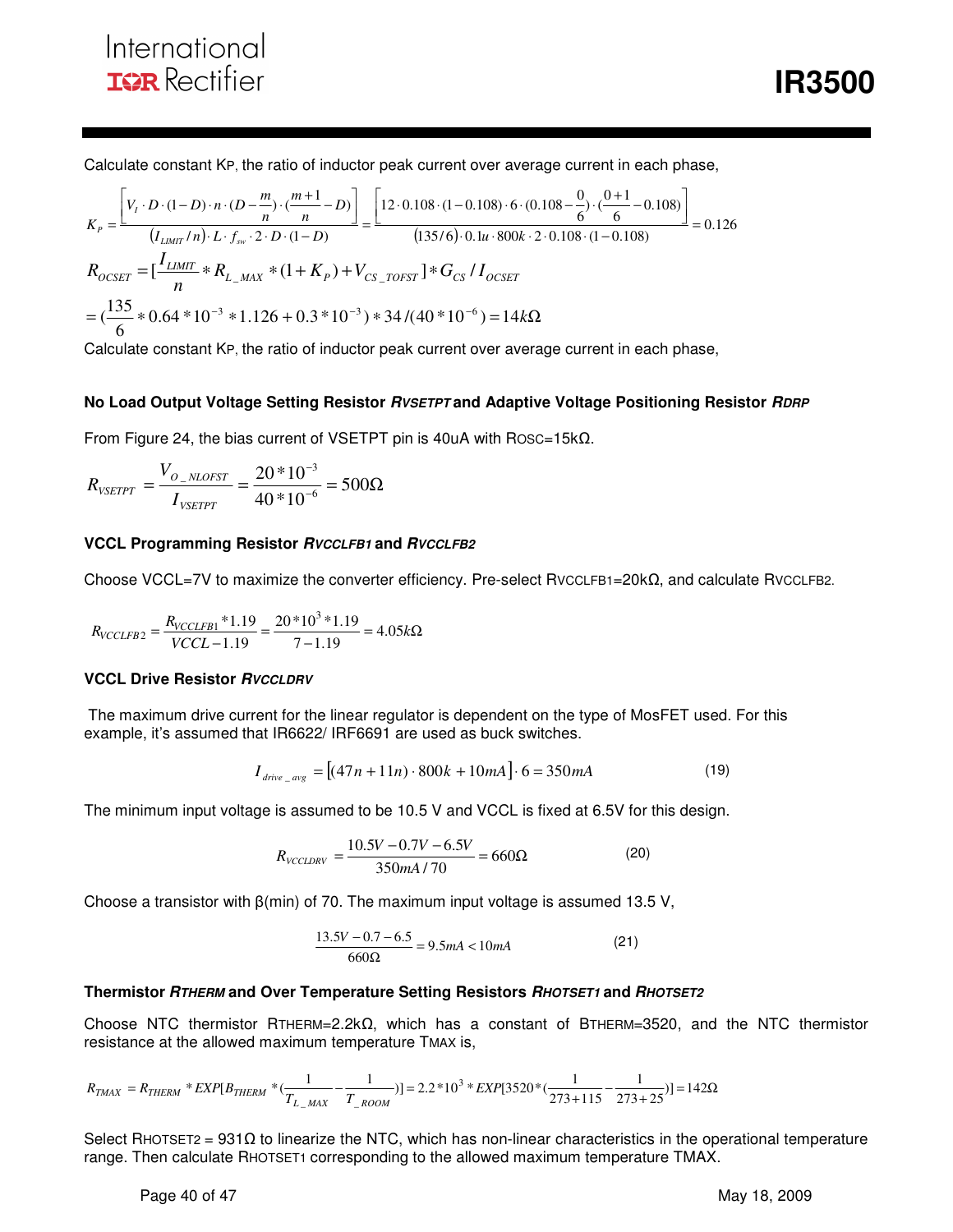**IR3500** 

$$
R_{\text{HOTSET1}} = \frac{(R_{\text{TMAX}} + R_{\text{HOTSET2}}) * (VCCL - 1.6)}{1.6} = \frac{(142 + 931) * (7 - 1.6)}{1.6} = 3.63 \text{k}\Omega, \text{ choose RHOTSET1 = 3.65 k}\Omega.
$$

#### **VOLTAGE LOOP COMPENSATION**

Type III compensation is used for the converter with only ceramic output capacitors. The crossover frequency and phase margin of the voltage loop can be estimated as follows.

Choose  $RFB = 1.65k\Omega$ , and calculate RDRP.

$$
R_{DRP} = \frac{R_{FB} * R_{L_{-}MAX}}{n * R_{O}} = \frac{1.65 * 10^{3} * 0.64 * 10^{-3} * 34}{6 * 0.91 * 10^{-3}} = 6.58k\Omega, \text{ choose RDRP=6.65k}\Omega.
$$
  

$$
f_{C1} = \frac{R_{DRP}}{2\pi * C_{E} * G_{CS} * R_{FB} * R_{LE}} = \frac{6.65 * 10^{3}}{2\pi * (62 * 22 * 10^{-6}) * 34 * 1.65 * 10^{3} * (0.5 * 10^{-3} / 6)} = 165kHz
$$
  
180

 $\theta_{C1} = 90 - A \tan(0.5) * \frac{180}{\pi} = 63^{\circ}$ 

Choose  $R_{FB1} = \frac{2}{3} * R_{FB} = \frac{2}{3} * 1.65 * 10^3 = 1.10 kΩ$ 2 3  $R_{FB} = \frac{2}{3} * R_{FB} = \frac{2}{3} * 1.65 * 10^3$ 

Choose the desired crossover frequency fc (=150kHz) around fc1 estimated above, and calculate

$$
C_{FB} = \frac{1}{4\pi * f_C * R_{FB1}} = \frac{1}{4\pi * 150 * 10^3 * 1.1 * 10^3} = 4.8nF
$$
, choose CFB=4.7nF.

$$
C_{DRP} = \frac{(R_{FB} + R_{FB1}) \cdot C_{FB}}{R_{DRP}} = \frac{(1.65 \cdot 10^3 + 1.1 \cdot 10^3) \cdot 4.7 \cdot 10^{-9}}{6.65 \cdot 10^3} = 2.0nF
$$
, choose CDRP=2.2nF.

$$
R_{CP} = \frac{(2\pi * f_C)^2 * L_E * C_E * R_{FB} * 5}{V_I} = \frac{(2\pi * 150 * 10^3)^2 * (100 * 10^{-9} / 6) * (22 * 10^{-6} * 62) * 1.65 * 10^3 * 5}{12} = 13.9k\Omega
$$

Choose RFB=13.7kΩ.

$$
C_{CP} = \frac{10 * \sqrt{L_E * C_E}}{R_{CP}} = \frac{10 * \sqrt{(100 * 10^{-9} / 6) * (22 * 10^{-6} * 62)}}{13.7 * 10^3} = 3.5 nF
$$
, choose CCP=3.3 nF.

Choose CCP1=47pF to reduce high frequency noise.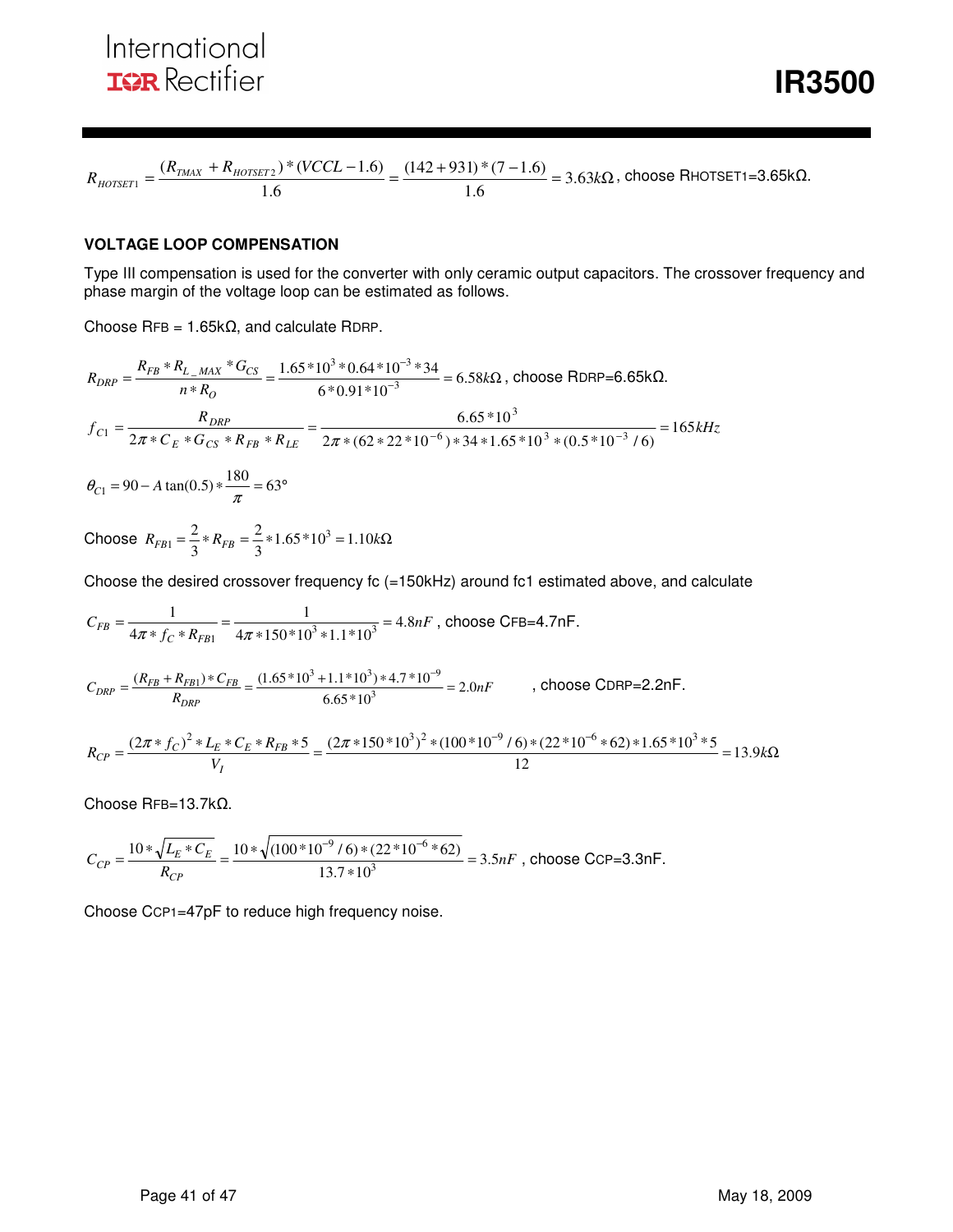**IR3500** 

#### IR3500 Frequency vs. ROSC Resistor



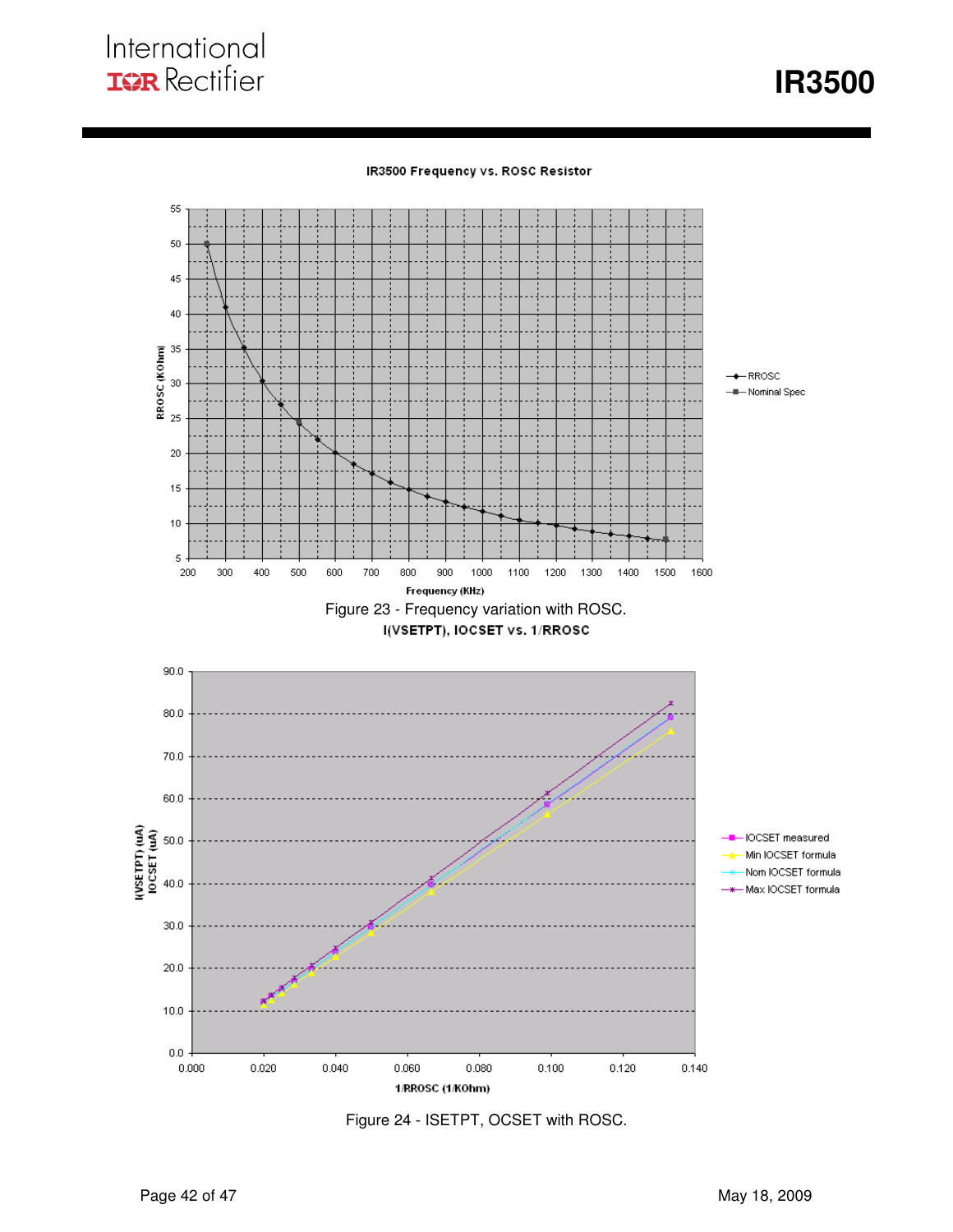## **LAYOUT GUIDELINES**

The following layout guidelines are recommended to reduce the parasitic inductance and resistance of the PCB layout, therefore minimizing the noise coupled to the IC.

- Dedicate at least one middle layer for a ground plane LGND.
- Connect the ground tab under the control IC to LGND plane through a via.
- Place VCCL decoupling capacitor VCCL as close as possible to VCCL and LGND pins.
- Place the following critical components on the same layer as control IC and position them as close as possible to the respective pins, ROSC, ROCSET, RVDAC, CVDAC, and CSS/DEL. Avoid using any via for the connection.
- Place the compensation components on the same layer as control IC and position them as close as possible to EAOUT, FB, VO and VDRP pins. Avoid using any via for the connection.
- Use Kelvin connections for the remote voltage sense signals, VOSNS+ and VOSNS-, and avoid crossing over the fast transition nodes, i.e. switching nodes, gate drive signals and bootstrap nodes.
- Avoid analog control bus signals, VDAC, IIN, and especially EAOUT, crossing over the fast transition nodes.
- Separate digital bus, CLKOUT, PHSOUT and PHSIN from the analog control bus and other compensation components.

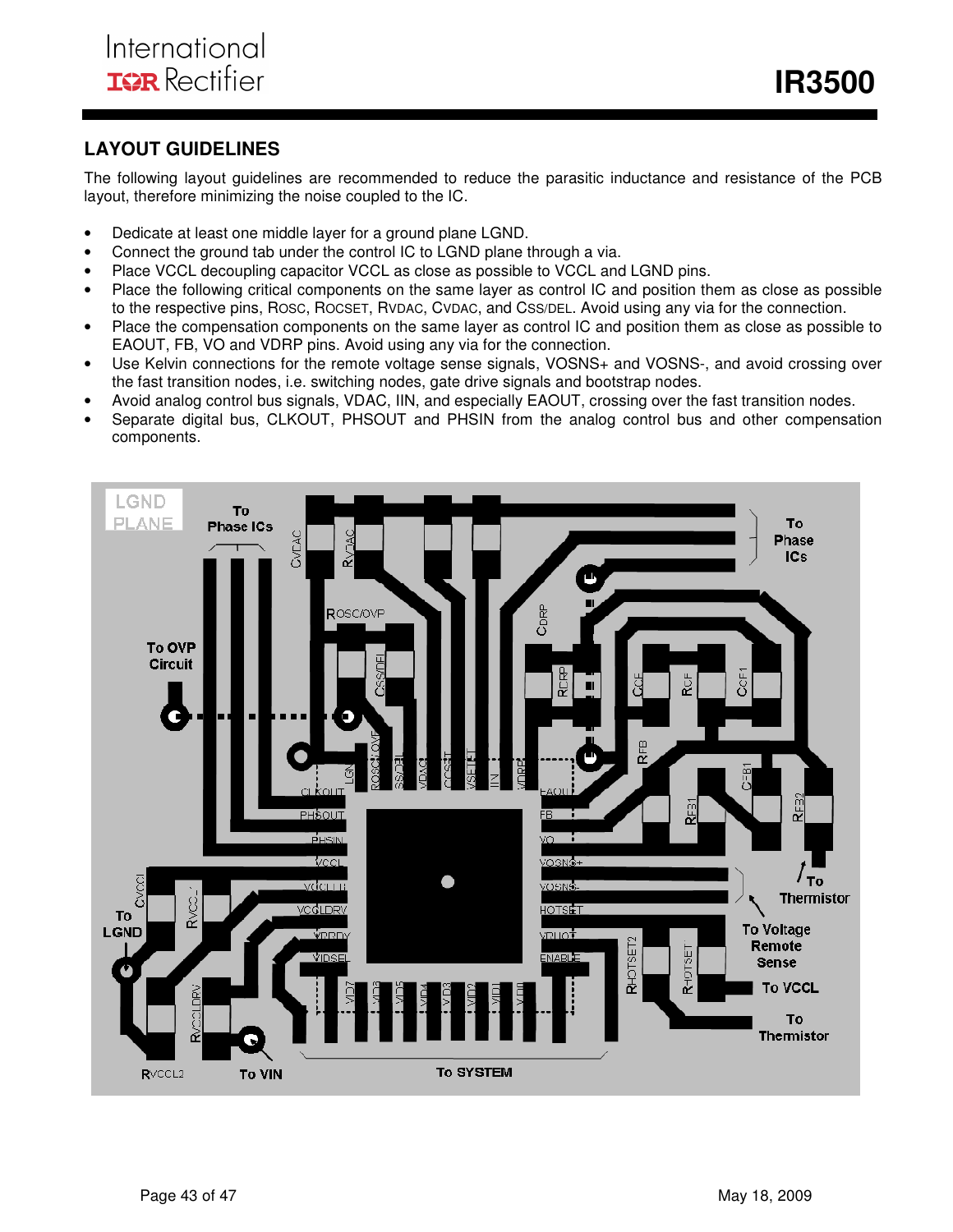## **PCB METAL AND COMPONENT PLACEMENT**

- Lead land width should be equal to nominal part lead width. The minimum lead to lead spacing should be  $\geq$ 0.2mm to minimize shorting.
- Lead land length should be equal to maximum part lead length + 0.3 mm outboard extension + 0.05mm inboard extension. The outboard extension ensures a large and inspectable toe fillet, and the inboard extension will accommodate any part misalignment and ensure a fillet.
- Center pad land length and width should be equal to maximum part pad length and width. However, the minimum metal to metal spacing should be  $\geq 0.17$ mm for 2 oz. Copper ( $\geq 0.1$ mm for 1 oz. Copper and  $\geq 0.23$ mm for 3 oz. Copper)
- Four 0.3mm diameter vias shall be placed in the pad land spaced at 1.2mm, and connected to ground to minimize the noise effect on the IC and to transfer heat to the PCB.
- No PCB traces should be routed nor vias placed under any of the 4 corners of the IC package. Doing so can cause the IC to rise up from the PCB resulting in poor solder joints to the IC leads.

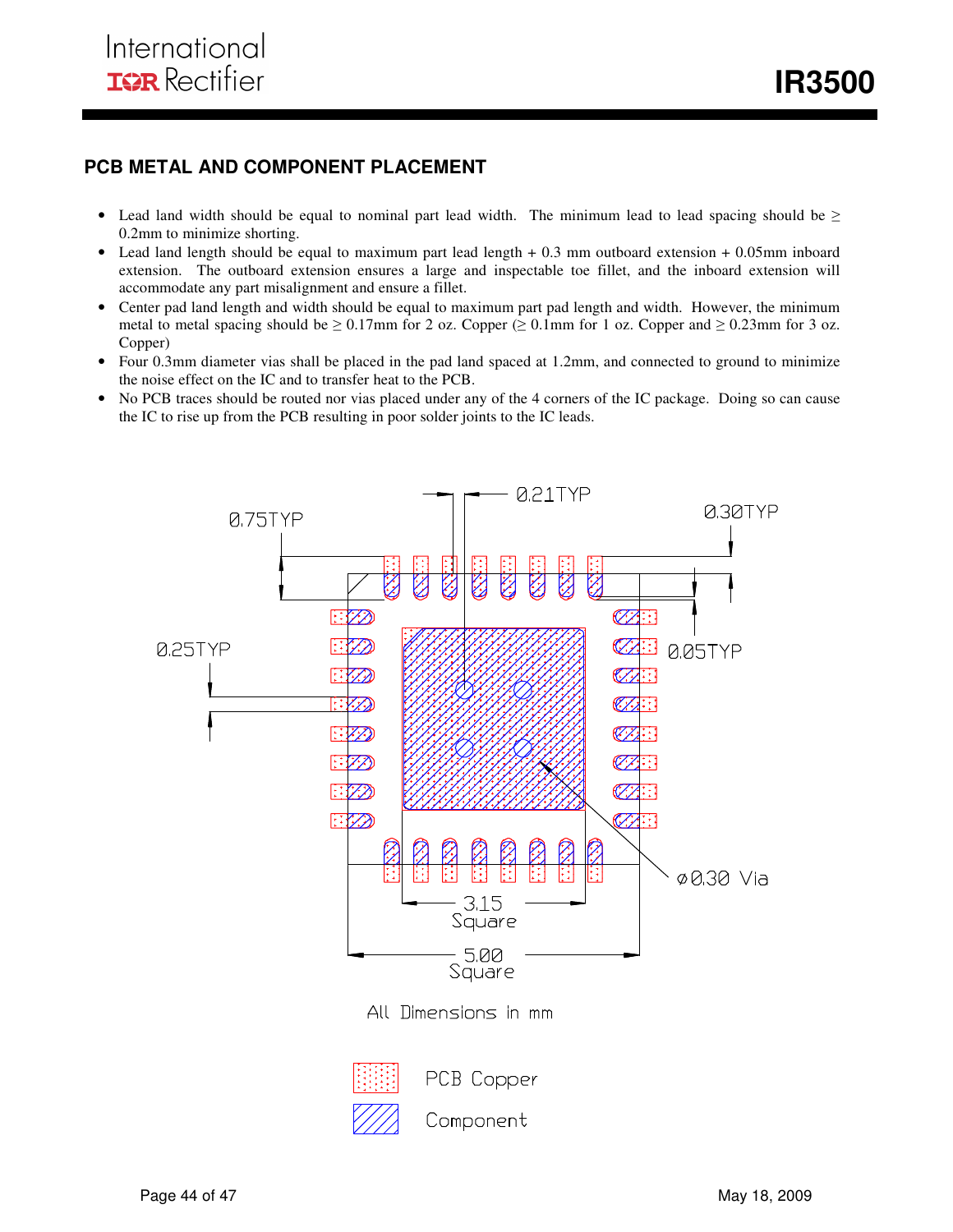## **SOLDER RESIST**

- The solder resist should be pulled away from the metal lead lands by a minimum of 0.06mm. The solder resist mis-alignment is a maximum of 0.05mm and it is recommended that the lead lands are all Non Solder Mask Defined (NSMD). Therefore pulling the S/R 0.06mm will always ensure NSMD pads.
- The minimum solder resist width is 0.13mm.
- At the inside corner of the solder resist where the lead land groups meet, it is recommended to provide a fillet so a solder resist width of  $\geq 0.17$ mm remains.
- The land pad should be Solder Mask Defined (SMD), with a minimum overlap of the solder resist onto the copper of 0.06mm to accommodate solder resist mis-alignment. In 0.5mm pitch cases it is allowable to have the solder resist opening for the land pad to be smaller than the part pad.
- Ensure that the solder resist in-between the lead lands and the pad land is  $\geq 0.15$ mm due to the high aspect ratio of the solder resist strip separating the lead lands from the pad land.
- The four vias in the land pad should be tented or plugged from bottom board side with solder resist.

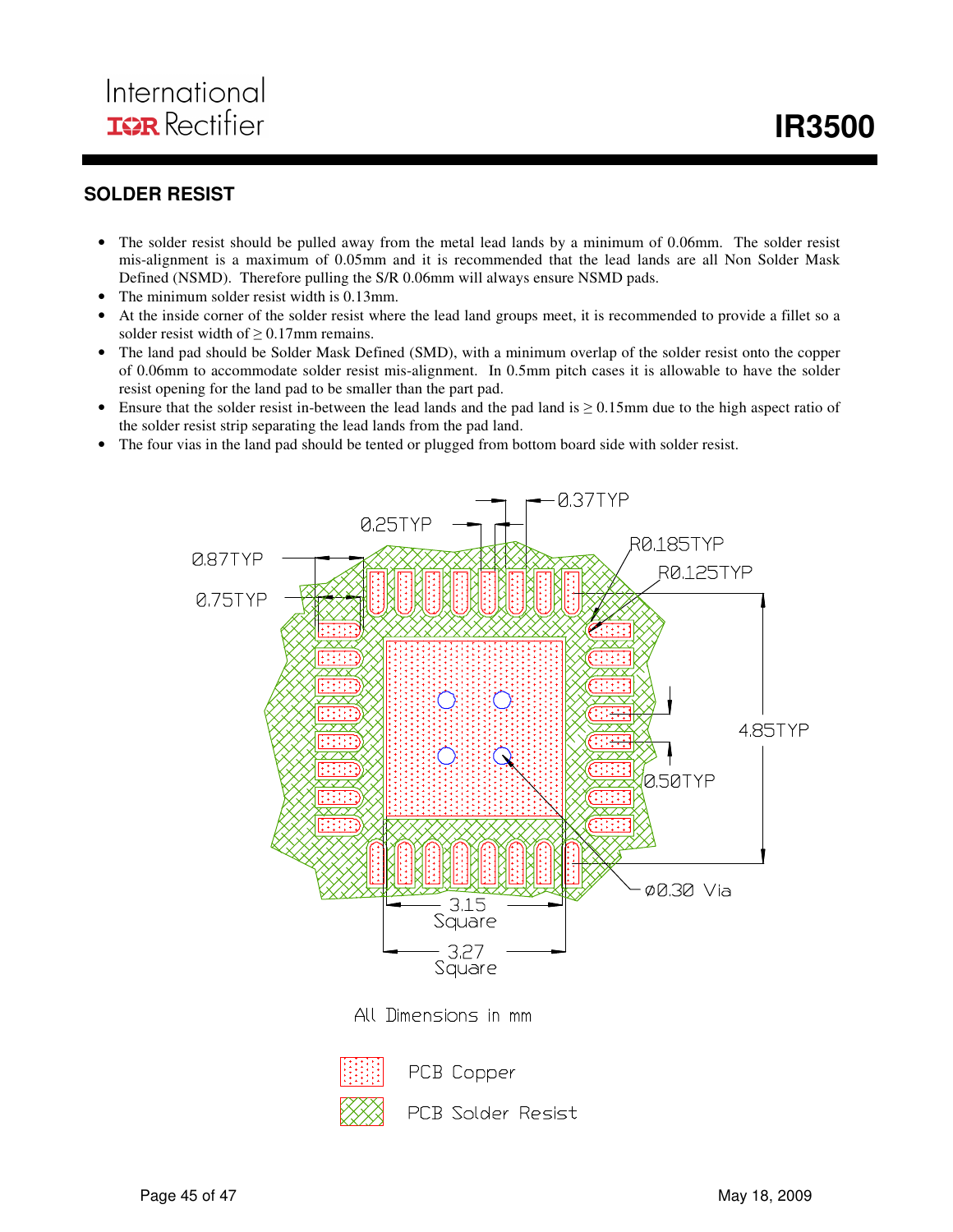

## **STENCIL DESIGN**

- The stencil apertures for the lead lands should be approximately 80% of the area of the lead lands. Reducing the amount of solder deposited will minimize the occurrence of lead shorts. Since for 0.5mm pitch devices the leads are only 0.25mm wide, the stencil apertures should not be made narrower; openings in stencils < 0.25mm wide are difficult to maintain repeatable solder release.
- The stencil lead land apertures should therefore be shortened in length by 80% and centered on the lead land.
- The land pad aperture should be striped with 0.25mm wide openings and spaces to deposit approximately 50% area of solder on the center pad. If too much solder is deposited on the center pad the part will float and the lead lands will be open.
- The maximum length and width of the land pad stencil aperture should be equal to the solder resist opening minus an annular 0.2mm pull back to decrease the incidence of shorting the center land to the lead lands when the part is pushed into the solder paste.



Stencil Aperture All Dimensions in mm